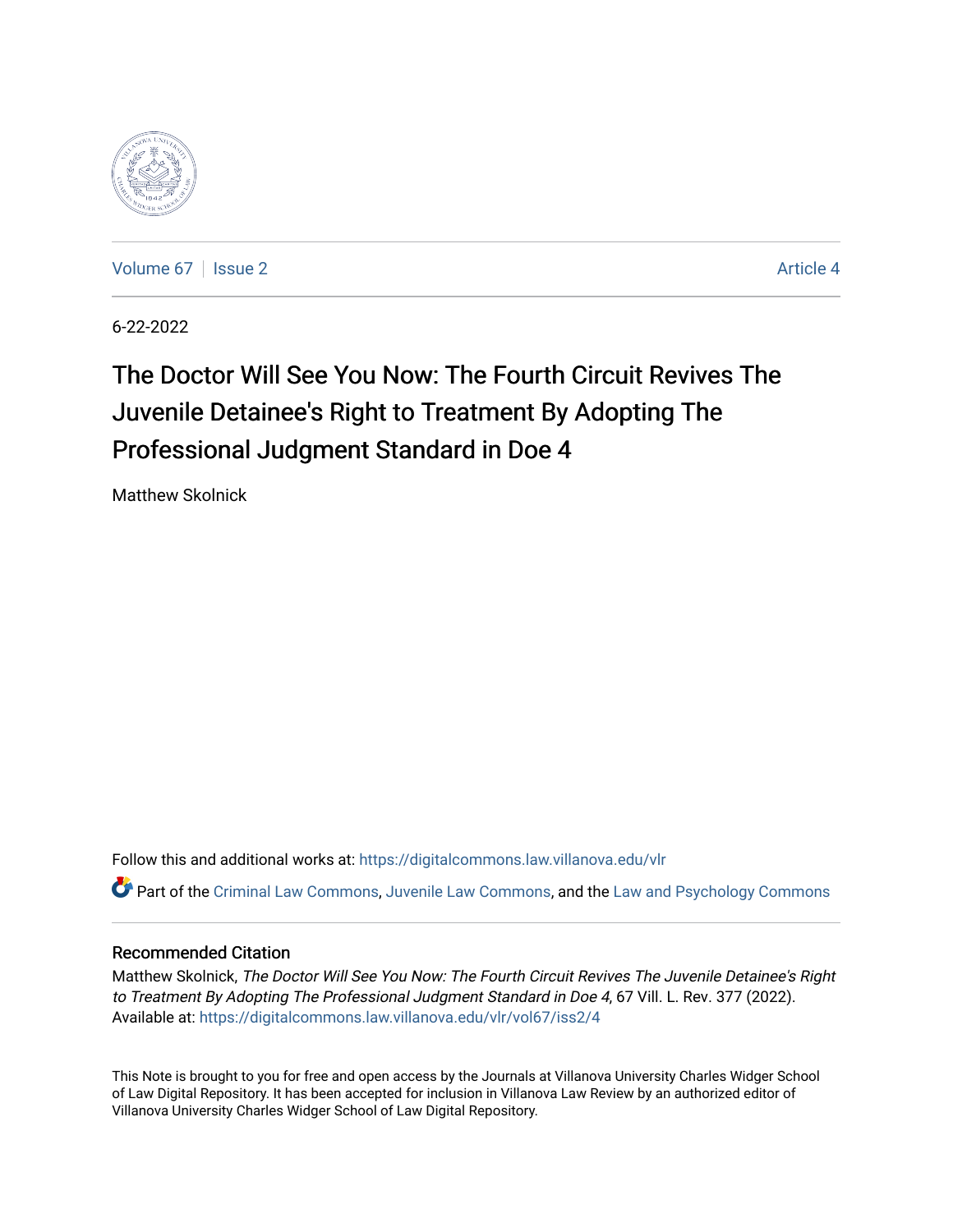### 2022]

## Note

### THE DOCTOR WILL SEE YOU NOW: THE FOURTH CIRCUIT REVIVES THE JUVENILE DETAINEE'S RIGHT TO TREATMENT BY ADOPTING THE PROFESSIONAL JUDGMENT STANDARD IN *DOE 4*

#### MATTHEW SKOLNICK\*

"Indeed, it is the odd legal rule that does *not* have some form of exception for children."<sup>1</sup>

#### I. TAKING THE JUVENILE JUSTICE SYSTEM'S PULSE AND INTRODUCING THE ONGOING FIGHT FOR IMPROVED MENTAL HEALTH CARE

Hoping to escape the horrors of his past, sixteen-year-old John Doe 4 fled Honduras and headed to the United States, only to find that his childhood trauma would be used as a basis for treating him like a criminal.<sup>2</sup>

1. Miller v. Alabama, 567 U.S. 460, 481 (2012) (recognizing that children may be afforded distinct protections under the law). In *Miller*, Justice Kagan, writing for the majority, pointed out how the Supreme Court had, on multiple prior occasions, recognized that certain rules which are used in sentencing for convicted adult prisoners may not be applicable to children. *Id.* (pointing out that capital punishment may be appropriate under the Eighth Amendment with respect to adults, but unconstitutional with respect to children). Relying on this idea that "children are different," the majority ultimately concluded that it would violate the Eighth Amendment's prohibition on cruel and unusual punishment to enact a sentencing scheme that automatically subjects juvenile offenders to life in prison without the possibility of parole. *Id.* at 479–81. For a more in-depth analysis of the Court's reasoning in *Miller*, see *infra* notes 92–95 and accompanying text.

2. *See* Doe 4 *ex rel.* Lopez v. Shenandoah Valley Juv. Ctr. Comm'n, 985 F.3d 327, 331–33 (4th Cir. 2021) (providing an overview of the factors that prompted Doe 4's journey from Honduras to the United States and the torment he was subjected to while detained). For a more detailed discussion of the facts in *Doe 4*, see *infra* notes 117–39 and accompanying text. *See also* Samantha Buckingham, *Trauma Informed Juvenile Justice*, 53 AM. CRIM. L. REV. 641, 656 (2016) (explaining that behavioral responses to trauma often resemble "common delinquent behaviors," prompting perceptions of traumatized youth as aggressive or even sociopathic (quoting ERICA J. ADAMS, JUST. POL'Y INST., HEALING INVISIBLE WOUNDS: WHY INVESTING IN TRAUMA-INFORMED CARE FOR CHILDREN MAKES SENSE 2 (2010), https://justicepolicy.org/wp-content/uploads/justicepolicy/documents/10- 07\_rep\_healinginvisiblewounds\_jj-ps.pdf [https://perma.cc/YUS3-36HP])).

(377)

<sup>\*</sup> J.D. Candidate, 2023, Villanova University Charles Widger School of Law; B.A. 2019, Northeastern University. This Note is dedicated to Carolyn Melley, for without her inspiration and assistance this never could have been published. It is also dedicated to my parents, Bruce and Kerry Skolnick, whose love and support enabled me to get to this point in my academic career. Thank you to the rest of my family and friends for always believing in me and pushing me to be better. I would also like to recognize the staff of the *Villanova Law Review* for their helpful comments and dedication throughout the entire editing process.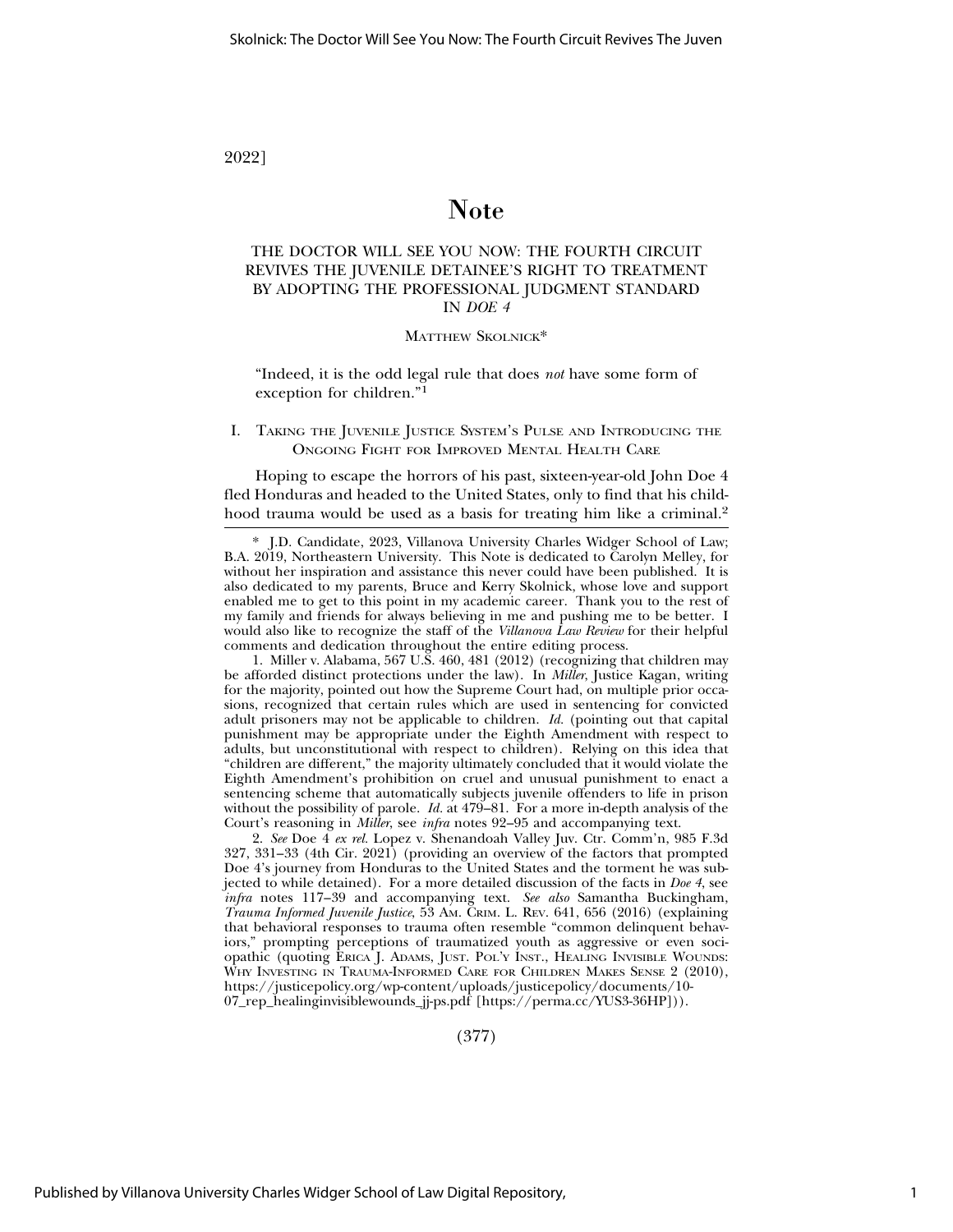Abandoned by his mother, and with his father in jail, Doe 4 was raised by his maternal grandparents.3 After witnessing gang members kill several of his peers, and being hacked with a machete and a switchblade himself, he and a friend made plans to flee to the United States.4 They encountered violence all along the way, and while in Mexico, the two were separated after being robbed and beaten by a group of burglars.<sup>5</sup> Doe 4 was hospitalized after sustaining a gunshot wound to his foot. $6$  Following his recovery, thieves attacked again, ransacking the house in Mexicali where Doe 4 was taking refuge.<sup>7</sup>

Immediately after Doe 4 crossed the border into the United States, U.S. Customs and Border Protection officers grabbed him, slammed his head into the ground—nearly knocking him unconscious—and detained him in a juvenile detention center in Arizona.<sup>8</sup> The Arizona facility relocated him to the Children's Village in New York, where Doe 4 exhibited behavioral problems that eventually prompted his transfer to the Shenandoah Valley Juvenile Center ("SVJC") in Virginia.9 Although SVJC staff were aware of Doe 4's history of self-harm and that he suffered from posttraumatic stress disorder (PTSD) and attention deficit hyperactivity disorder (ADHD), they routinely responded to his outbursts with force and restraints.10 Instead of providing Doe 4 the care and attention that an adolescent with his background required, the staff met his serious mental health issues with violence and ridicule.<sup>11</sup> Doe 4's situation is not unique; unfortunately, prison staff frequently disregard the severe mental health

8. *Id.* U.S. Customs and Border Protection is the national agency charged with monitoring immigration and overseeing border security. See generally ABOUT CBP, U.S. CUSTOMS AND BORDER PROTECTION, https://www.cbp.gov/about [https:/ /perma.cc/L3C4-UZJG] (last visited May 9, 2022) (listing the mission statement and core duties of U.S. Customs and Border Protection).

9. *Doe 4*, 985 F.3d at 331–32.

10. *See id.* at 332. Based on Doe 4's diagnoses of PTSD and ADHD, as well as his history of self-harm, the physician at SVJC labeled him a "medium risk factor" to engage in self-harm or attempt suicide. *Id.* (internal quotation marks omitted) (stating that the physician recommended Doe 4 be transferred to a different facility given his mental health issues).

11. *See id.* at 330–31 (explaining that children housed at SVJC have a "high need for mental health treatment[,]" and that SVJC itself recognizes that it is illequipped to provide necessary services). A former staff member testified that other guards frequently acted with indifference toward the detainees, often mocking them and watching them languish. *Id.* at 334 (detailing the testimony of a prior SVJC staff member). One expert testified that SVJC staff's behavioral control techniques may have actually exacerbated the trauma that detainees were coping with. *Id.* (discussing the testimony of Dr. Gregory Lewis, expert witness for the appellants).

<sup>3.</sup> *Doe 4*, 985 F.3d at 331.

<sup>4.</sup> *Id.*

<sup>5.</sup> *Id.*

<sup>6.</sup> *Id.*

<sup>7.</sup> *Id.*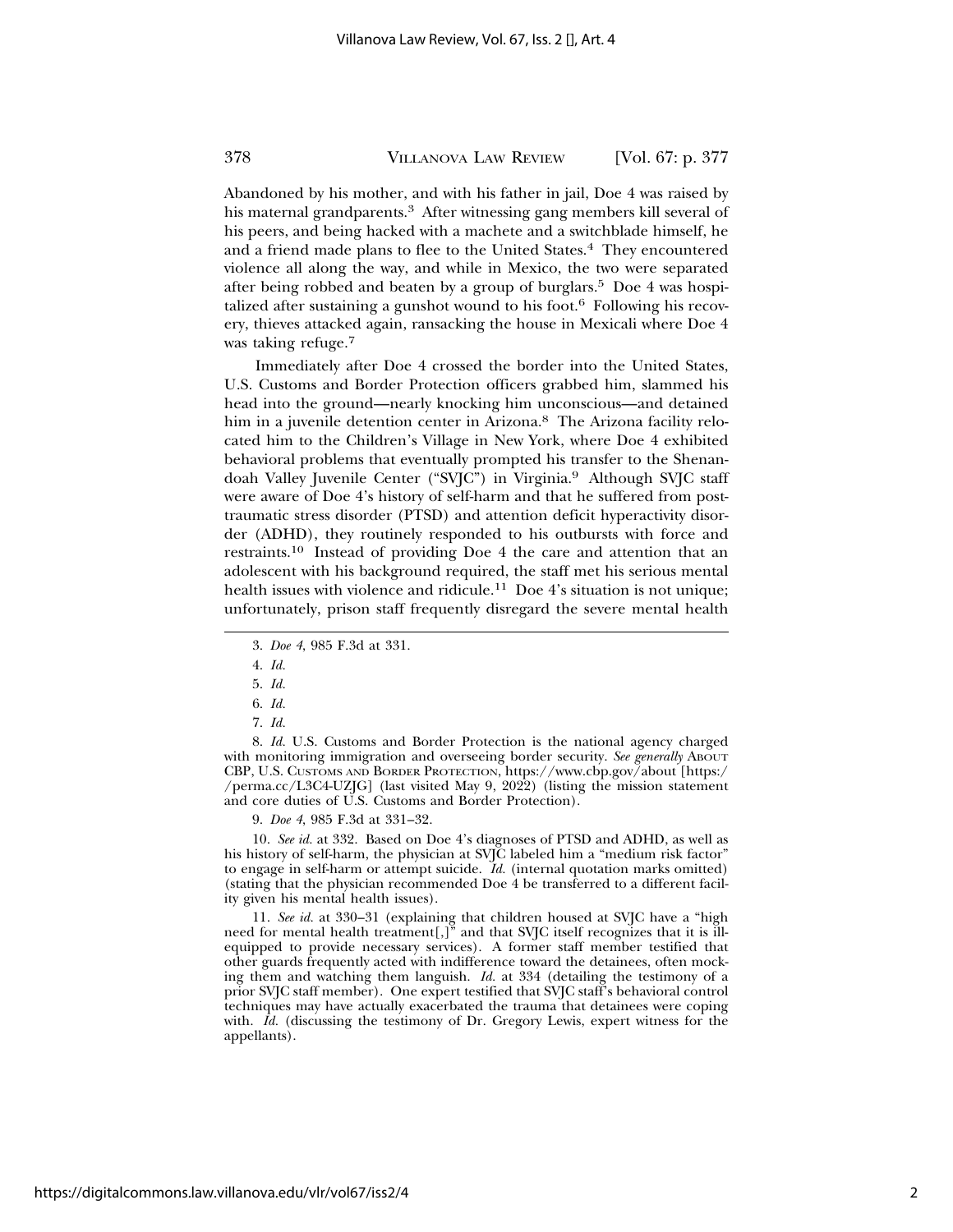needs of detained juveniles, producing a juvenile justice system that is quite different from the one envisioned by its original architects.<sup>12</sup>

Believing that juveniles have reduced levels of culpability and that they stand to benefit from treatment-oriented detention, progressive reformers in the late nineteenth century successfully advocated for the development of a distinct juvenile justice system.13 The objectives of this separate system were primarily rehabilitative rather than punitive.14 But many states have recently altered these initial goals with the introduction of transfer laws, which make it easier to try juvenile offenders as adult criminals.15 These reforms have resulted in an increased number of adolescent offenders being housed with adults, as well as the authorization of

13. *See* Paul Holland & Wallace J. Mlyniec, *Whatever Happened to the Right to Treatment? The Modern Quest for a Historical Promise*, 68 TEMP. L. REV. 1791, 1795 (1995) (discussing that the first juvenile courts were founded on the notion that children could be taught how to cope with negative influences, permitting those courts to forgo traditional legal procedures in exchange for treatment leading to rehabilitation). The first juvenile court was established in Illinois in 1899. *See id.* at 1791 n.1 (stating that Illinois enacted the Juvenile Court Act with the intention that the court would act on behalf of the child as parents would); *see also* Hafemeister, *supra* note 12, at 72 (detailing how reformers to the criminal justice system at the beginning of the twentieth century were concerned that the present common law approach was failing to appreciate the malleability of juveniles). The reformers also felt that grouping juvenile offenders with adult convicts was more likely to consign the juveniles to a lifetime of crime. *See id.* All fifty states have separate systems for adjudicating youthful offenders. *See id; see generally* Marsha Levick, Jessica Feierman, Sharon Messenheimer Kelley & Naomi E. S. Goldstein, *The Eighth Amendment Evolves: Defining Cruel and Unusual Punishment Through the Lens of Childhood and Adolescence*, 15 U. PA. J.L. & SOC. CHANGE 285, 298–99 (2012) (finding that modern neurological research confirms that the underdeveloped brains of adolescents result in lower levels of maturity, heightened impulsivity, and a reduced capacity to engage in effective decision-making processes).

14. *See* Holland & Mlyniec, *supra* note 13, at 1792 (noting that the goal of the juvenile court movement was "[t]he rehabilitation of wayward children").

15. *See* Sara McDermott, Comment, *Calibrating the Eighth Amendment: Graham, Miller, and the Right to Mental Healthcare in Juvenile Prison*, 63 UCLA L. REV. 712, 714–15 (2016) ("[S]ince the 1980s and 1990s, when the specter of the juvenile 'superpredator' haunted the popular imagination, the juvenile system has moved toward a much more punitive model."); *see also* Holland & Mlyniec, *supra* note 13, at 1803 (explaining that throughout the 1980s and 1990s, state legislatures changed the purpose clauses within their juvenile court statutes in order to emphasize a need to protect the public and hold children accountable for criminal behavior). Despite this current trend, most states have preserved the original rehabilitative goals that served as the foundation for the right to treatment for youth detainees. *See id.* at 1794 (arguing that states remain statutorily obligated to "serve as the substitute parents they promise to be"); *see also* Hafemeister, *supra* note 12, at 79 (suggesting that courts throughout the country accept that the dual purposes of rehabilitation and punishment can coexist). The primary goal of nearly all state juvenile systems remains rehabilitation. *See id.* at 94.

<sup>12.</sup> *See* Thomas L. Hafemeister, *Parameters and Implementation of a Right to Mental Health Treatment for Juvenile Offenders*, 12 VA. J. SOC. POL'Y & L. 61, 71 (2004) (finding that juvenile detention centers, in general, regularly fail to respond to the individual needs of juvenile offenders, and that, in some cases, the limited mental health services provided are actually counterproductive).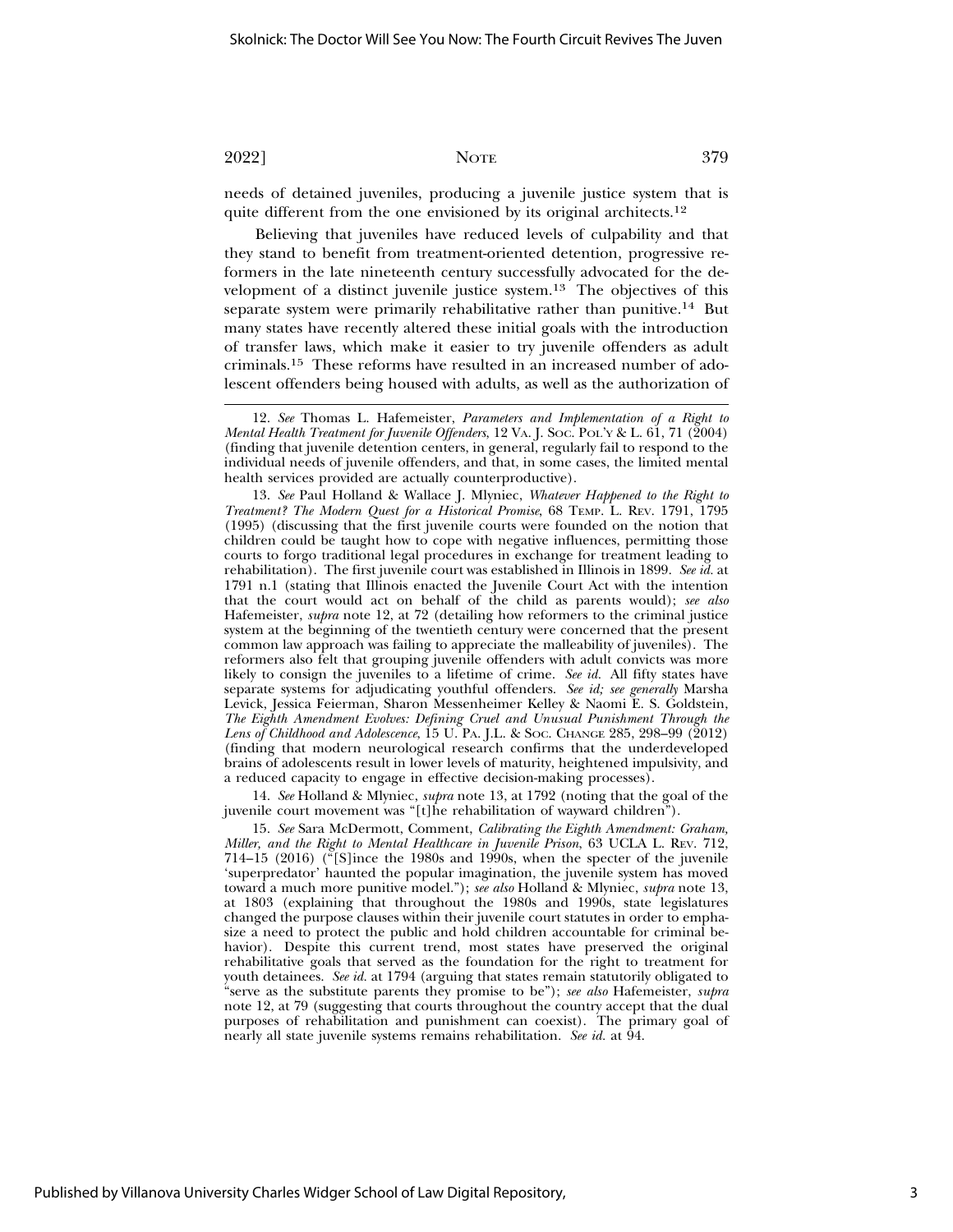mandatory minimum sentencing schemes for youth offenders.16 Perhaps the most alarming byproduct of this change, though, is the subversion of the right to treatment for juvenile detainees, a concept that was fundamental to the creation of the distinct juvenile justice system.<sup>17</sup>

One cannot overstate the importance of attending to the mental health needs of juveniles offenders.18 Not only are juveniles, in general, more vulnerable than adult populations, but also youth detainees in particular experience much higher rates of mental illness.19 While most observers agree that juvenile detention facilities continue to be woefully

17. *See* Hafemeister, *supra* note 12, at 79 ("One of the potential consequences of the juvenile system shifting its emphasis from rehabilitation to punishment and community protection . . . is that the extent and nature of a right to treatment in general and to mental health treatment in particular for juvenile offenders has become less certain."); Holland & Mlyniec, *supra* note 13, at 1807 (suggesting that recent Supreme Court jurisprudence may have undermined the right to treatment for confined juveniles).

18. *See* Hafemeister, *supra* note 12, at 69–70 (stating that the failure to address the mental health needs of juvenile offenders can bring about severe long-term adult psychiatric problems such as "anxiety, depression, substance abuse, antisocial personality, mania, schizophreniform, and eating disorders"); McDermott, *supra* note 15, at 726–29 (suggesting that continuing to incarcerate mentally ill juveniles without adequately attending to their medical needs will expose these children to unnecessary suffering and increase the likelihood that they continue to offend as adults); *see also* Doe 4 *ex rel.* Lopez v. Shenandoah Valley Juv. Ctr. Comm'n, 985 F.3d 327, 330 (4th Cir. 2021) (recognizing that most of the unaccompanied immigrant children detained at SVJC have experienced severe trauma, underscoring the "high need for mental health treatment"). However, SVJC acknowledged that it lacks the resources and capacity to effectively address the needs of children with severe mental illnesses. *See id.* at 331. For more details about SVJC and the facts of *Doe 4*, see *infra* notes 117–39 and accompanying text.

19. *See* McDermott, *supra* note 15, at 718 (citing a statistic that twelve to fifteen percent of youth in the general population suffer from mental disorders, while sixty-five to eighty percent of incarcerated youth suffer from mental illnesses). Of all juvenile detainees, twenty percent have mental health illnesses that are so severe that they significantly impede their abilities to function. *See id.* at 714, 719.

<sup>16.</sup> *See* Holland & Mlyniec, *supra* note 13, at 1794 (arguing that the state promise of treatment has been compromised with the introduction of punishment into juvenile statutory codes, the authorization of mandatory minimum commitments for juvenile offenders, and the expanded opportunities for prosecuting youths in criminal settings); Hafemeister, *supra* note 12, at 76–79 (outlining the reforms to the juvenile system which were motivated by a desire to protect the community); *see also* David R. Katner, *The Mental Health Paradigm and the MacArthur Study: Emerging Issues Challenging the Competence of Juveniles in Delinquency Systems*, 32 AM. J.L. & MED. 503, 504 (2006) (reporting studies that show that the number of juvenile cases transferred to criminal courts increased by seventy-three percent between 1988 and 1994). The article further demonstrates how the legal system has mistakenly assumed that a majority of children are competent enough to stand trial for their misconduct. *See id.* at 582–83 (contending that the assumption that children can be tried as competent adults needs to come under greater scrutiny); *see also* Amanda M. Kellar, Note, *They're Just Kids: Does Incarcerating Juveniles with Adults Violate the Eighth Amendment?*, 40 SUFFOLK U. L. REV. 155, 173–79 (2006) (arguing generally that states violate the Eighth Amendment when they house juveniles with adults).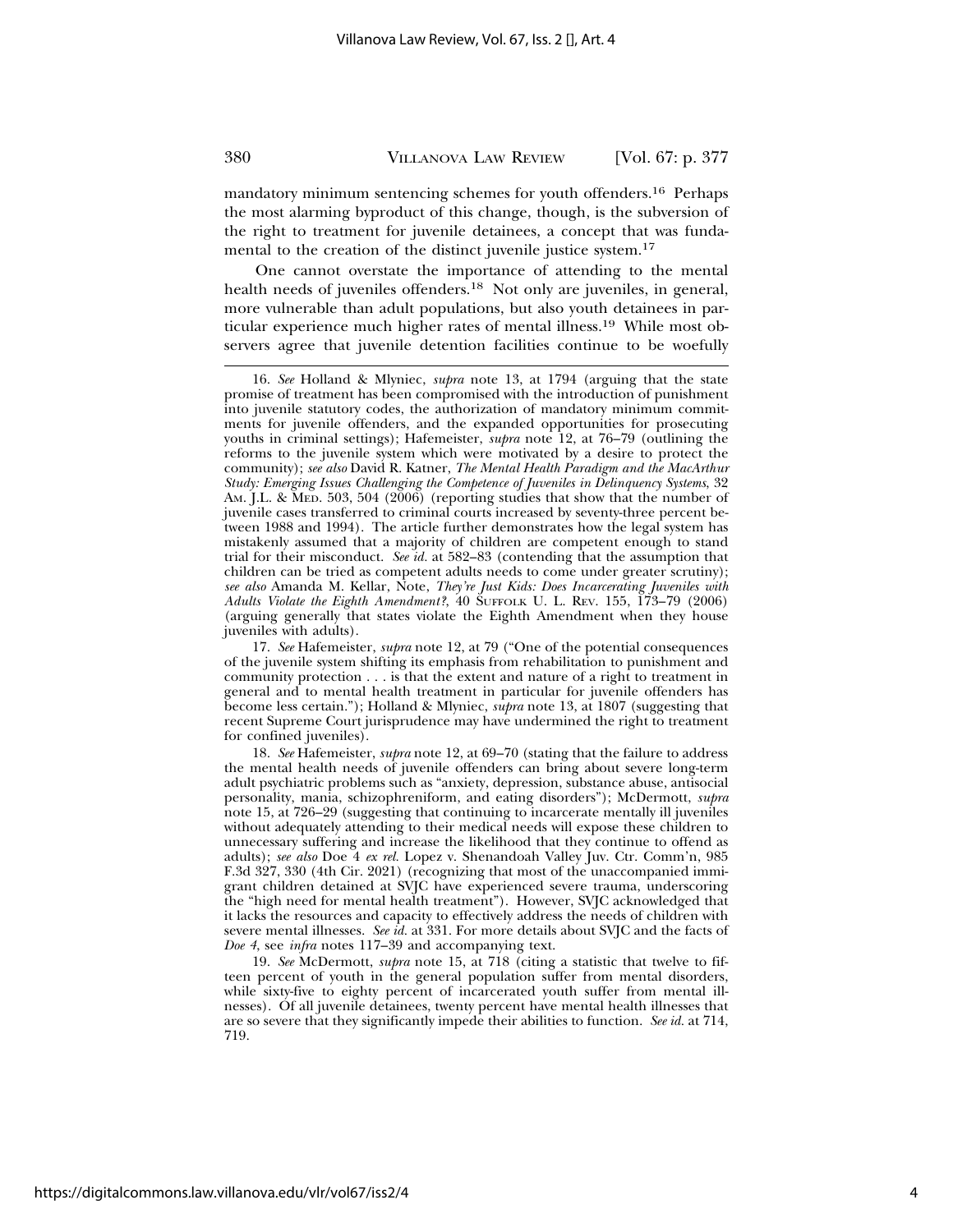inadequate in addressing the mental health needs of their detainees, the blurring of rehabilitative and punitive objectives within the system has led to an underappreciation of the significant differences between adults and juveniles and the deterioration of the right to treatment.<sup>20</sup>

Given the convoluted quasi-civil and quasi-criminal nature of juvenile detainment, there has been a lack of consistency across courts when determining what level of treatment the Constitution demands with respect to detained youth.21 Courts generally concede that unlike adult prisoners, juvenile detainees—even those adjudicated delinquent—have not actually been convicted of any crimes. $22$  Therefore, the Constitution guarantees them more protections under the Fourteenth Amendment than it grants convicted criminals under the Eighth Amendment.23 Despite this aware-

21. *See* McDermott, *supra* note 15, at 715 (suggesting that because the juvenile system is a confusing hybrid system, courts differ drastically in how they assess the claims of juvenile offenders asserting that they have been denied adequate access to mental health care).

22. *See* Hafemeister, *supra* note 12, at 90 (distinguishing between adjudicated juvenile detainees and adult criminals, as the former "technically have not been found guilty of a crime and subjected to criminal punishment"); McDermott, *supra* note 15, at 717 ("Nowhere in the United States does the juvenile justice system actually try and convict young people of any crimes.").

23. *Compare Doe 4*, 985 F.3d at 339 (analyzing the claims of juvenile detainees through the Fourteenth Amendment), A.M. *ex rel.* J.M.K. v. Luzerne Cnty. Juv. Det. Ctr., 372 F.3d 572, 584 (3d Cir. 2004) (agreeing that the district court appropriately analyzed the plaintiff's claim under the Fourteenth Amendment because he was a juvenile detainee and not a convicted prisoner), Milonas v. Williams, 691 F.2d 931, 942 n.10 (10th Cir. 1982) (finding that the Eighth Amendment does not apply because juvenile detainees have not been convicted of a crime), Santana v. Collazo, 714 F.2d 1172, 1179 (1st Cir. 1983) (stating that juvenile detainees "have a due process interest in freedom from unnecessary bodily restraint which entitles them to closer scrutiny of their conditions of confinement than that accorded convicted criminals"), Gary H. v. Hegstrom, 831 F.2d 1430, 1432 (9th Cir. 1987) (rejecting the use of the Eighth Amendment with respect to practices at a juvenile detention facility, and instead applying the Due Process Clause of the Fourteenth Amendment), *and* A.J. *ex rel.* L.B. v. Kierst, 56 F.3d 849, 854 (8th Cir. 1995) (concluding that the Due Process Clause of the Fourteenth Amendment is the measuring stick for conditions at a juvenile facility rather than the Eighth Amendment's Cruel and Unusual Punishment Clause), *with* Nelson v. Heyne, 491 F.2d 352,

<sup>20.</sup> *See* Hafemeister, *supra* note 12, at 71 (finding that juvenile detention centers, in general, regularly fail to respond to the individual needs of juvenile offenders, and that the limited mental health services provided are sometimes counterproductive). Nevertheless, the transition to a mixed punitive and rehabilitative system has reduced the strength of the argument that juvenile offenders are entitled to a broad right to treatment. *See id.* at 79 (conceding that the argument emboldening a broad right to treatment has been weakened by the fact that the juvenile system no longer has the sole purpose of rehabilitation); *see also* McDermott, *supra* note 15, at 723–24 ("Despite the demonstrably high need for mental health services among incarcerated youth, juvenile prisons very often fail to provide even basic services to youth with mental illnesses."). With the move towards the punitive model, detained children are being treated increasingly more like adult prisoners, and the notion of a right to treatment is disappearing. *See id.* at 714–15 (stipulating that youth detention programs are becoming more akin to adult prisons).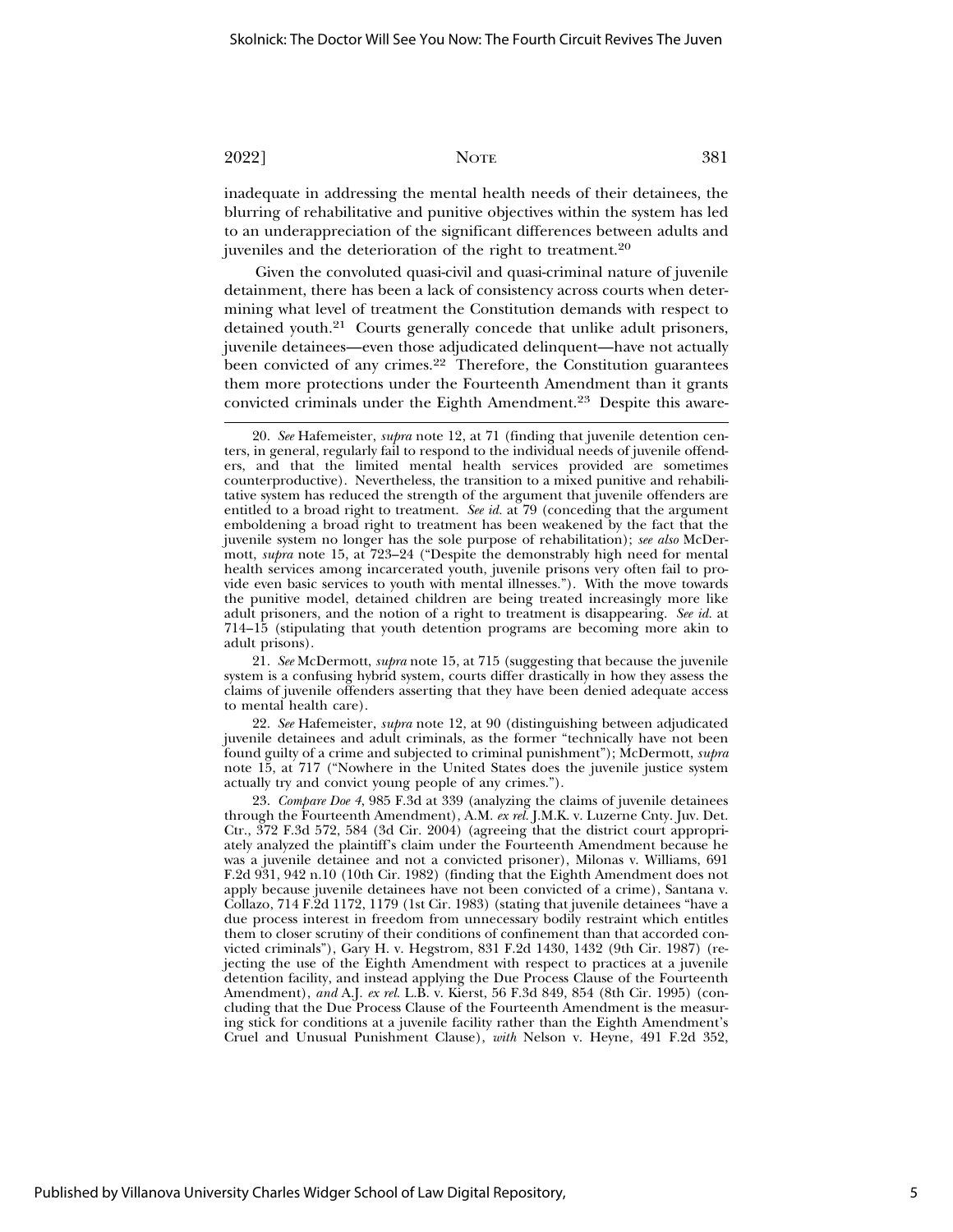ness, in the absence of additional guidance from the Supreme Court, lower courts continue to erroneously lean on Eighth Amendment principles when addressing detained youth offenders' claims about inadequate access to mental health care.24

Most notably, the Third Circuit declared in *A.M. ex rel. J.M.K. v. Luzerne County Juvenile Detention Center*25 that the Eighth Amendment's deliberate indifference standard is the appropriate test for juvenile detainees' claims of inadequate access to mental health care.26 This is the same onerous test that the Supreme Court held should apply when determining whether a prison's failure to adequately address the medical needs of adult criminals rises to the level of cruel and unusual punishment.27 It requires plaintiffs to show that detention facility administrators not only failed to attend to an objectively serious medical need, but also that they acted deliberately indifferent toward that medical need.28

However, when Doe 4's story reached the Fourth Circuit in 2021, the court split with the Third Circuit, and finally delivered on the juvenile justice system's original promise of treating youth detainees differently from adult prisoners.29 In *Doe 4 ex rel. Lopez v. Shenandoah Valley Juvenile*

25. 372 F.3d 572 (3d Cir. 2004).

26. *Id.* at 584 (acknowledging that the plaintiff's claim should proceed under the Fourteenth Amendment, yet still applying the Eighth Amendment's onerous deliberate indifference standard). The court noted that, under the Fourteenth Amendment, juvenile detainees are entitled to at least the same protections afforded convicted prisoners under the Eighth Amendment. *Id.* However, because the Supreme Court had not yet defined the contours of the state's obligations to civil detainees under the Due Process Clause, the court elected to use the deliberate indifference standard. *Id.* For more discussion on the Third Circuit's decision to use the deliberate indifference test, see *infra* notes 109–16 and accompanying text.

27. *See* Estelle v. Gamble, 429 U.S. 97, 106 (1976) (holding that prisoners alleging inadequate access to medical care must show evidence of deliberate indifference to serious medical needs in order to make out a viable Eighth Amendment claim).

28. *See* Farmer v. Brennan, 511 U.S. 825, 837 (1994) (defining deliberate indifference as when a prison administrator knows of and disregards an excessive risk to inmate safety). "[T]he official must both be aware of facts from which the inference could be drawn that a substantial risk of serious harm exists, and he must also draw the inference." *Id.* For more information regarding the development of the deliberate indifference test, see *infra* notes 39–47 and accompanying text.

29. *Compare Doe 4*, 985 F.3d at 342 (emphasizing the recognized differences between adults and children that warrant the application of distinct constitutional

<sup>355–56 (7</sup>th Cir. 1974) (applying the Eighth Amendment to claims by juvenile detainees), *and* Morales v. Turman, 562 F.2d 993, 998 n.1 (5th Cir. 1977) (finding that the Eighth Amendment applies equally to juvenile detention centers and adult prisons).

<sup>24.</sup> *See A.M.*, 372 F.3d at 584 (acknowledging that the plaintiff's claim should proceed under the Fourteenth Amendment yet still applying the Eighth Amendment's deliberate indifference standard); *see also* McDermott, *supra* note 15, at 739 (insinuating that even courts purporting to analyze juvenile claims under the Fourteenth Amendment may still use the Eighth Amendment's deliberate indifference test).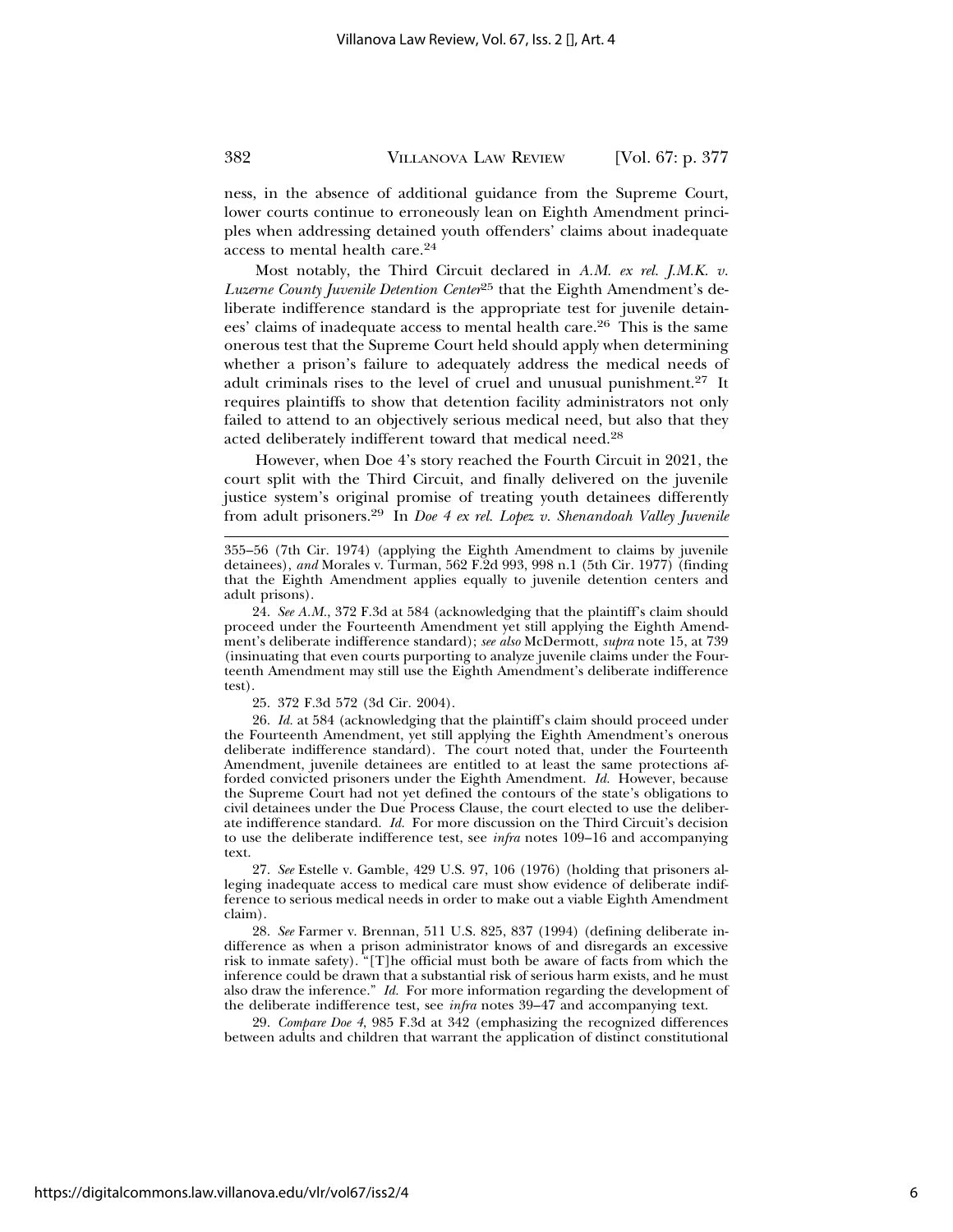*Center Commission*, 30 Doe 4 brought a class action alleging that SVJC had violated his constitutional rights, as well as the rights of other unaccompanied alien children ("UACs"), by failing to provide adequate access to mental health treatment.<sup>31</sup> The Fourth Circuit rejected the district court's application of the Eighth Amendment's deliberate indifference standard.32 The court instead relied on the Supreme Court's holding in *Youngberg v. Romeo*<sup>33</sup> to conclude that a detention facility addressing the mental health needs of a child violates the Constitution when the facility substantially departs from accepted professional standards, regardless of the intent of any specific employee.34

This Note submits that the Fourth Circuit's decision to apply the professional judgment standard to juvenile detainees' claims of inadequate access to mental health care is appropriate because it comports with the Supreme Court's rationale in *Youngberg* and provides the added protection needed to realize the ongoing goal of rehabilitating youth offenders.<sup>35</sup> Part II of this Note provides background information on the development of the deliberate indifference and professional judgment standards and discusses how courts have previously handled juvenile detainees' claims, including the Third Circuit in *A.M.* Part III outlines the facts and procedural history of *Doe 4*, while Part IV details how the Fourth Circuit arrived at its conclusions. Part V critically analyzes the holding in *Doe 4* and asserts that the Fourth Circuit's approach is more prudent than the Third Circuit's approach. Finally, Part VI concludes with a brief assessment of the impact that *Doe 4*'s holding will have on the future claims of juvenile detainees alleging inadequate access to mental health care.

#### II. FILLING IN THE PATIENT HISTORY FORM: A BACKGROUND ON THE GOVERNMENT'S CONSTITUTIONAL OBLIGATIONS TO DETAINED **JUVENILES**

This Part of the Note will provide some background on the developments that have been made with respect to the constitutional rights of juveniles in the judicial system and highlight the competing precedents

protections), *with id.* at 348, 349, 352 (Wilkinson, J., dissenting) (arguing that the majority needlessly created a circuit split with the Third Circuit).

<sup>30. 985</sup> F.3d at 327.

<sup>31.</sup> *See id.* at 329. Expert testimony suggested that the facility failed to implement trauma-informed care, and that the practices used for disciplining children may have actually exacerbated their mental illnesses. *See id.* at 334 (discussing the testimony of expert witness).

<sup>32.</sup> *See id.* at 329.

<sup>33. 457</sup> U.S. 307 (1982). For a discussion of the facts and analysis in *Youngberg*, see *infra* notes 54–57 and accompanying text.

<sup>34.</sup> *See Doe 4*, 985 F.3d. at 342. For an analysis of the steps taken by the Fourth Circuit in arriving at its holding, see *infra* notes 140–55 and accompanying text.

<sup>35.</sup> *See* Hafemeister, *supra* note 12, at 94 (arguing that a majority of jurisdictions remain committed to the idea that the cardinal reason for detaining juveniles is to provide for their rehabilitation).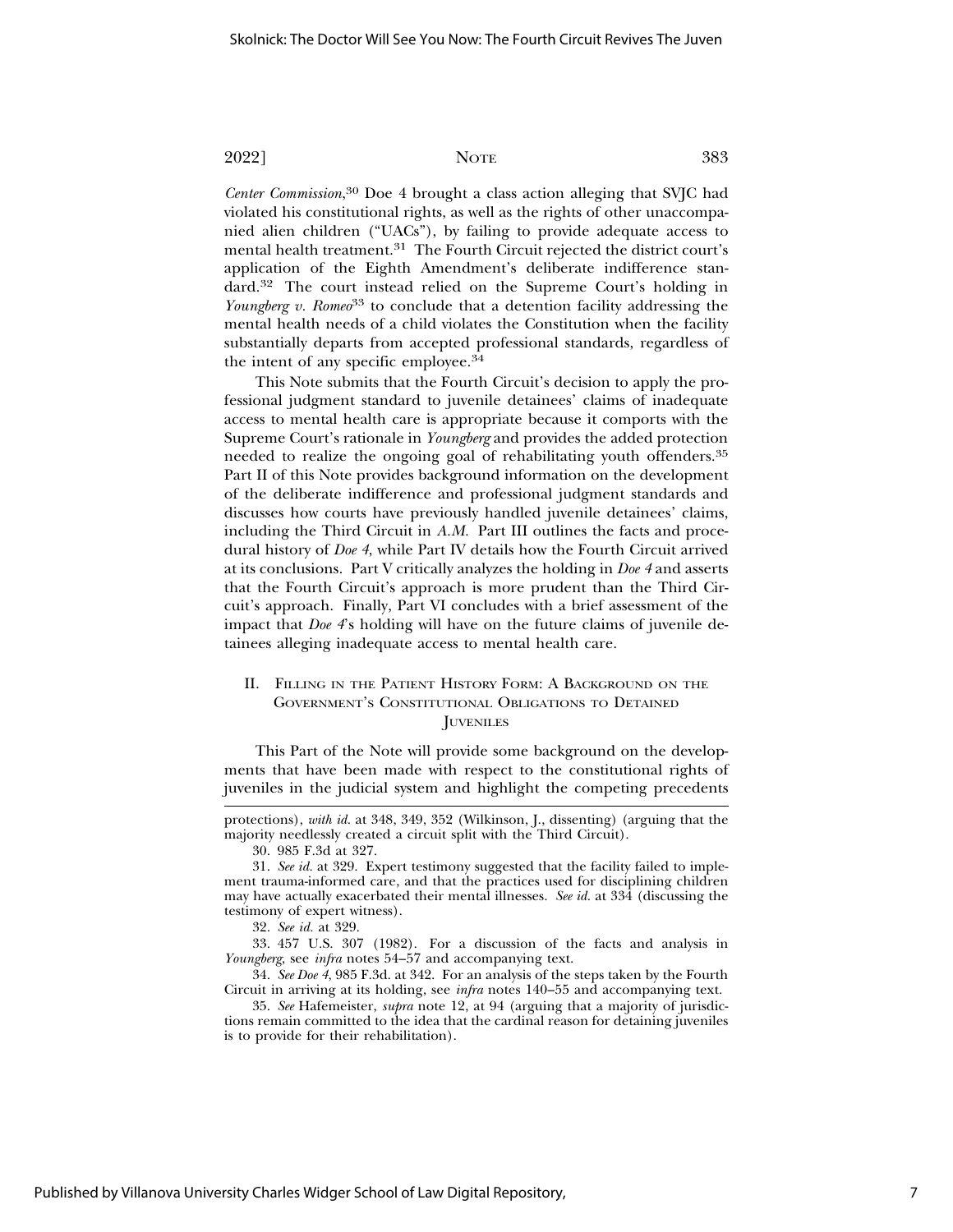that the Fourth Circuit grappled with in *Doe 4*. Section II.A outlines three separate tests that courts use when assessing the constitutional claims of individuals under state confinement. Section II.B demonstrates how courts have routinely treated juveniles differently from adults when it comes to general conditions-of-confinement claims and sentencing. Lastly, Section II.C concludes with a discussion of the Third Circuit's analysis in *A.M*.

#### A. *Differing Treatment Regimens: Comparing Eighth and Fourteenth Amendment Standards for Conditions of Confinement*

Unsure whether to treat youth detainees like convicted criminals, adult pre-trial detainees, or involuntarily committed psychiatric patients, courts have struggled with developing appropriate tests to address the claims of juvenile detainees alleging inadequate mental health treatment or unconstitutional conditions of confinement.36 Because of the unique space that the juvenile justice system occupies in the political and legal landscape—somewhere between criminal proceedings and civil matters courts frequently draw on a mix of precedents from both Eighth and Fourteenth Amendment jurisprudence. $37$  To fully grasp why the Fourth Circuit's decision to apply the professional judgment standard is the most logical approach, it is important to understand the variety of tests currently in use and their origins.38

37. *See* McDermott, *supra* note 15, at 729–31 (detailing the lack of consistency across courts in addressing claims made by juvenile detainees). Some courts exclusively evaluate claims under the Eighth Amendment, while others use the Fourteenth Amendment; still others purport to use the Fourteenth Amendment but instead rely on Eighth Amendment standards. *See id.* (outlining the conflation of Eighth and Fourteenth Amendment jurisprudence in cases analyzing claims made by juvenile detainees); *see also* Hafemeister, *supra* note 12, at 97 (explaining that while most scholars believe the Fourteenth Amendment provides a broader right to treatment, some find the analysis to be relatively similar under either Amendment).

38. *See, e.g.*, Farmer v. Brennan, 511 U.S. 825, 837 (1994) (defining the deliberate indifference test for conditions-of-confinement and access-to-medical-care claims); Bell v. Wolfish, 441 U.S. 520, 539 (1979) (applying the Fourteenth Amendment to pre-trial detainees and finding that conditions of confinement are unconstitutional when they are not reasonably related to a legitimate government goal); *Youngberg*, 457 U.S. at 323 (finding that the professional judgment standard

<sup>36.</sup> *See* Ingraham v. Wright, 430 U.S. 651, 669 n.37 (reserving the question of whether the Eighth Amendment applies to juveniles in detention facilities); Gary H. v. Hegstrom, 831 F.2d 1430, 1431 (9th Cir. 1987) ("The Supreme Court has not announced the appropriate federal standards by which to judge state juvenile detention facility conditions."); A.J. *ex rel.* L.B. v. Kierst, 56 F.3d 849, 854 (8th Cir. 1995) (explaining that the Supreme Court has not provided any guidance on how to judge conditions in state juvenile facilities); Hafemeister, *supra* note 12, 90–91 (pointing out that the Supreme Court has not directly stated whether children in secured housing have a right to treatment); *see also* Levick et al., *supra* note 13, at 312 (arguing that regardless of which Amendment provides protections for youth offenders, the standard employed in conditions-of-confinement cases needs to be tailored to the unique developmental status of children).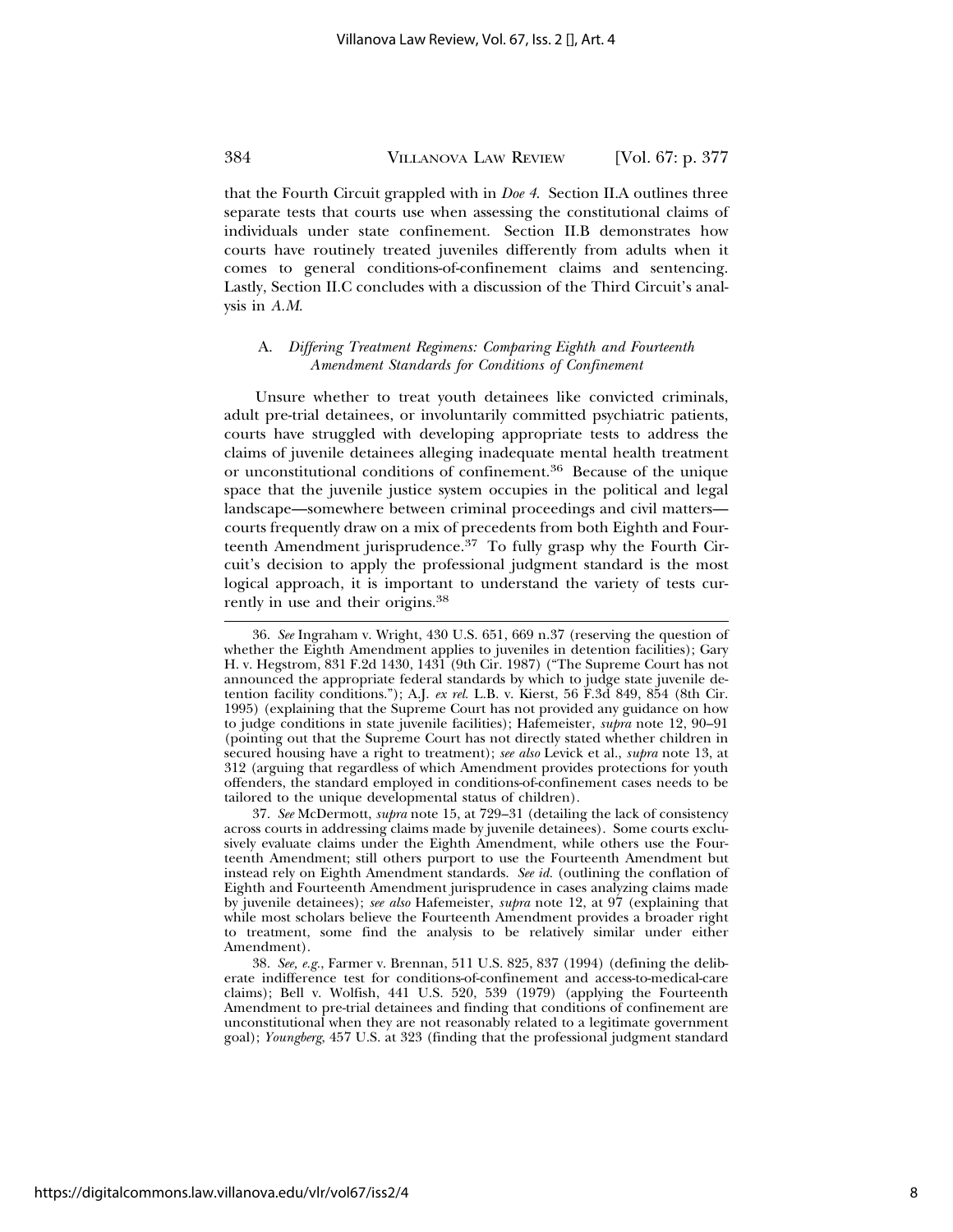1. *The Supreme Court Writes a Prescription for Deliberate Indifference for Prisoners Alleging Unconstitutional Conditions of Confinement*

The Eighth Amendment to the United States Constitution provides that "excessive bail shall not be required, nor excessive fines imposed, nor cruel and unusual punishment inflicted."39 Traditionally, the Supreme Court of the United States only looked at "objective indicia"—contemporary social norms, as evidenced by legislative enactments and sentencing practices—to determine whether conditions of confinement violated the Eighth Amendment's prohibition on cruel and unusual punishment.<sup>40</sup> In 1976, however, the Court heard *Estelle v. Gamble*41 and separated claims alleging inadequate access to medical care from other conditions-of-confinement claims.42 The Court held that for a prisoner to make a cognizable claim of cruel and unusual punishment due to inadequate access to health care, the prisoner must have an objectively serious medical condition and prison administrators must have acted with deliberate indifference toward that serious medical condition.43

Despite its original narrow application to claims alleging inadequate medical care, the Court in 1991 held that the *Estelle* deliberate indifference standard should also govern general conditions-of-confinement claims in *Wilson v. Seiter*. 44 Nevertheless, it was not until the Supreme

39. U.S. CONST. amend. VIII.

40. *See* Ian P. Farrell, *Abandoning Objective Indicia*, 122 YALE L.J. ONLINE 303, 304 (2013), https://www.yalelawjournal.org/forum/abandoning-objective-indicia [https://perma.cc/38V9-KP5M] (defining objective indicia). *See generally* Gregg v. Georgia, 428 U.S. 153 (1976) (rejecting a subjective analysis and holding that punishment which is grossly out of proportion to the severity of the crime is an example of unnecessary and wanton infliction of pain, in violation of the Eighth Amendment); Hutto v. Finney, 437 U.S. 678 (1978) (upholding the district court's determination that a combination of objective factors contributed to the conclusion that the prison had violated the prohibition against cruel and unusual punishment); Rhodes v. Chapman, 425 U.S. 337 (1981) (applying the *Gregg* test to conditions of confinement and engaging in a purely objective analysis).

41. 429 U.S. 97 (1976).

42. *Id.* at 105–06 (finding that inadequate medical care that is the byproduct of negligent conduct cannot be an Eighth Amendment violation because then every instance of medical malpractice would amount to a constitutional violation).

43. *Compare id.* at 106 (holding that prisoners alleging inadequate access to medical care must show evidence of deliberate indifference to serious medical needs), *with id.* at 116–17 (Stevens, J., dissenting) (asserting that whether the Constitution has been violated should depend on the nature of the punishment rather than the motivations of the individuals that inflicted it).

44. *Compare* Wilson v. Seiter, 501 U.S. 294, 303 (1991) (finding no difference between claims alleging inadequate access to medical care and inadequate conditions of confinement), *with id.* at 309–11 (White, J., concurring) (emphasizing that *Estelle* and claims alleging inadequate medical treatment are distinct from conditions-of-confinement claims, and further, that injecting a subjective component into these claims is imprudent).

is the appropriate Fourteenth Amendment test for involuntarily committed psychiatric patients alleging unconstitutional conditions of confinement).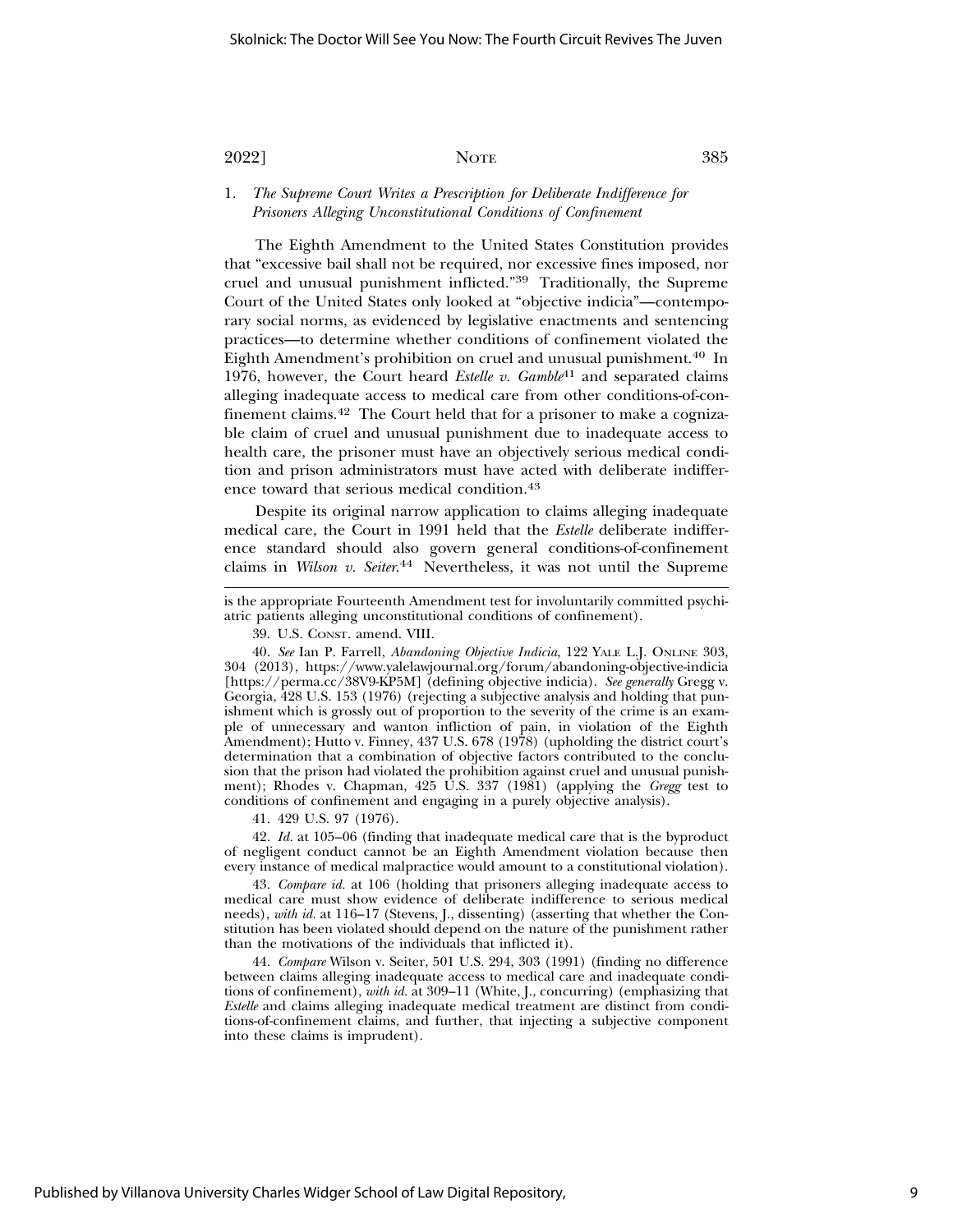Court decided *Farmer v. Brennan*45 in 1994 that it finally shed some light on how to determine when prison officials act with deliberate indifference.46 In *Farmer*, the Court defined deliberate indifference as when a prison administrator "knows of and disregards an excessive risk to inmate health or safety[.]"47

### 2. *"A Spoonful of Sugar"*48*: Relaxing the Standard for Pre-trial Detainees and the Institutionalized*

Shortly after creating the deliberate indifference standard, the Supreme Court heard *Bell v. Wolfish*. 49 There, the Court considered how to assess claims by adult pre-trial detainees alleging unconstitutional practices and conditions of confinement within a New York correctional facility.50 The Court recognized that pre-trial detainees, by virtue of not yet having been convicted of a crime, are entitled to certain liberty interests under the Due Process Clause of the Fourteenth Amendment that are not guaranteed by the Eighth Amendment.<sup>51</sup> Because courts have yet to adjudge those being held in pre-trial detention, and therefore cannot lawfully punish them, the question in *Bell* became whether the alleged conditions were so egregious that they were tantamount to punishment

47. *Id.* at 837 (defining deliberate indifference). The Court did not entirely reject the notion of constructive knowledge in this context, but it strongly cautioned against it. *See id.* at 841–42 (rejecting the idea that a judge could find constructive knowledge as a matter of law but acknowledging that a factfinder is entitled to conclude that an official knew of a substantial risk because of its obviousness). *But see id.* at 855–56 (Blackmun, J., concurring) (pointing out that the majority's holding was misguided because it would allow barbaric prison conditions, resulting from a lack of funding, to be immune from constitutional scrutiny simply because no prison official acted with a culpable mindset).

50. *Id.* at 523 (identifying the issue in the case as examining the constitutional rights of pre-trial detainees who have yet to be convicted). The alleged constitutional violations included overcrowded conditions, undue length of confinement, improper searches, inadequate access to recreational and employment opportunities, insufficient staff, and unnecessary restrictions regarding the purchase and receipt of personal items. *Id.* at 527.

51. *Id.* at 533 ("We do not doubt that the Due Process Clause protects a detainee from certain conditions and restrictions of pre-trial detainment.").

<sup>45. 511</sup> U.S. 825 (1994).

<sup>46.</sup> *See id.* at 834 (stating that prison officials violate the Eighth Amendment when two requirements are met: (1) the alleged deprivation objectively poses a serious risk of harm; and (2) when there is an unnecessary and wanton infliction of pain). As opposed to prior understandings of unnecessary and wanton infliction of pain, the second prong of the test now requires a showing that prison officials acted with the state of mind of deliberate indifference. *See id. Contra id.* at 856 (Blackmun, J., concurring) ("A punishment is simply no less cruel or unusual because its harm is unintended. In view of this obvious fact, there is no reason to believe that, in adopting the Eighth Amendment, the Framers intended to prohibit cruel and unusual punishment only when they were inflicted intentionally.").

<sup>48.</sup> MARY POPPINS (Walt Disney Productions 1964).

<sup>49. 441</sup> U.S. 520 (1979).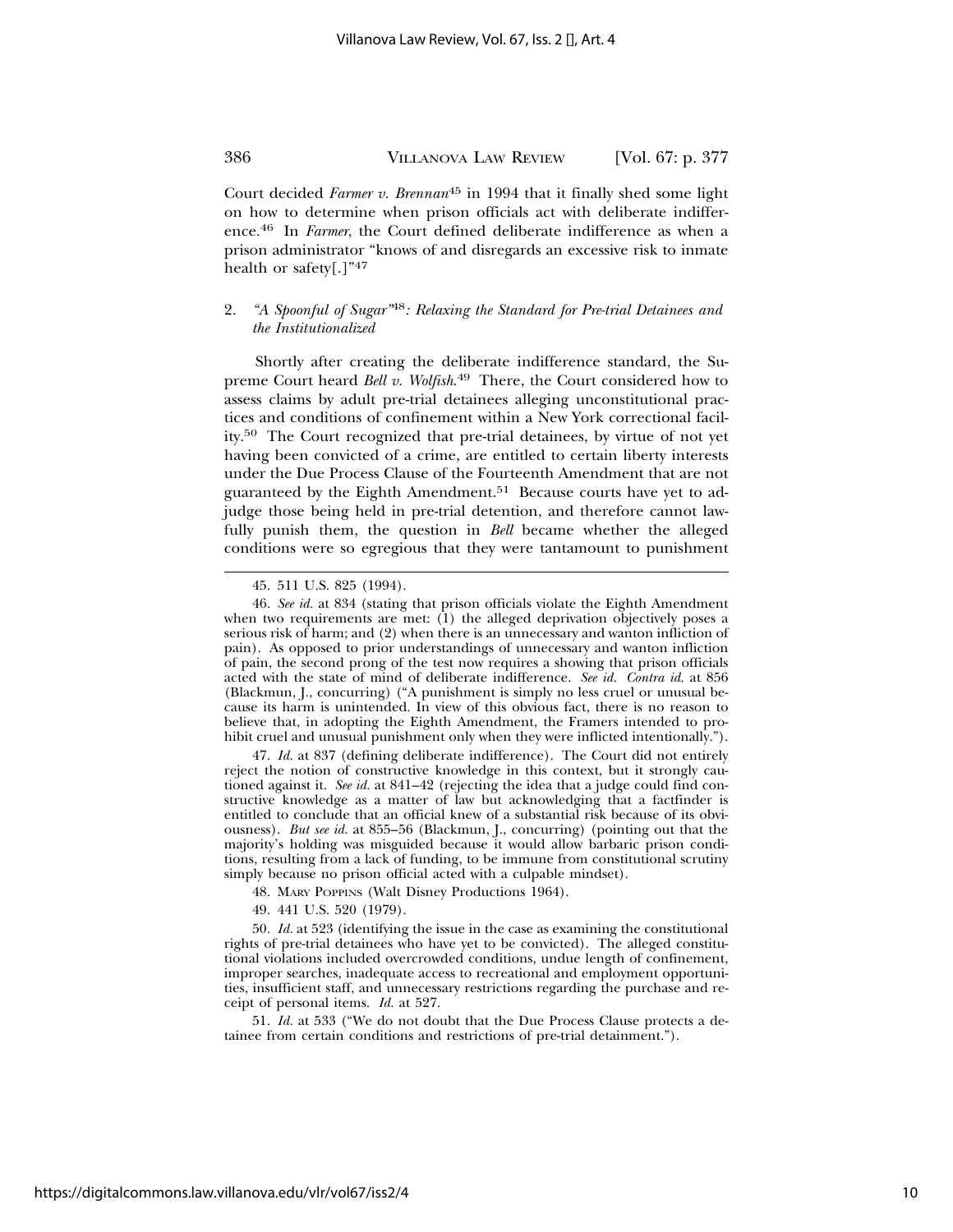under the Constitution.52 While the Court was unable to conclude that the conditions of confinement at issue in that case constituted punishment, it nevertheless held that pre-conviction detainment conditions may amount to punishment if those conditions are not reasonably related to a legitimate government goal.53

After *Bell*, the Court heard *Youngberg*, where an involuntarily committed psychiatric patient's mother alleged that administrators of the hospital failed to institute appropriate procedures to prevent the patient from sustaining serious injuries, violating his Eighth and Fourteenth Amendment rights.54 While the Court stopped short of declaring a fundamental constitutional right to treatment for involuntarily committed psychiatric patients, it recognized that the purpose of the plaintiff's confinement was care and safety.55 As the purpose of confinement in that case was treat-

<sup>52.</sup> *See id.* at 535 (stating that the proper inquiry is whether the alleged conditions can be considered punishment). The Court, however, understood that not every deprivation amounted to punishment, as federal and state governments have the authority to detain individuals suspected of committing crimes in the name of security. *See id.* at 537 (recognizing that not all imposed disabilities amount to punishment in the constitutional sense). *But see id.* at 564 (Marshall, J., dissenting) (arguing that the appropriate inquiry should not involve analyzing whether certain restraints can be labeled punishment, but should concern whether the governmental interests at stake are outweighed by the deprivations suffered).

<sup>53.</sup> *Compare id.* at 538–39 (majority opinion) (articulating that, absent a showing of intent, conditions of confinement for pre-trial detainees may amount to punishment when they are shown to bear no reasonable relation to a legitimate governmental objective), *with id.* at 570 (Marshall, J., dissenting) (arguing that any restraint imposed on a pre-trial detainee may have a serious effect on that individual, so the government action should have to undergo a more rigorous analysis than mere rational basis), *and id.* at 585 (Stevens, J., dissenting) (opposing the use of a rational basis standard, as it will likely result in virtually no protection against punishment).

<sup>54.</sup> Youngberg v. Romeo, 457 U.S. 307, 310 (1982) (describing the claim brought by the involuntarily committed patient's mother, where she alleged that the plaintiff had suffered at least sixty-three separate injuries while in the care of the defendant facility). Also at issue in this case was the plaintiff's claim that an involuntarily committed psychiatric patient is entitled to minimally adequate habilitation under the Constitution. *Id.* at 316–17 (laying out the plaintiff's additional claim of habilitation and defining the term as "training and development of needed skills"). While the Court was reluctant to find a general right to habilitation for involuntarily committed patients, it recognized nevertheless that they are entitled to the level of training necessary to "ensure safety and freedom from undue restraint." *Id.* at 319 (limiting an involuntarily committed patient's right to habilitation to ensuring safety from undue restraint); *see also id.* at 329 (Burger, C. J., concurring) (suggesting that he would find a constitutional right to habilitation per se).

<sup>55.</sup> *Id.* at 319 (majority opinion) (finding that the state is required to provide minimally adequate training to ensure freedom from restraint but refusing to extend that right any further). However, the Court did cite language from the Third Circuit's opinion, where Chief Judge Seitz said, "I believe that the plaintiff has a constitutional right to minimally adequate care and treatment. The existence of a constitutional right to care and treatment is no longer a novel legal proposition." *Id.* at 318–19 (citing Romeo v. Youngberg, 644 F.2d 147, 176 (3d. Cir. 1980) (Seitz, C.J., concurring)). *Compare* Holland & Mlyniec, *supra* note 13, at 1802–08, 1822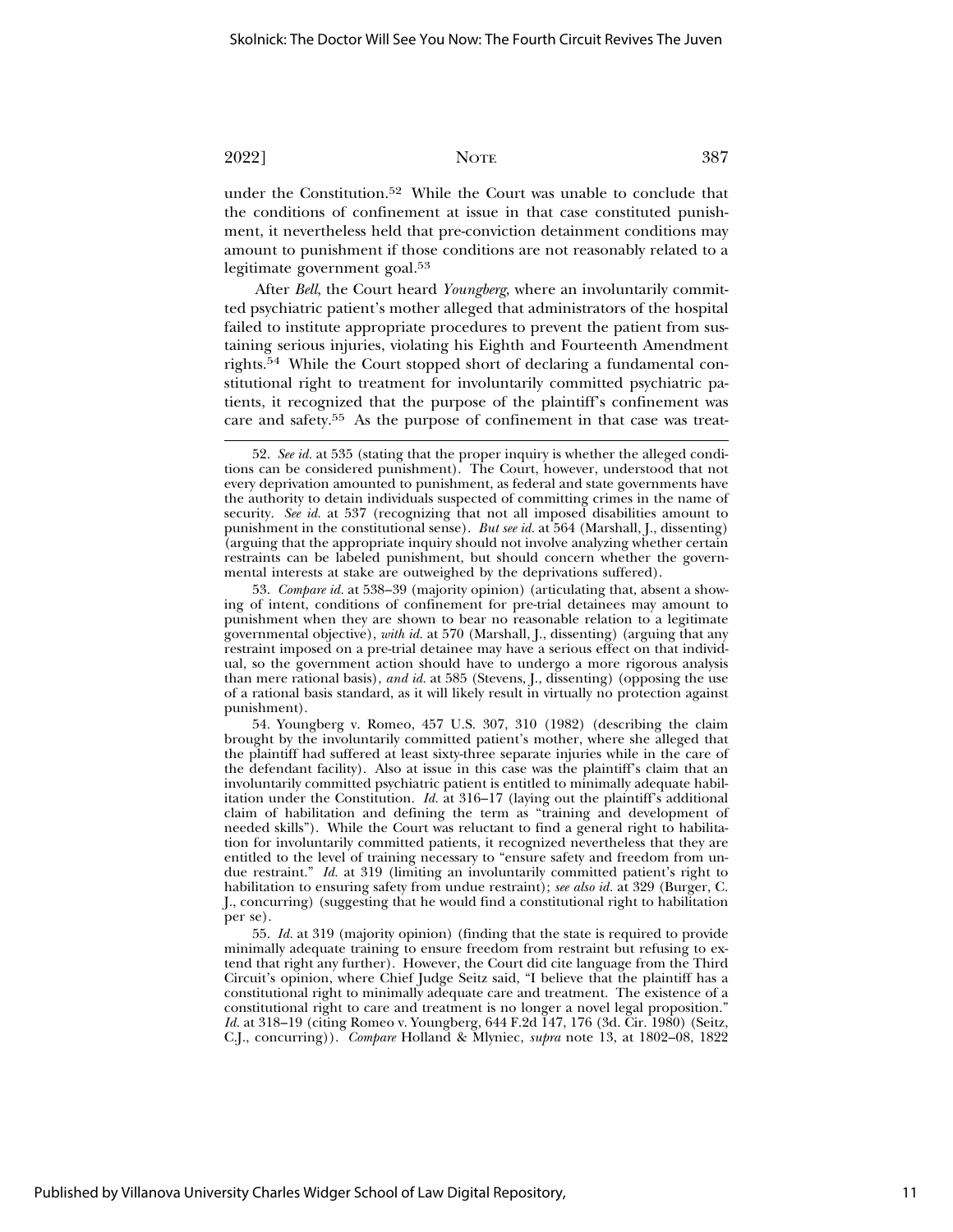ment, the Court realized that the "involuntarily committed are entitled to more considerate treatment and conditions of confinement than criminals whose conditions of confinement are designed to punish."<sup>56</sup> Based on that conclusion, the Court held that liability may only be imposed when the treatment is deemed to be a substantial departure from accepted professional judgment.<sup>57</sup>

With little Supreme Court guidance regarding state obligations to detained children, lower courts dealing with juvenile detainees' claims of inadequate conditions of confinement have inconsistently drawn on elements from each of the aforementioned tests.<sup>58</sup> However, despite the disparate applications of Eighth and Fourteenth Amendment principles, nearly every jurisdiction agrees that children are entitled to different protections under the Constitution than adults.59

56. *See Youngberg*, 457 U.S. at 321–22. The Court also distinguished involuntarily committed mental health patients from pre-trial detainees because the purpose of confining mental health patients is to provide care, while pre-trial detainees are held in the name of public safety. *Id.* at 321 n.27. For an explanation of how the Fourth Circuit used *Youngberg* to conclude that juvenile detainees are more like institutionalized patients than pre-trial detainees, see *infra* notes 140–47 and accompanying text.

<sup>(</sup>suggesting that *Youngberg* may have contributed to the demise of a constitutional right to treatment for children, but that state law provides a supplementary basis for a right to rehabilitative care), *with* Hafemeister, *supra* note 12, at 91–92 (describing the two main arguments that bolster the conclusion that the Fourteenth Amendment ensures a right to treatment for juvenile detainees). The first argument is the *parens patriae* rationale, which asserts that because juveniles are confined for rehabilitative purposes, committing them without providing access to needed medical treatment is impermissible. *See* Hafemeister, *supra* note 12, at 91. The second argument is the quid pro quo argument, which defends the right to treatment as an appropriate exchange for receiving lesser procedural protections than adults during adjudication. *See id.* at 92.

<sup>57.</sup> *Youngberg*, 457 U.S. at 323 (holding that the appropriate standard for assessing the constitutionality of confinement conditions for those institutionalized is the professional judgment standard); *see also* Rosalie Berger Levinson, *Wherefore Art Thou Romeo: Revitalizing Youngberg's Protection of Liberty for the Civilly Committed*, 54 B.C. L. REV. 535, 550–54 (2015) (arguing that lower courts have sought to minimize the importance of the *Youngberg* holding although it is still good law that protects the substantive liberty rights of the civilly committed).

<sup>58.</sup> *See* McDermott, *supra* note 15, at 729–31 (detailing the lack of consistency across courts in addressing claims made by juvenile detainees); *see also* Michael J. Dale, *Lawsuits and Public Policy: The Role of Litigation in Correcting Conditions in Juvenile Detention Centers*, 32 U.S.F. L. REV. 675, 700–03 (1998) (comparing the applicability of the *Bell* and *Youngberg* standards to juvenile detainees and suggesting that the protections available to children in detention should be more extensive than those accorded to adult pre-trial detainees).

<sup>59.</sup> For a discussion of the ways in which courts have distinguished between children and adults for constitutional purposes, see *infra* notes 60–96 and accompanying text.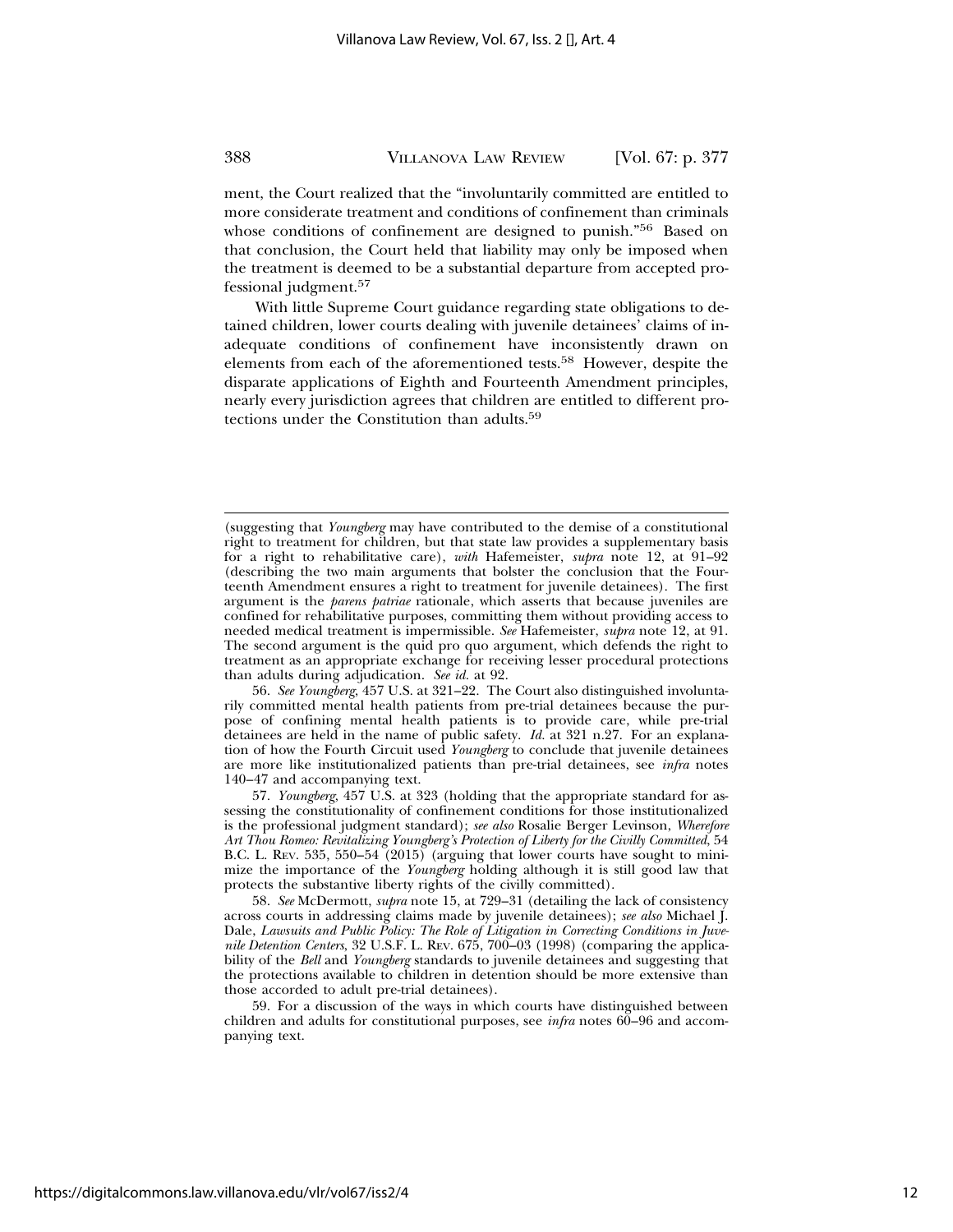B. *Not Recommended for Children: Courts Find the Constitution Applies Differently to Juveniles*

The juvenile justice system originally did not afford children many of the procedural due process protections that alleged criminals were entitled to under the Fifth Amendment.<sup>60</sup> The reason for the distinction was to provide flexibility in addressing the acute developmental needs of children, but the lack of procedural protections likely had the adverse effect of protecting children less than adults.61 Because of the juvenile justice system's initial shortcomings, the Supreme Court eventually stressed in *In re Gault*62 that the Bill of Rights was not intended solely for adults, but also extended some procedural protections to children.<sup>63</sup> However, in that case, the Court explicitly emphasized that adding due process requirements to juvenile proceedings was not meant to interfere with the goals of treating children differently from adults.64 In light of the recent shift in purpose of juvenile detainment, the next subsection of this Note discusses

61. *See Gault*, 387 U.S. at 14–17 (providing context on why reformers sought the removal of stringent procedures within the juvenile system). Believing that children were innately good, the reformers discarded the rigidities and harshness seen in criminal law, so that the goal of rehabilitation could be more readily pursued. *See id.* (elaborating on the objectives behind reduced procedural safeguards for children). The Court then detailed how, in practice, the results of this decision may not have been satisfactory. *See id.* at 17–31 (weighing the costs and benefits of reduced procedural requirements for children and suggesting that sometimes the result has been unfair); *see also* Kent v. U.S., 383 U.S. 541, 556 (1966) ("There is evidence, in fact, that there may be grounds for concern that the child receives the worst of both worlds: that he gets neither the protections accorded to adults nor the solicitous care and regenerative treatment postulated for children.").

62. 387 U.S. 1.

63. *Id.* at 13 ("[N]either the Fourteenth Amendment nor the Bill of Rights is for adults alone."). The Court also said, "[u]nder our Constitution, the condition of being a boy does not justify a kangaroo court." *Id.* at 28. Ultimately the Court concluded that children are entitled to notice, counsel, the right against self-incrimination, and the right to confrontation. *Id.* at 31–57; *see also* Buckingham, *supra* note 2, at 667 (suggesting that *Gault* may have contributed to the "adultification of children" and the compromising of the rehabilitative focus of the juvenile justice system).

64. *Gault*, 387 U.S. at 22–24 (discussing why added due process requirements for children should not interfere with the goals of distinguishing adults from children).

<sup>60.</sup> *See* U.S. CONST. amend. V; *In re* Gault, 387 U.S. 1, 14 (1967) (stating that from the inception of the juvenile court system, differences have existed between the procedural rights given to adults and those provided to juveniles.) The plaintiff in *Gault* alleged that the Juvenile Code of Arizona was unconstitutional because it afforded children no notice of the charges, no right to counsel, no right to confrontation and cross-examination, no privilege against self-incrimination, no right to a transcript of the proceedings, and no right to appellate review. *Id.* at 10 (laying out the differences between the juvenile and criminal court system that prompted this suit). In addition to those outlined by the plaintiff, the Court also pointed out that juveniles are not entitled to bail, nor to indictment by grand jury, nor to a public trial by jury. *Id.* at 14.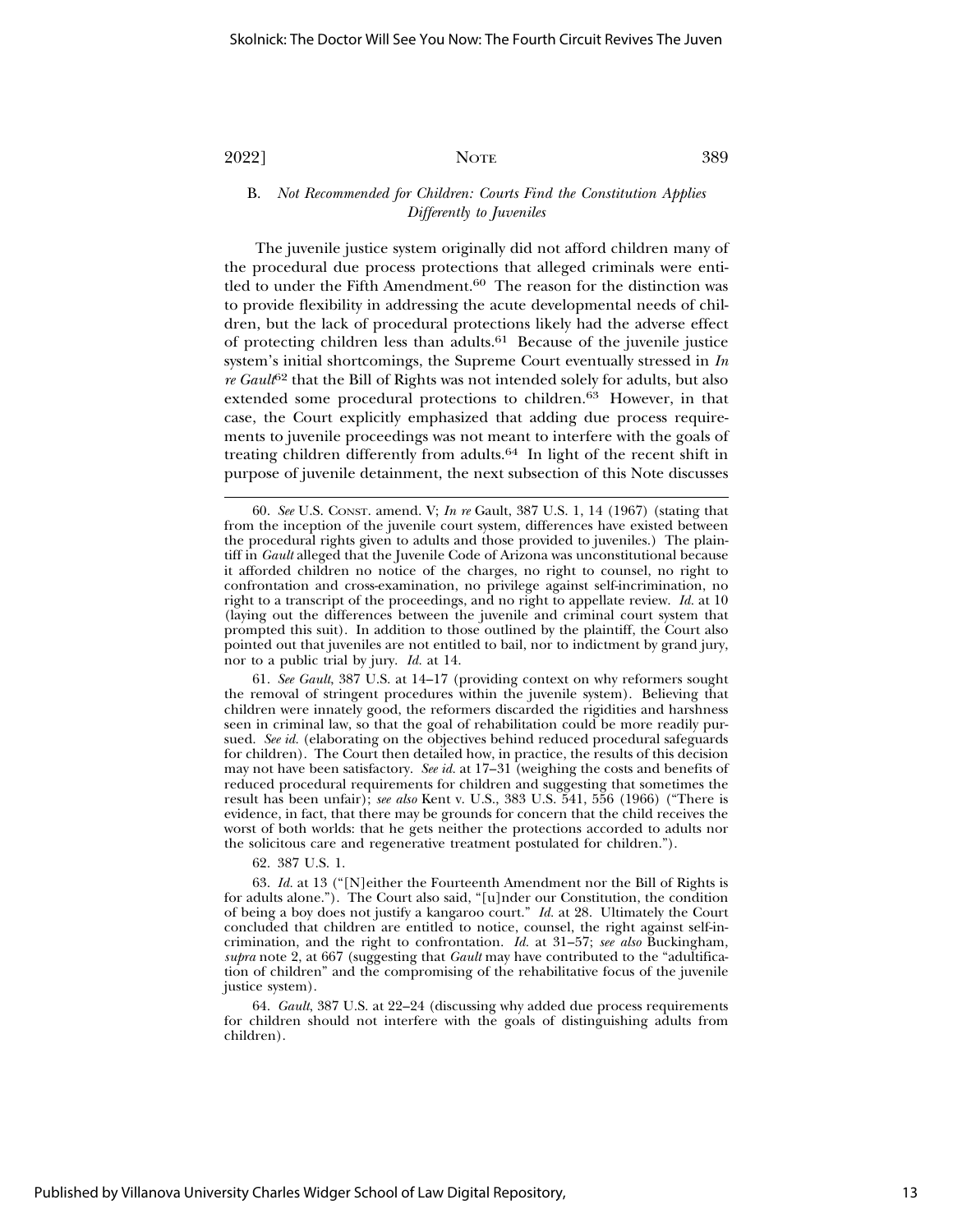the ways in which courts have still routinely treated juveniles differently from adults under the Constitution.65

### 1. *Injecting a Fourteenth Amendment Analysis into Juvenile Conditions-of-Confinement Claims*

When it comes to the general conditions-of-confinement claims of juvenile detainees, courts have typically been willing to recognize that the Constitution entitles children to protections under the more expansive Fourteenth Amendment, rather than the Eighth Amendment.<sup>66</sup> Even in *Nelson v. Heyne*, <sup>67</sup> where the Seventh Circuit applied an Eighth Amendment analysis to juvenile claims, the court still drew on Fourteenth Amendment principles to distinguish children from adults and to declare a general right to rehabilitative treatment for youth detainees.68 The court warned against a system that merely warehouses children and stressed the importance of ensuring that detention facilities adequately equip children to reintegrate into society.69

Although the Seventh Circuit decided *Nelson* before the Supreme Court issued opinions in *Bell* and *Youngberg*, subsequent cases in other circuits have relied on *Bell* and *Youngberg* in concluding that conditions-ofconfinement claims by juvenile detainees are entitled to more scrutiny than prisoners' claims.<sup>70</sup> The Tenth Circuit was the first federal appellate

67. 491 F.2d 352 (7th Cir. 1974).

68. *See id.* at 355–56 (applying the Eighth Amendment to determine whether the corporal punishment tactics used by the defendant facility were disproportionate to the committed offenses). However, in addressing the right to treatment for juvenile detainees, the Seventh Circuit understood that the goals of detaining children were clinical rather than punitive. *See id.* at 358 (noting the differences between juvenile detention and incarcerating criminal defendants). Ultimately, the court concluded that juveniles have the right to rehabilitative treatment under the Fourteenth Amendment's Due Process clause. *Id.* at 360 ("We hold that on the record before us the district court did not err in deciding that the plaintiff juveniles have the right under the 14th Amendment due process clause to rehabilitative treatment.").

69. *Id.* at 360 (stressing the importance of individualized treatment for youth offenders in order to advance their rehabilitation and prevent the warehousing of children).

70. *See* Holland & Mlyniec, *supra* note 13, at 1803 (asserting that while *Youngberg* has perhaps stunted the filing of right to treatment claims, it has, nevertheless, afforded some additional protections to incarcerated children).

<sup>65.</sup> For a discussion about the contemporary shift in goals with respect to the juvenile offense system, see *supra* notes 15–17 and accompanying text.

<sup>66.</sup> *See* McDermott, *supra* note 15, at 730–31 (stating that six circuits apply the Fourteenth Amendment to incarcerated youths, while the Third, Fifth, and Seventh Circuits have explicitly applied the Eighth Amendment). However, in *A.M.*, the Third Circuit acknowledged that a juvenile detainee is entitled to protections under the Fourteenth Amendment, even though it ultimately fell back on the Eighth Amendment's deliberate indifference test. A.M. *ex rel.* J.M.K. v. Luzerne Cnty. Juv. Det. Ctr., 372 F.3d 572, 584 (3d Cir. 2004) (agreeing with the plaintiff that his claim is appropriately analyzed under the Fourteenth Amendment because he is a juvenile detainee and not a convicted prisoner). For more discussion on the Third Circuit's analysis in *A.M.*, see *infra* notes 109–16 and accompanying text.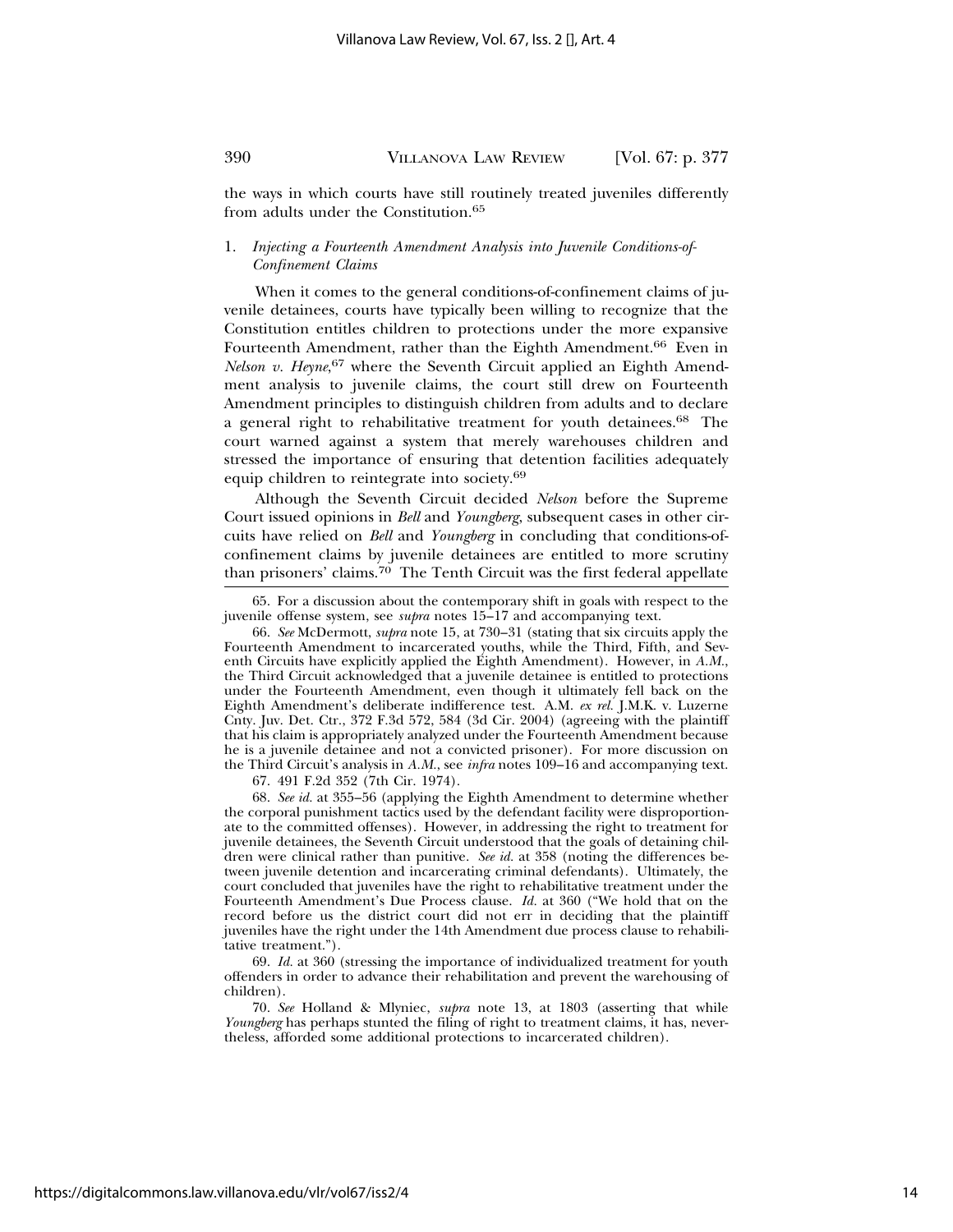court to apply a Fourteenth Amendment analysis in the wake of *Bell* and *Youngberg*. 71 In *Milonas v. Williams*, 72 the Tenth Circuit concluded that juvenile detainees, like non-criminal adults, have additional liberty interests that are guarded by the Fourteenth Amendment that convicted adults lack.<sup>73</sup> The Tenth Circuit also affirmed the trial court's use of a *Bell*-like balancing test to conclude that the alleged conditions of confinement were not reasonably related to security goals.74

One year after *Milonas*, the First Circuit heard *Santana v. Collazo*, 75 a case where eight juvenile offenders brought a class action suit against an industrial school in Puerto Rico and urged the court to declare the conditions at the school unconstitutional.76 While the First Circuit chose not to declare a constitutional right to rehabilitative training, it relied heavily on *Youngberg* to decide that the plaintiffs have a due process interest in freedom from unnecessary bodily restraint, which affords their claims closer scrutiny than similar ones that convicted criminals bring under the Eighth Amendment.77

The Ninth Circuit followed in the First Circuit's footsteps a few years after *Santana* and determined that the status of a detainee is the primary factor to consider when deciding what standard to apply.78 With respect to juveniles not convicted of a crime, the court required that a more protective Fourteenth Amendment analysis apply.79 In 1995, the Eighth Cir-

73. *Id.* at 942 ("A person involuntarily confined by the state to an institution retains liberty interests that are protected by the due process clause of the fourteenth amendment." (citing Bell v. Wolfish, 441 U.S. 520, 545 (1979))).

74. *Id.* at 942–43 (affirming the trial court's decision to apply a Fourteenth Amendment balancing test to the alleged unconstitutional conditions of confinement).

75. 714 F.2d 1172 (1st Cir. 1983).

76. *Id.* at 1174 (detailing the juveniles' complaint against the Mayaguez Industrial School).

77. *Id.* at 1179 ("Even more important than Eighth Amendment concerns for our purposes, juveniles like plaintiffs, who have not been convicted of crimes, have a due process interest in freedom from unnecessary bodily restraint which entitles them to closer scrutiny of their conditions of confinement than that accorded convicted criminals."). Recognizing that juvenile detainees are not identical to involuntarily committed mental health patients, the court said that the two were similar because the state cannot assert punishment as a legitimate interest in either context. *Id.* ("[T]he crucial similarity is that in neither context may the state assert punishment as a legitimate interest warranting incarceration. The state acquires the right to punish an individual only after it has tried and convicted him as a criminal."). The court applied a test akin to *Bell*, where an individual not yet convicted of a crime may only face restrictions on liberty which are reasonably related to a legitimate government objective. *Id.* at 1180–83.

78. Gary H. v. Hegstrom, 831 F.2d 1430, 1432 (9th Cir. 1987) (stating that the status of a detainee determines what standard to use in evaluating that detainee's conditions of confinement).

79. *See id.* (finding that the more protective Fourteenth Amendment standard is appropriate when detainees have not yet been convicted of a crime); *see also*

<sup>71.</sup> *See* Milonas v. Williams, 691 F.2d 931 (10th Cir. 1982).

<sup>72. 691</sup> F.2d 931 (10th Cir. 1982).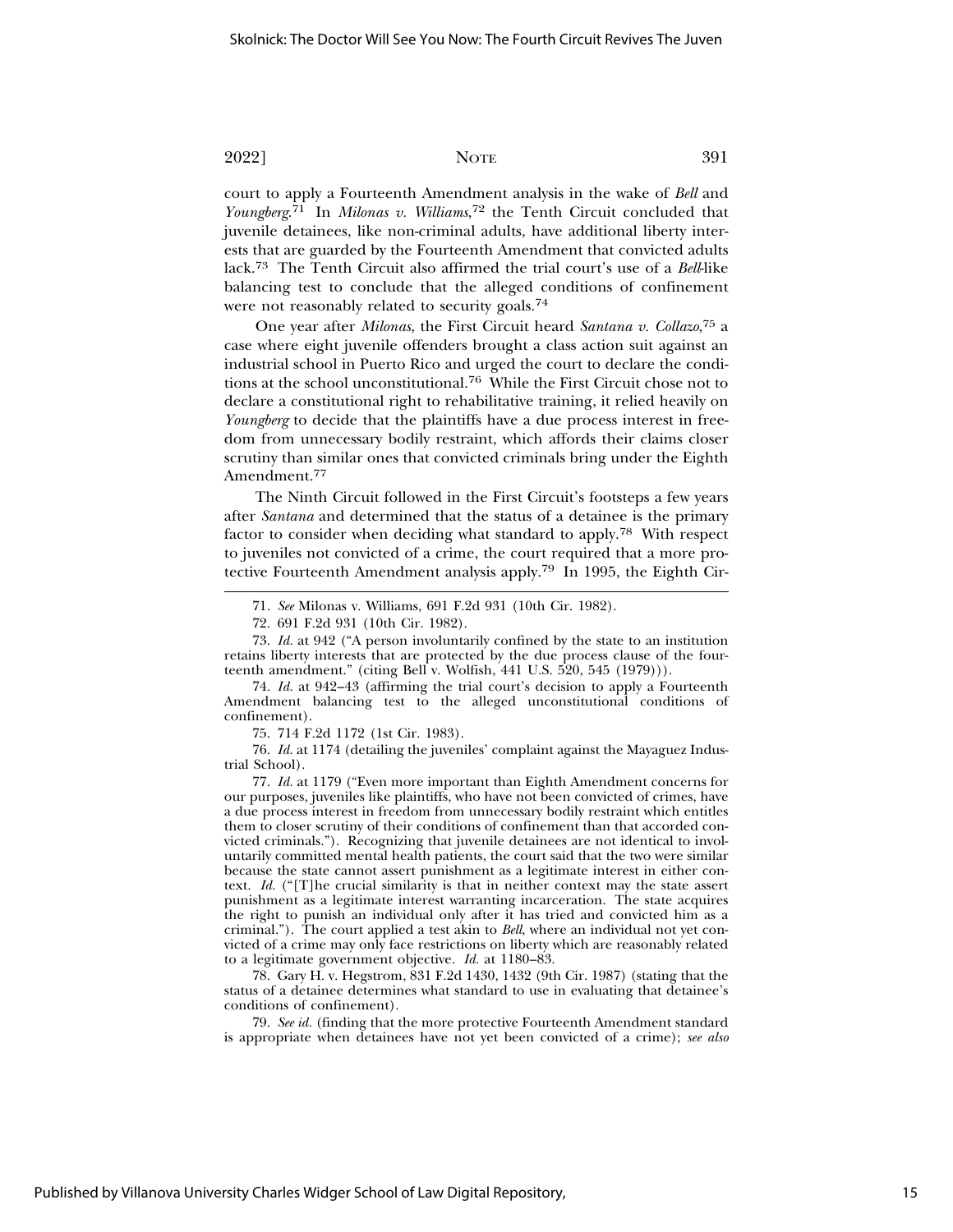cuit pushed the Fourteenth Amendment analysis even further in *A.J. v. Kierst*80 and suggested that the test, when applied to juvenile pre-trial detainees, should be construed more liberally than when applied to adult pre-trial detainees.81

While subjective intent remains an integral part of adult conditionsof-confinement claims, the cases above demonstrate that circuit courts have deliberately chosen to exclude that aspect of the analysis for similar claims brought by juvenile detainees.82 If, as the Supreme Court explained in *Wilson*, conditions-of-confinement claims are to be treated the same way as access to health care claims, then juvenile detainees should not need to prove a subjective component in the latter claims as well.<sup>83</sup>

#### 3. *The Supreme Court Offers a More Optimistic Prognosis to Adolescents Tried as Criminals*

In addition to acknowledging that juvenile detainees should receive distinct treatment with respect to conditions of confinement, the Supreme Court has started to recognize that children should receive different protections during sentencing. In *Roper v. Simmons*, 84 for instance, the Court found that the Eighth and Fourteenth Amendments forbid the imposition

McDermott, *supra* note 15, at 730 (stating that scholars and courts frequently consider the Fourteenth Amendment to be more protective than the Eighth Amendment).

80. 56 F.3d 849 (8th Cir. 1995).

81. *Id.* at 854; *see also* Dale, *supra* note 58, at 702 ("The constitutional protection available to a child in detention should be more extensive than the protection against punishment applicable to an adult pre-trial detainee in a criminal case. After all, the state's purpose is different."). *Compare Kierst*, 56 F.3d at 854 ("In applying the due process standard to juveniles, we cannot ignore the reality that assessments of juvenile conditions of confinement are necessarily different from those relevant to assessments of adult conditions of confinement."), *with* Bell v. Wolfish, 441 U.S. 520, 538–39 (1979) (laying down the Fourteenth Amendment test for pre-trial detainees alleging unconstitutional conditions of confinement).

82. See *supra* and *infra* notes 66–81 and accompanying text (explaining that when assessing conditions-of-confinement claims, circuit courts only look to see whether the conditions are reasonably related to a legitimate government interest).

83. *See* Wilson v. Seiter, 501 U.S. 294, 303 (1991) (finding no difference between claims alleging inadequate access to medical care and inadequate conditions of confinement); McDermott, *supra* note 15, at 751–56 (suggesting that a purely objective test for access to health care claims comports with Supreme Court precedent); Levick, *supra* note 13, at 313 (arguing that deliberate indifference is an inapt test for juvenile offenders and that an objective standard would better protect the developmental needs of youth detainees).

84. 543 U.S. 551 (2005). In *Roper*, a jury in Missouri sentenced a seventeenyear-old boy to death for deliberately drowning a woman. *Id.* at 557–58 (stating that the defendant was tried as an adult and that the jury recommended the death penalty). The Missouri Supreme Court initially affirmed the conviction, but after the Supreme Court prohibited the execution of a "mentally retarded person" in *Atkins v. Virginia*, the Missouri Supreme Court granted post-conviction relief and set aside the death sentence. *Id.* at 559 (citing Atkins v. Virginia, 536 U.S. 304 (2002)). The Supreme Court then granted certiorari to hear this case. *Id.* at 560.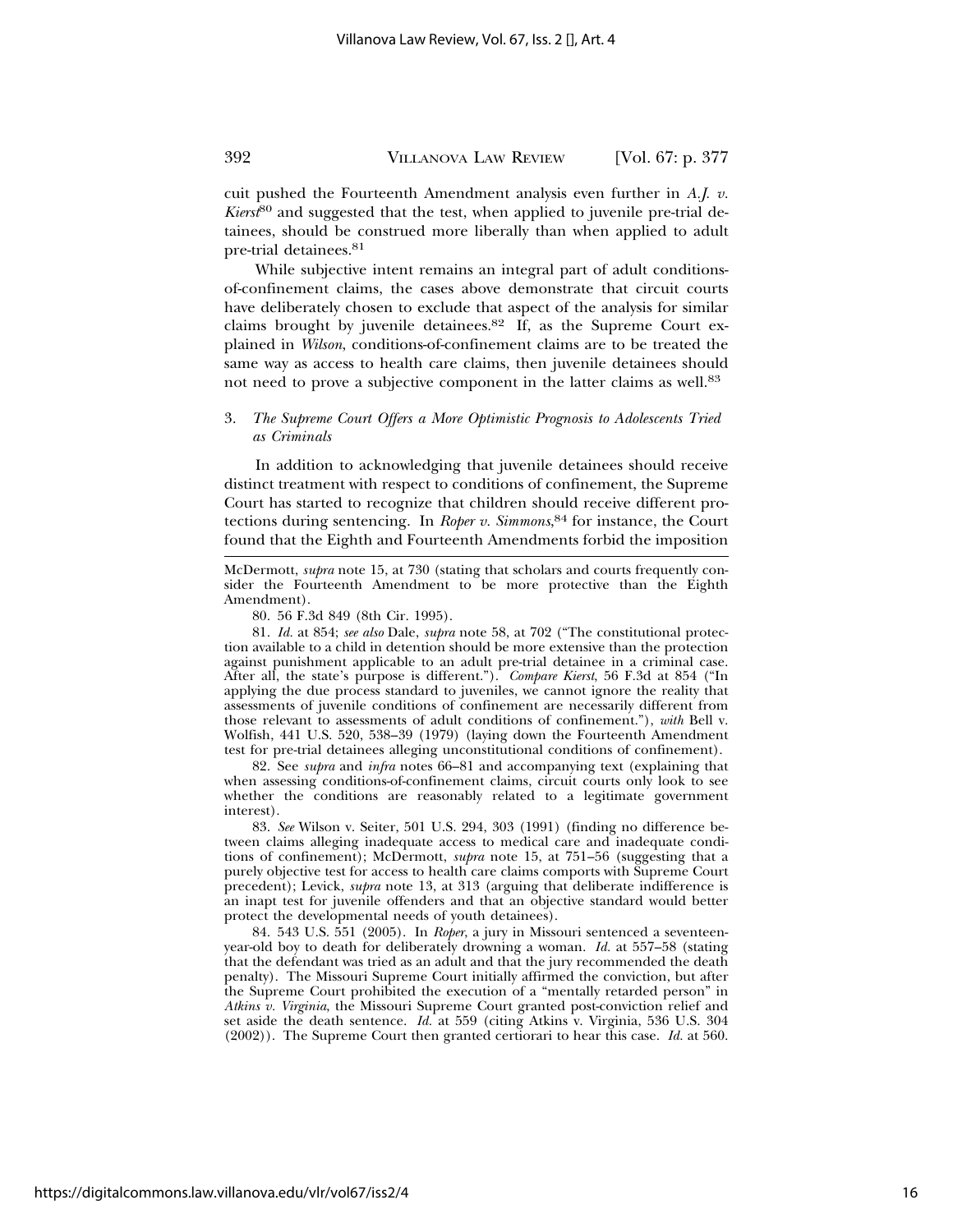of the death penalty on offenders under the age of eighteen.85 In arriving at that conclusion, the Court identified three general differences between juveniles under the age of eighteen and adults: (1) juveniles are less mature and have a less developed sense of responsibility, which results in impetuous and ill-conceived decisions; (2) juveniles are more vulnerable to negative influences and outside pressures; and (3) juveniles have transitory and less fixed personalities.86 Those distinctions prompted the Court to hold that children have reduced culpability levels, and therefore, the penological justifications which support the death penalty for adults do not apply to juveniles.<sup>87</sup>

Five years after *Roper*, in *Graham v. Florida*, 88 the Court held that the Constitution also prohibits the imposition of a life without parole sentence on an offender younger than eighteen who has not committed homicide.89 Relying heavily on the rationale in *Roper*, the Court found that the nature of non-homicide offenses and the age of juvenile offenders contrib-

86. *Id.* at 569–70 (pointing out the three principal cognitive differences between juveniles and adults); *see also* Levick, *supra* note 13, at 293–99 (outlining neurological research that demonstrates the developmental differences between adults and adolescents in four areas: (1) independent functioning, (2) decisionmaking, (3) emotion regulation, and (4) general cognitive processing).

87. *Roper*, 543 U.S. at 570 ("These differences render suspect any conclusion that a juvenile falls among the worst offenders."). After finding that juveniles do in fact have diminished culpability, the Court demonstrated that the penological justifications for the death penalty apply with less force to juveniles than they do to adults. *Id.* at 571–75 (finding that neither retribution nor deterrence justifies the use of the death penalty for juvenile offenders).

88. 560 U.S. 48 (2010). In *Graham*, a seventeen-year-old juvenile was found guilty of armed burglary and attempted armed robbery and sentenced to life in prison. *Id.* at 57. The court of appeals affirmed, believing that the juvenile offender was incapable of being rehabilitated. *Id.* at 58. After the Florida Supreme Court denied review, the Supreme Court of the United States granted certiorari. *Id.* at 58.

89. *Id.* at 74, 82 (holding that penological theories do not justify life without parole for juvenile non-homicide offenders, given the severity of the punishment and the reduced culpability levels of juveniles). The Court was clear, however, that while a state does not need to guarantee the juvenile offender eventual release, it must provide a meaningful opportunity to obtain release at some point. *Id.* at 75, 82.

<sup>85.</sup> *Id.* at 568, 578. Part of the Court's support for its holding was based on a survey of how the fifty states dealt with the issue of imposing the death penalty on youth offenders. *Id.* at 564–67 (analyzing how the states view the use of the death penalty with respect to juveniles). The Court found that the national consensus opposed the use of the death penalty for juveniles, as a majority of states rejected its use altogether, and amongst those where it was permitted, it was rarely used. *Id.* at 567 (finding that the objective indicia of consensus provided sufficient evidence that society viewed juveniles as categorically less culpable than criminals). *Compare id.* at 575–78 (emphasizing that the United States was the only country in the world at the time to officially sanction the death penalty for children), *with id.* at 623–28 (Scalia, J., dissenting) (critiquing the majority for looking to the views of other countries).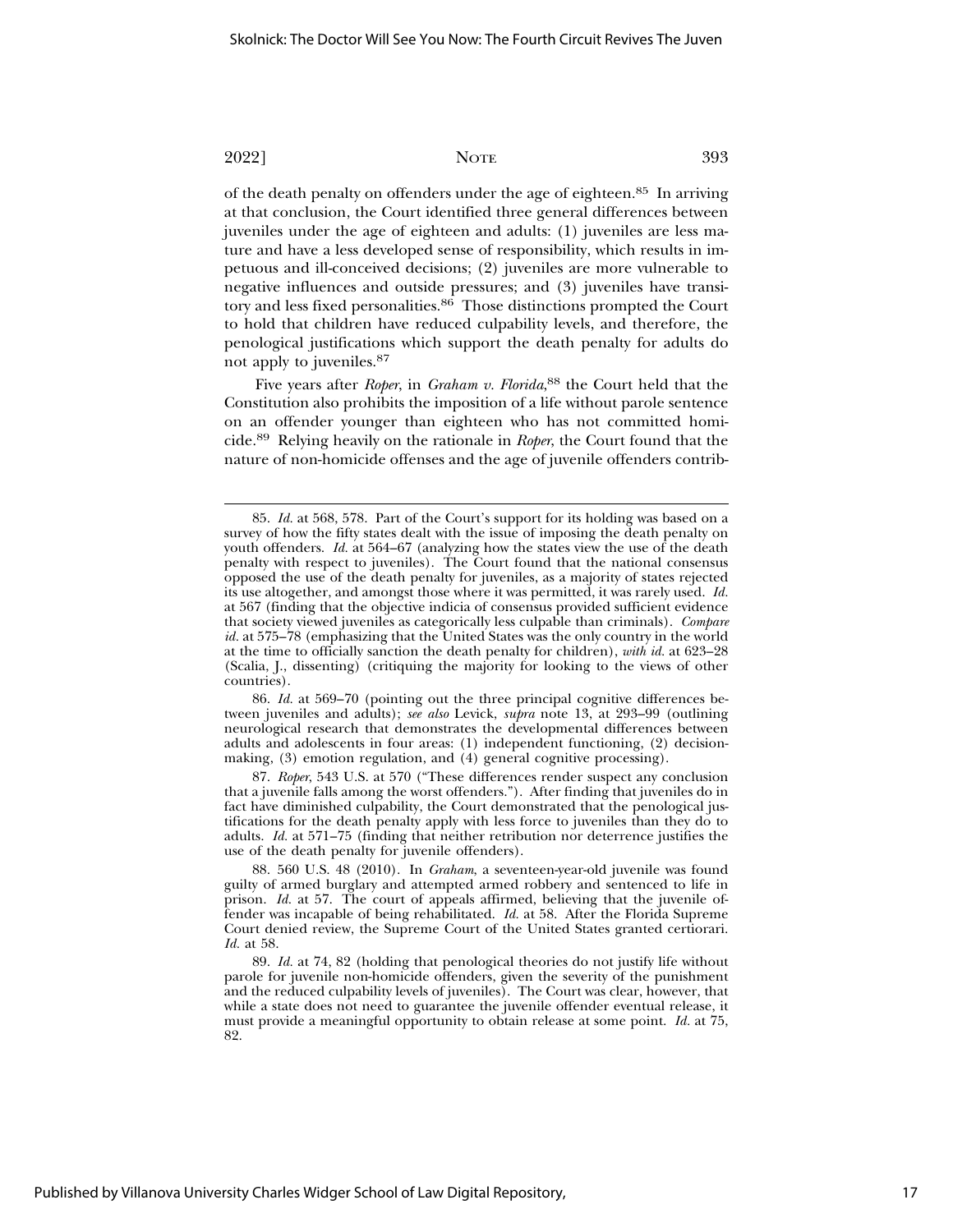ute to a diminished level of culpability.90 Accordingly, a strict penalty like life without parole would be disproportionate to the crime.<sup>91</sup>

The Court expanded the *Graham* holding two years later in *Miller v. Alabama*. 92 There, the Court concluded that it is unconstitutional to have a mandatory sentencing scheme that automatically imposes life without parole on juveniles for *any* offense.93 It stated, "*Roper* and *Graham* establish that children are constitutionally different from adults for purposes of sentencing."94 Because mandatory penalty schemes prevent factfinders from considering an offender's age and culpability level, the Court held that judges and juries must have the opportunity to consider mitigating circumstances before imposing a harsh sentence like life without parole.95 While *Roper*, *Graham*, and *Miller* were concerned with sentencing rather than access to mental health care claims, the same principles endorsed in this line of cases influenced the Fourth Circuit's holding in *Doe 4*. 96

93. *Id.* at 479 ("[T]he Eighth Amendment forbids a sentencing scheme that mandates life in prison without possibility of parole for juvenile offenders.").

94. *Id.* at 471.

96. For a discussion on how *Roper*, *Graham*, and *Miller* influenced the holding in *Doe 4*, see *infra* notes 153–55 and accompanying text. Additionally, for an argument as to why this line of cases refutes the use of the Eighth Amendment's deliberate indifference standard, see *infra* notes 168–72 and accompanying text.

<sup>90.</sup> *Id.* at 69 ("It follows that, when compared to an adult murderer, a juvenile offender who did not kill or intend to kill has a twice diminished moral culpability. The age of the offender and the nature of the crime each bear on the analysis."). Engaging in the same two-step analysis utilized in *Roper*, the Court first looked to objective indicia showing that only 109 juvenile offenders were serving life sentences without parole for purely non-homicide offenses—most of whom were imprisoned in Florida. *Id.* at 62–67 (analyzing the prevalence of juvenile nonhomicide offenders serving life without parole sentences across the fifty states).

<sup>91.</sup> *See id.* at 67–75 (starting the second step of the analysis and assessing whether the severity of the punishment was proportionate to the crime). In light of the conclusions in *Roper*, the Court found that no penological theory could justify the imposition of a lifetime sentence without parole upon juveniles who had reduced culpability levels. *Id.* The Court also noted that life sentences are more severe for juveniles than adults because juveniles on average will spend more years in prison. *Id.* at 70 ("Under this sentence a juvenile offender will on average serve more years and a greater percentage of his life in prison than an adult offender.").

<sup>92. 567</sup> U.S. 460 (2012). In *Miller*, the Court consolidated cases from Alabama and Arkansas, two states with mandatory sentencing schemes that resulted in the automatic sentencing of juveniles to life without parole for homicide-related offenses. *Id.* at 465–69 (laying out the facts and procedural history of both cases).

<sup>95.</sup> *Id.* at 471–78 (explaining how mandatory penalties necessarily preclude sentencers from considering the distinctions between juveniles and adults outlined in *Roper* and *Graham*). "Mandatory life without parole for a juvenile precludes consideration of his chronological age and its hallmark features—among them, immaturity, impetuosity, and failure to appreciate risks and consequences." *Id.* at 477. "*Graham*, *Roper*, and our individualized sentencing decisions make clear that a judge or jury must have the opportunity to consider mitigating circumstances before imposing the harshest possible penalty for juveniles." *Id.* at 489.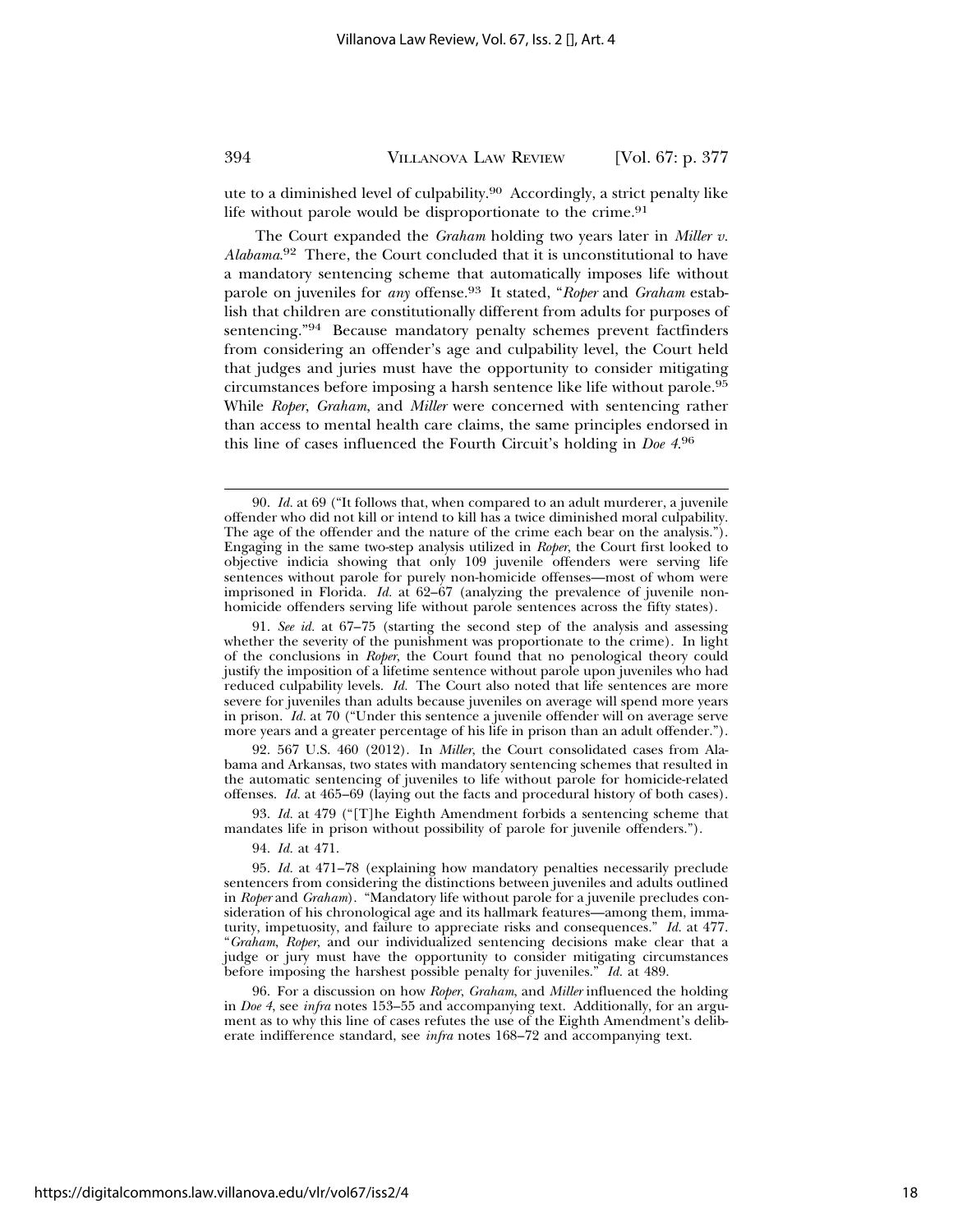C. *A Bitter Pill to Swallow: The Third Circuit Falls Back on Eighth Amendment Standards*

Despite the important role that *Roper*, *Graham*, and *Miller* would play in *Doe* 4, the decision that was most on point—and the one that the Fourth Circuit would ultimately split with—was a Third Circuit case from 2004: *A.M. ex rel. J.M.K. v. Luzerne County Juvenile Detention Center*. 97 There, the juvenile plaintiff, A.M., was arrested for indecent conduct in Pennsylvania and detained at the Luzerne County Juvenile Detention Center ("the Center") for approximately one month while awaiting disposition.<sup>98</sup> The Center was aware that A.M. suffered from multiple behavioral disabilities, and that he was taking medication to treat his ADHD.<sup>99</sup>

Despite having knowledge of A.M.'s previous diagnoses, the Center failed to address his serious physical and mental health needs.<sup>100</sup> For example, the Center was initially unable to fill the prescription for A.M.'s ADHD medication.101 Further, in the entire month he was held at the Center, only one mental health specialist treated A.M.102 This specialist determined that A.M.'s behavior was "influenced by delusions or hallucinations or serious impairment in communication or judgment . . . or inability to function in almost all areas."103 Because A.M.'s conditions

98. A.M. *ex rel.* J.M.K. v. Luzerne Cnty. Juv. Det. Ctr., 372 F.3d 572, 575 (3d Cir. 2004) (explaining that A.M. was taken to a secure detention facility on July 12, 1999, where he remained until August 19, 1999).

99. *Id.* at 576 (indicating that the Center was made aware of A.M.'s prior conditions and that it could have also deduced that he had disabilities based on his displayed behavior). A.M. had been hospitalized eleven times for behavioral problems, he was taking ADHD medications, and he was suffering from anxiety disorder, depressive disorder, atypical bipolar disorder, and intermittent explosive disorder. *Id.*

100. *Id.* at 575–77.

101. *Id.* at 576 (detailing that the Center did not give A.M. his medication because it could not obtain authorization to refill his prescription).

102. *Id.* ("After Dr. Gitlin's evaluation of A.M., and during the remainder of his detention, no mental health professional was called in to see A.M. or consult with the Center's staff about A.M.'s behavior, despite the ongoing difficulty childcare workers were having with him.").

103. *Id.* (describing findings of the one psychiatric evaluation that A.M. had while detained at the Center). After evaluating A.M., the treating physician recommended that A.M. have a highly structured schedule in order to reduce his impulsivity and restlessness. *See id.*

<sup>97.</sup> *See* Doe 4 *ex rel.* Lopez v. Shenandoah Valley Juv. Ctr. Comm'n, 985 F.3d 327, 348, 351–52 (4th Cir. 2021) (Wilkinson, J., dissenting) (pointing out that the Fourth Circuit's holding split with the Third Circuit's holding in *A.M.*); *see also* J.H. v. Williamson Cnty., 951 F.3d 709, 722 (6th Cir. 2020) (applying deliberate indifference to the inadequate access to mental health care claim of a juvenile detainee). In *J.H.*, the Sixth Circuit used the Eighth Amendment's deliberate indifference test, but the plaintiff never alleged any other standard, and the court did not declare that the standard was appropriate for all claims by juvenile detainees. *Id.* at 722–23 (finding that the detention staff was not deliberately indifferent to the plaintiff's mental health needs because it adhered to the instructions of professional medical providers).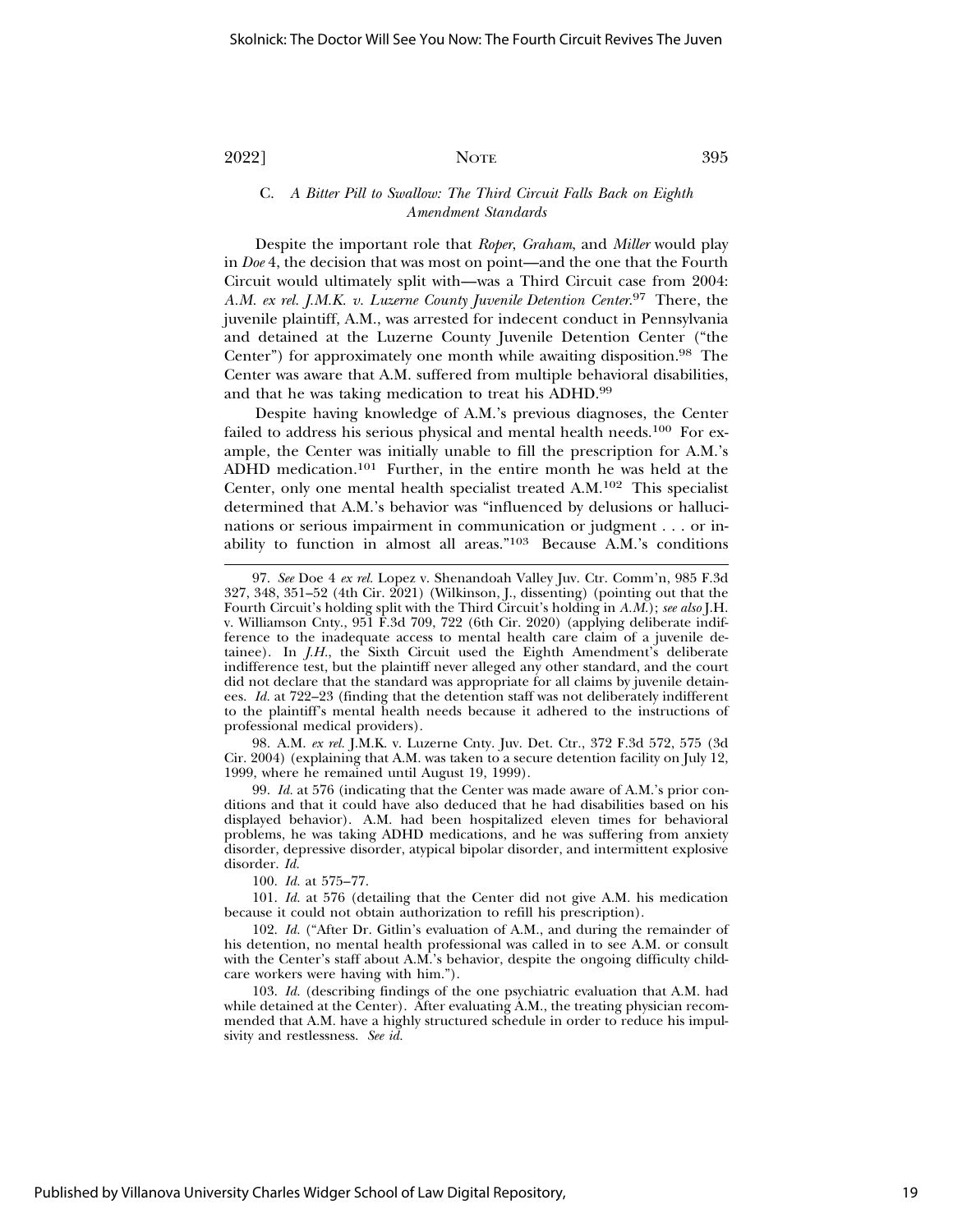impaired his ability to interact socially, he suffered physical abuse and psychological torment at the hands of other juvenile detainees, resulting in humiliation, fear, and severe emotional distress.<sup>104</sup> Administrators recommended that he be placed on the girls' side of the Center, but staff routinely failed to abide by the directive.105 This left A.M. susceptible to subsequent attacks from his abusers.<sup>106</sup> After his disposition hearing, where he was committed to the Northwestern Intermediate Treatment Facility ("Northwestern"), a counselor there noticed an untreated puncture wound on A.M.'s chest.<sup>107</sup> The Northwestern counselor ultimately filed an incident report, detailing the Center's knowledge of A.M.'s ongoing abuse and its failure to prevent him from suffering more harm.108

Following the counselor's incident report, in 2001, A.M.'s mother sued the Center on A.M.'s behalf, alleging that it had violated A.M.'s Fourteenth Amendment rights by failing to protect him from harm and failing to provide appropriate medical treatment.109 In response, the Center filed a motion for summary judgment, which the district court granted.<sup>110</sup> On appeal, A.M. asserted that four of the Center's practices or customs provided a basis for liability: (1) deficient hiring and staffing policies, (2) inadequate training programs for child-care workers, (3) insufficient established protocols to ensure youth safety, and (4) insufficient established policies to address the mental and physical needs of youth residents.<sup>111</sup> The Third Circuit, believing that conscience-shocking activities amount to violations of the Fourteenth Amendment, decided that deliberately indifferent conduct may, in some circumstances, shock the conscience.<sup>112</sup>

The court ultimately found that A.M. had alleged sufficient facts to survive summary judgment with respect to each of the Center's allegedly deficient practices.113 But the court did not use A.M.'s preferred standard, which was for the court to analyze his inadequate access to treatment

- 106. *Id.*
- 107. *Id.* at 576–77.
- 108. *Id.* at 577.
- 109. *Id.*
- 110. *Id.* at 577–78.
- 111. *Id.* at 580.

112. *Id.* at 579 (finding that deliberately indifferent conduct may sometimes rise to the level of conscience-shocking); *see generally* Rosalie Berger Levinson, *Time to Bury the Shocks the Conscience Test*, 13 CHAP. L. REV. 307 (2010) (arguing that the shocks the conscience test for substantive due process challenges should be overturned).

113. *Id.* at 584–85.

<sup>104.</sup> *Id.* at 575–76 (noting that other detainees spit on A.M., punched him, placed him in a garbage can, urinated on his bed, threw a ping-pong paddle at the back of his head, choked him, whipped him with towels, threatened him, and punctured his chest with an unknown object). These attacks left A.M. with bruises, wounds, and black eyes. *Id.* at 576.

<sup>105.</sup> *Id.*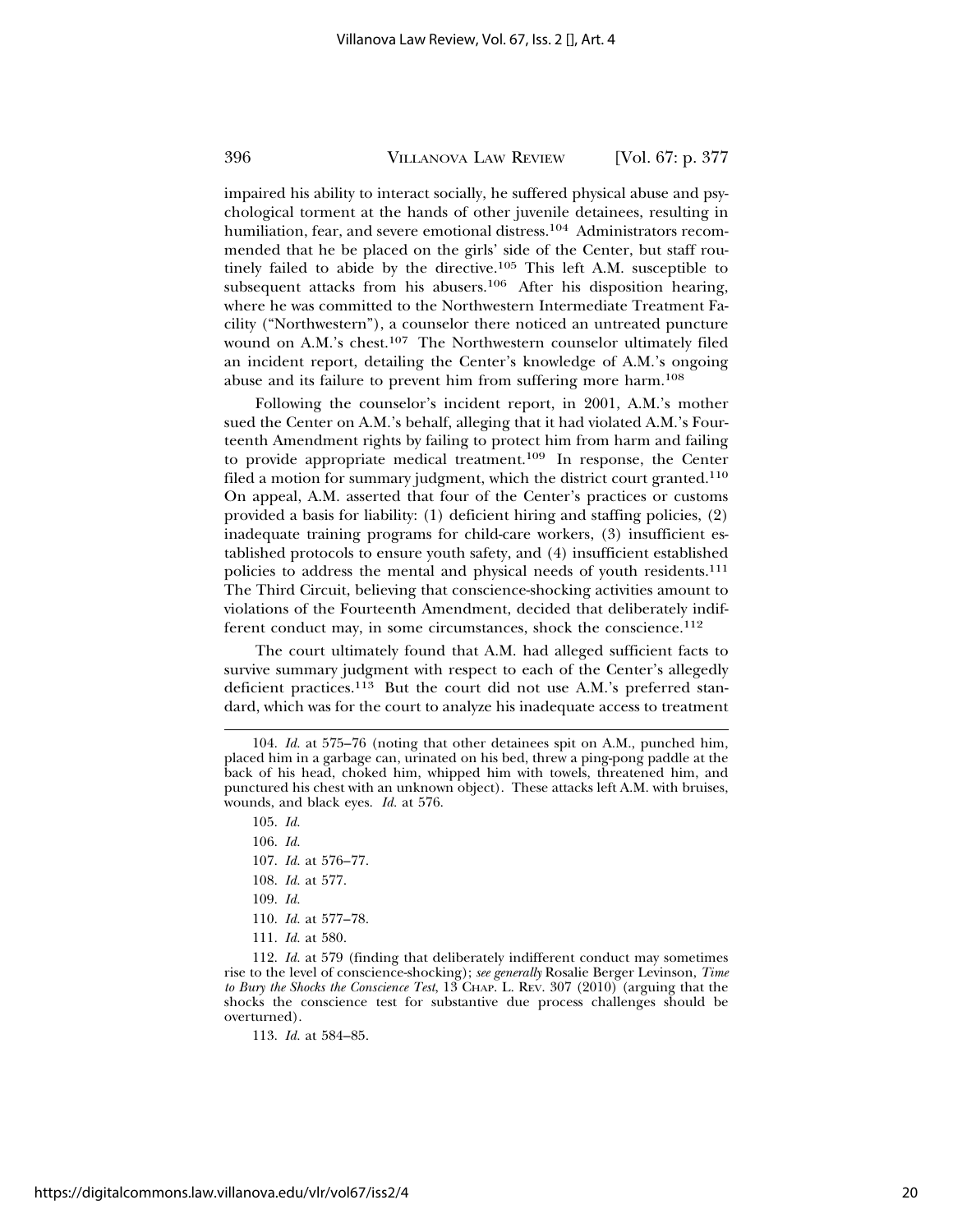claim under the Fourteenth Amendment.<sup>114</sup> The Court agreed that his claims should be assessed under the Fourteenth Amendment, but noted that "the contours of a state's due process obligations to detainees with respect to medical care ha[d] not been defined by the Supreme Court."115 Because of the lack of guidance from the Supreme Court, the Third Circuit concluded that juvenile detainees were entitled to at least the same protections as convicted prisoners under the Eighth Amendment, and therefore held that A.M.'s claims were subject to a deliberate indifference analysis.116

#### III. REVIEWING *Doe 4*'s Charts: Relevant Facts and Procedure

The Fourth Circuit took a different approach than the Third Circuit with respect to juvenile detainees' claims when it decided *Doe 4* in 2021.117 Doe 4's story began in Honduras in 2001, when he was born into a fractured family living in a city riddled with gang violence.<sup>118</sup> Doe 4 endured a challenging and traumatic childhood—he was raised by his maternal grandparents because his father was incarcerated and his mother abandoned him.119 After gang members murdered Doe 4's friends and attacked him with a machete and a switchblade, he and a friend fled to the United States.120 Upon crossing the U.S. border, Customs officers arrested Doe 4 and nearly knocked him unconscious while attempting to detain him.121 The officers first placed Doe 4 in a facility in Arizona, which shortly thereafter transferred him to another detention center in

115. *Id.*

116. *Id.*; *see also* McDermott, *supra* note 15, at 739 (discussing the strange phenomenon of courts that purport to analyze juvenile claims under the Fourteenth Amendment but still use the Eighth Amendment's deliberate indifference test).

117. *See* Doe 4 *ex rel.* Lopez v. Shenandoah Valley Juv. Ctr. Comm'n, 985 F.3d  $327, 348, 351-52$  (4th Cir.  $2021$ ) (Wilkinson, J., dissenting) (pointing out that the Fourth Circuit's holding split with the Third Circuit's holding in *A.M.*); *see generally* Porter Wells, *Detained Immigrant Kids' Inadequate Healthcare Claims Revived*, BLOOM-BERG L. (Jan. 12, 2021, 2:13 PM), https://www.bloomberglaw.com/bloomberglawnews/health-law-and-business/XFB3D82O000000?bna\_news\_filter\_alth-lawand-business#jcite [permalink unavailable] (providing an overview of the analysis in *Doe 4* and pointing out the circuit split).

118. *See Doe 4*, 985 F.3d at 331; Christina Sterbenz, *Here's What It's Like in The Most Dangerous City in the World*, BUS. INSIDER (Dec. 31, 2017, 4:10 PM), https:// www.businessinsider.com/san-pedro-sula-is-the-most-violent-city-on-earth-photos-2014-12 [https://perma.cc/H8GU-CF9D] (labeling San Pedro Sula, Honduras "the most violent [city] in the world").

119. *See Doe 4*, 985 F.3d at 331.

120. *Id.* Doe 4 also experienced violence on his journey to the United States, including being robbed, beaten, and shot in the foot. *See id.*

121. *Id.* (stating that when United States Customs and Border Protection officers found Doe 4, they threw him to the ground while proceeding to handcuff him, knocking him almost unconscious).

<sup>114.</sup> *Id.* at 584 (explaining how A.M. argued that the court should not analyze his inadequate access to treatment claim under the Eighth Amendment's deliberate indifference standard because he was not a convicted prisoner).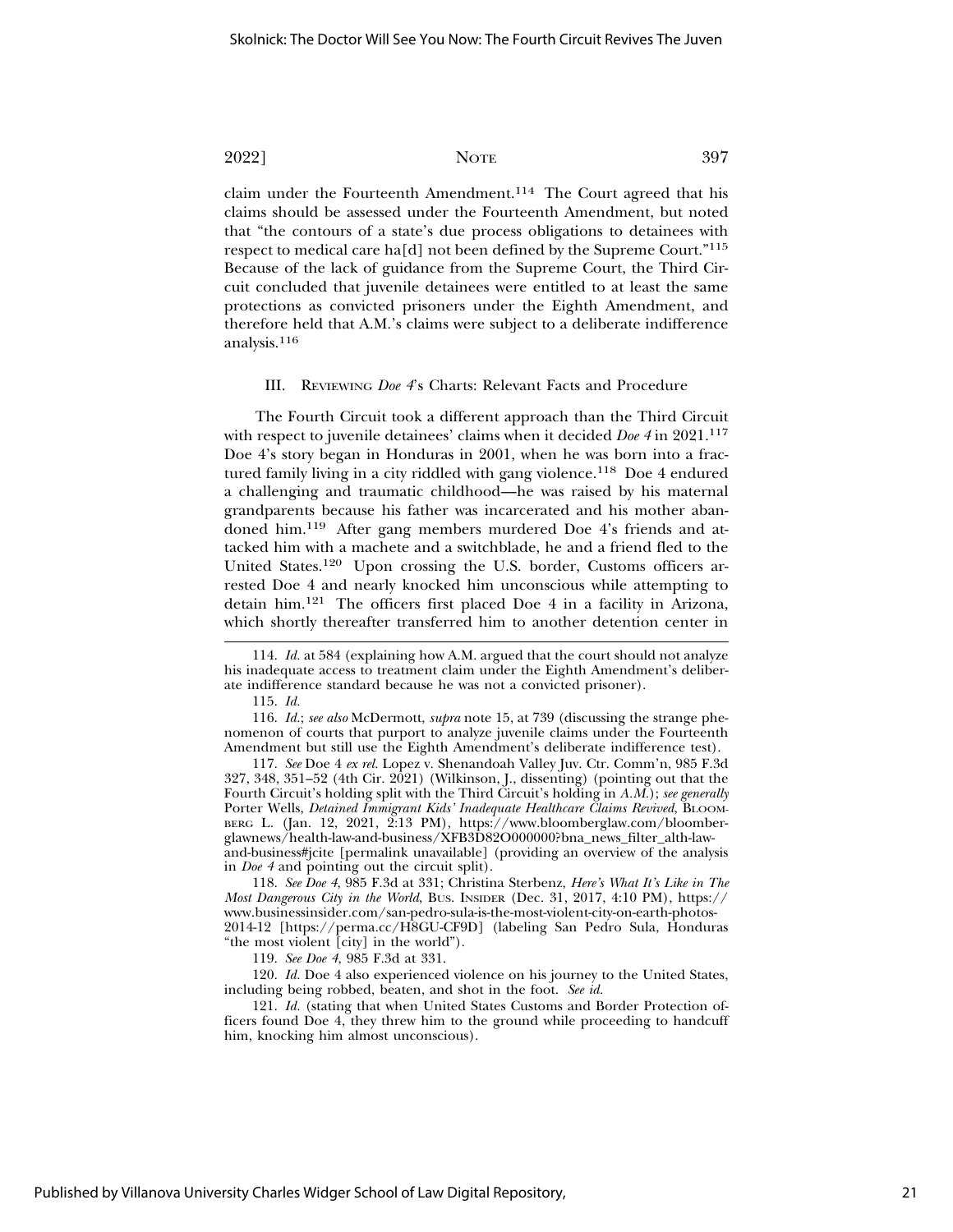New York, only for that center to transfer him again in December of 2017 to SVJC because of behavioral problems.122

Once he arrived at SVJC, a physician named Dr. Gorin diagnosed Doe 4 with PTSD and ADHD.123 Dr. Gorin also labeled Doe 4 a "medium risk factor" to engage in self-harm or attempt suicide, and recommended that he be placed in residential treatment.<sup>124</sup> Following Dr. Gorin's recommendation, SVJC attempted to transfer Doe 4 but was unable to find another location willing to care for him due to his history of violent misconduct.125

While at SVJC, Doe 4 never admitted to having suicidal thoughts but he engaged in several instances of self-harm.126 On one occasion, he tied a shirt around his neck, prompting the staff to place him in a suicide blanket.127 In addition to hurting himself, Doe 4 was involved in multiple disciplinary incidents.128 As a result of his erratic behavior, Doe 4 was removed from programming on twenty-one separate occasions, and over a period of seven months he spent over eight hundred hours "alone or restricted from contact with others."129 Doe 4 was not the only juvenile detainee in SVJC to exhibit severe mental health needs; indeed, forty-five

124. *Id.* at 332. Dr. Gorin labeled Doe 4 as a "medium risk factor" after consulting clinic records, noting a prior incident where Doe 4 punched a wall and broke bones, leading Dr. Gorin to conclude that he had a history of self-harm or suicide attempts. *See id.* In addition to Dr. Gorin's assessment, Doe 4 received mental health services, including weekly meetings with a clinician for counseling, as well as occasional visits from a psychiatrist that would prescribe antidepressants and insomnia medications. *See id.* (describing additional mental health services that were offered to Doe 4).

128. *Id.* at 332 (describing "several major disciplinary incidents" where the staff punished Doe 4 for refusing to eat his dinner and trim his nails).

129. *Id.* (describing the punishments Doe 4 received for his infractions, many of which involved confinement and isolation).

<sup>122.</sup> *Id.* at 331–32. SVJC is a Virginia state facility that provides education, housing, and medical care to unaccompanied alien children who, at the discretion of the Department of Health and Human Services' Office of Refugee Resettlement, are placed there for safety concerns. *Id.* at 329–30 (describing SVJC and its stated goals).

<sup>123.</sup> *Id.* at 332. When a child is referred to SVJC, licensed medical professionals review relevant medical records and are supposed to determine whether the facility can adequately address the mental needs of the child. *Id.* at 330. If the child is accepted, then the supervisor completes an initial intake, which includes a mental health evaluation. *See id.*

<sup>125.</sup> *Id.*

<sup>126.</sup> *Id.*

<sup>127.</sup> *See id.* (noting that while Doe 4 never reported suicidal thoughts, a number of instances of self-harm had been observed). Instances of Doe 4 engaging in acts of self-harm included: (1) tying a shirt around his neck, causing staff to place him in a suicide blanket, (2) scratching his arms on his bunk, and (3) after fighting with staff members and being locked in his room, Doe 4 began punching the door and sink in his room. *Id.* at 332–33.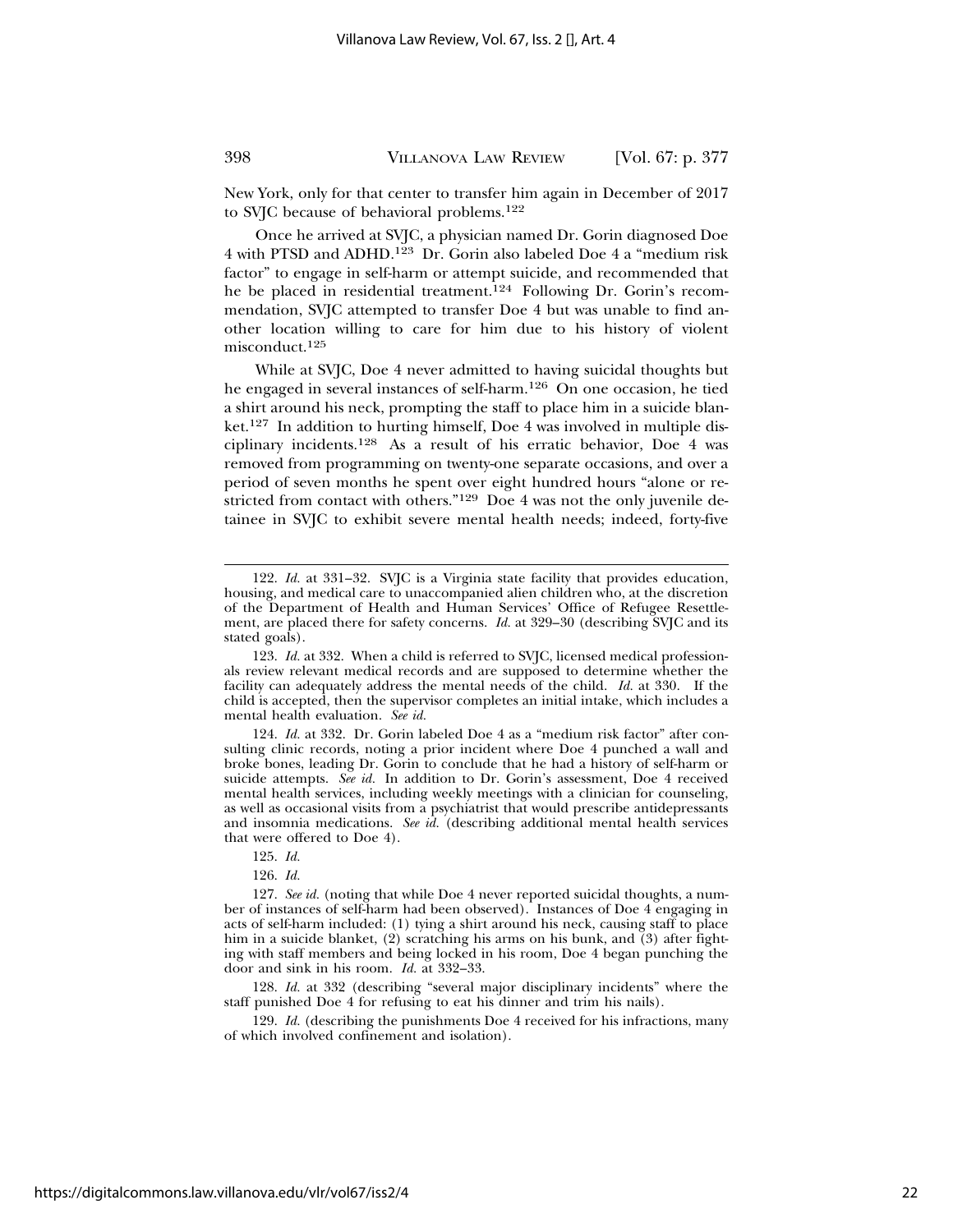children detained at SVJC intentionally harmed themselves or attempted suicide between June 2015 and May 2018.130

In October 2017, several detainees brought a class action against the SVJC Commission ("the Commission") in the Western District of Virginia, alleging that it had engaged in unlawful patterns of conduct through: (1) excessive use of force, physical restraints, and solitary confinement; (2) failure to provide a constitutionally adequate level of care for plaintiffs' serious mental health needs; and (3) discrimination on the basis of race and national origin.131 After the court certified the class, SVJC transferred the first three plaintiffs, and Doe 4 became the substitute class representative.<sup>132</sup> The Commission moved for summary judgment on all claims.<sup>133</sup> At the summary judgment hearing, the plaintiffs withdrew the discrimination claim.134 Subsequently, the district court denied summary judgment for the excessive use of force claim because it presented genuine issues of material fact.135 However, the court granted the motion for summary judgment with respect to the mental health care claim because Doe 4 failed to meet the subjective component of the deliberate indifference test.136

130. *Id.* at 333–34 (detailing some of the instances where other children at SVJC exhibited self-harming behaviors). One former staff member of SVJC testified that other staff routinely acted with indifference to the mental health needs of the detained children by mocking them and allowing them to self-harm. *Id.* at 334 (describing the testimony of a former SVJC employee, who alleged that shift supervisors reacted to incidents of self-harm with comments such as "let them cut themselves"). Dr. Gregory Lewis, an expert for the plaintiffs in the case, concluded that SVJC's practices and failure to appropriately treat the unaccompanied children likely exacerbated the trauma that many of them had already experienced. *Id.*

131. *Id.* In an amended complaint, the plaintiffs sought declaratory and injunctive relief under 42 U.S.C. § 1983. *Id.* § 1983 prohibits any person who acts under the color of state law from depriving an individual of any rights or immunities secured by the United States Constitution. 42 U.S.C. § 1983. In an amended complaint, plaintiffs alleged that the Commission violated their Fifth and Fourteenth Amendment rights. *See* Doe 4 *ex rel.* Lopez v. Shenandoah Valley Juv. Ctr. Comm'n, 355 F. Supp. 3d 454, 458 (W.D. Va. 2018) (documenting plaintiffs' allegations of constitutional violations).

132. *See Doe 4*, 985 F.3d at 335 (defining the class as unaccompanied alien children, currently detained or to be detained in the future, who either: (1) have been or will be subject to the disciplinary measures utilized by SVJC staff; or (2) have needed or will in the future require treatment for mental health issues while being housed at the facility).

- 133. *Id.*
- 134. *Id.*

135. *Id.* (indicating that the court found genuine disputes of material fact with respect to the plaintiffs' first claim). The district court split the first claim into separate excessive use of force and room confinement claims, finding that the legal standards applicable to both scenarios were distinct. *See Doe 4*, 355 F. Supp. 3d at 467 (finding that excessive force claims are properly analyzed under an objectively reasonable test, while room confinement for the juvenile plaintiffs is subject to the Fourteenth Amendment analysis laid out in *Bell*). For a discussion regarding the *Bell* test, see *supra* notes 49–53 and accompanying text.

136. *Doe 4*, 355 F. Supp. 3d at 468–69 (finding that the Commission was not deliberately indifferent because it provided an initial psychological evaluation,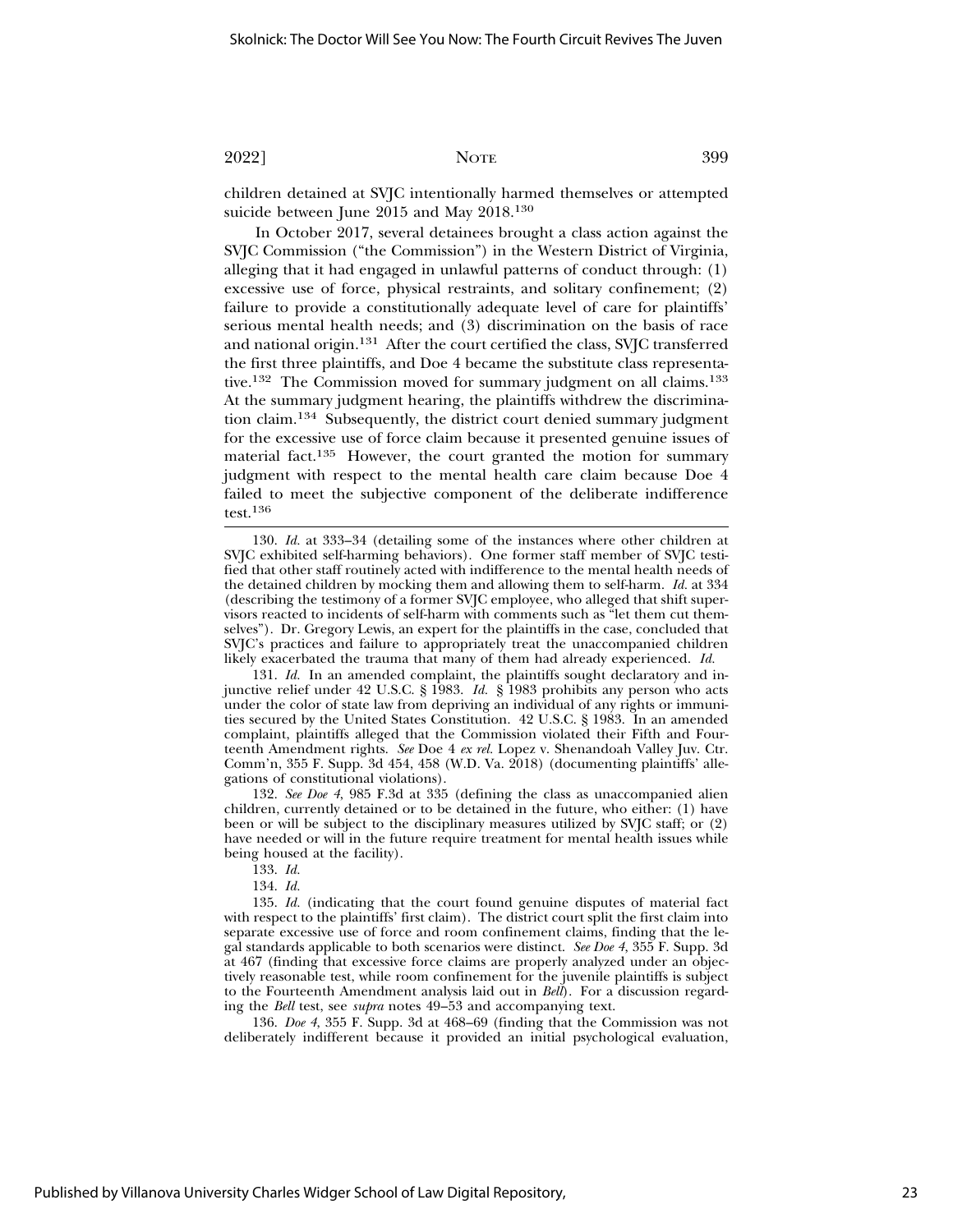The only matter that the plaintiffs appealed to the Fourth Circuit was their inadequate access to mental health care claim.137 The plaintiffs argued that the appropriate test for assessing the validity of their claim was the *Youngberg* professional judgment standard.138 The Fourth Circuit agreed with the plaintiffs, reversed the district court's grant of summary judgment, and held that "a facility caring for an unaccompanied child fails to provide a constitutionally adequate level of mental health care if it substantially departs from accepted professional standards."139

#### IV. GETTING A SECOND OPINION: DISCUSSING THE FOURTH CIRCUIT'S ANALYSIS IN *Doe 4*

The primary question in *Doe 4* was which standard the Fourth Circuit should utilize in assessing the adequacy of mental health care provided to detained children.<sup>140</sup> Because the plaintiffs had alleged that the professional judgment standard should govern, the court turned to *Youngberg*. 141 In an earlier case, the Fourth Circuit had applied the *Youngberg* professional judgment standard to the claim of an involuntarily committed mental health patient.142 It found that there were sufficient differences

137. *Doe 4*, 985 F.3d at 336 (stating that after the court granted summary judgment, the plaintiffs abandoned the excessive force and conditions-of-confinement claims and only appealed the inadequate mental health care claim).

138. *Id.* at 339 (noting that the plaintiffs urged the court to apply the *Youngberg* standard). For a more elaborate discussion regarding the *Youngberg* professional judgment test, see *supra* notes 54–57 and accompanying text.

139. *Id.* at 342 (holding that a detention facility is liable for constitutional violations when the mental health care provided substantially departs from accepted professional standards); *see also id.* at 346–47 (finding that the district court erred by not applying the *Youngberg* standard and dismissing the case on summary judgment). *But see* A.M. *ex rel.* J.M.K. v. Luzerne Cnty. Juv. Det. Ctr., 372 F.3d 572 (3d Cir. 2004) (applying deliberate indifference to the mental health care claims of juvenile detainees). For an analysis of the Third Circuit's reasoning in *A.M.*, see *supra* notes 109–16 and accompanying text.

140. *See Doe 4*, 985 F.3d at 339 (indicating the Court had not yet decided what standard is appropriate for assessing the adequacy of mental health care provided to detained children).

141. *See id.* ("'[L]iability may be imposed only when the decision by the professional' represents a 'substantial departure from accepted professional judgment'" (quoting Youngberg v. Romeo, 457 U.S. 307, 320, 323 (1982))). For an analysis contrasting the *Youngberg* standard from the competing deliberate indifference standard, see *supra* notes 39–57 and accompanying text.

142. Patten v. Nicholas, 274 F.3d 829, 842 (4th Cir. 2018). In *Patten*, the court concluded that there are three fundamental differences between pre-trial detain-

gave Doe 4 prescribed medication, offered individual and group counseling, and scheduled visits for Doe 4 with a psychiatrist at least every six weeks). The complaint alleged inadequate mental health care under both the deliberate indifference and professional judgment standards, but the district court, relying on the contentions made in the Commission's brief, decided to employ the deliberate indifference test. *Id.* at 458, 468 (deciding that deliberate indifference was the more suitable test because, as set forth in the defendant's brief, "courts have repeatedly applied the deliberate indifference standard to civil detainees, including immigrant detainees").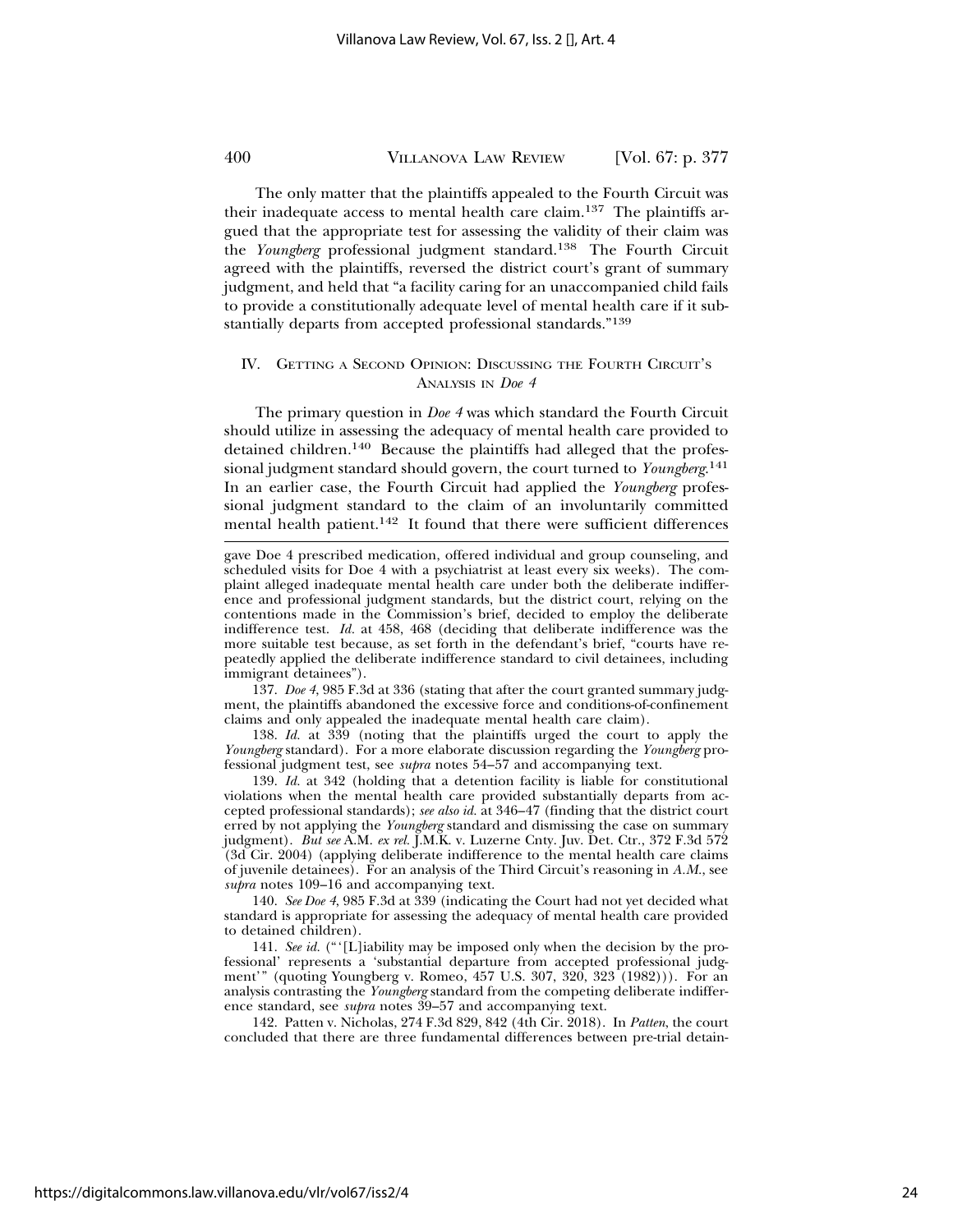between pre-trial detainees and involuntarily committed psychiatric patients—most importantly, the purpose of their confinement—to warrant the use of a more protective standard.<sup>143</sup> Using that precedent to guide its analysis in *Doe 4*, the court looked to the statutory and regulatory scheme governing UACs to determine the stated purpose of their commitment.144

The Department of Health and Human Services' Office of Refugee Resettlement (ORR) oversees the care and placement of UACs.145 The court interpreted the ORR's duties as being care-oriented, and further concluded that the ORR's obligations extended to SVJC, as the facility consented to provide care for UACs placed there.<sup>146</sup> Finding that the purpose of the UACs' commitment to SVJC was akin to the involuntary commitment of psychiatric patients, the court held that the *Youngberg* standard governed.<sup>147</sup>

The Commission, believing that deliberate indifference was the correct standard, argued that the primary purpose of the UACs' detainment was not care, but security.<sup>148</sup> However, the court pointed out that security and treatment purposes may sometimes be intertwined, and that the exis-

143. *Id.* at 840 ("The most obvious and most important difference [between a pre-trial detainee and an involuntarily committed psychiatric patient] is the reason for which the person has been taken into custody.").

144. *See Doe 4*, 985 F.3d at 339–40.

145. *See* 6 U.S.C. § 279 (2002) (laying out the general responsibilities of the ORR, which includes overseeing the care and placement of UACs).

146. *See* 8 U.S.C. § 1232(c)(2)(A) (2018) (requiring the ORR to place children in the least restrictive facilities that are in the best interest of the children); 8 U.S.C. §  $1232(c)(3)(A)$  (requiring the ORR to place a child in a facility that is "capable of providing for the child's physical and mental well-being"); 45 C.F.R. § 410.102 (2019) (explaining that the ORR ought to "hold UACs in facilities that are safe and sanitary and that are consistent with ORR's concern for the particular vulnerability of minors"). Based on the cited statutes and regulations, the court surmised that the intended purpose of holding UACs is to provide them care. *Doe 4*, 985 F.3d at 339. The court also explained that the ORR's duties are incorporated to SVJC through the cooperative agreement which exists between the two. *Id.* at 340 ("These duties are reflected in SVJC's cooperative agreement with ORR, which tasks SVJC with being a 'care provider' . . . ."). Earlier in the case, the defendant tried to argue that the plaintiffs lacked standing by excluding the ORR from the suit, but the court rejected this argument and found that plaintiffs met the non-onerous requirements for redressability. *See id.* at 336–38 (rejecting the defendant's argument that the plaintiffs lacked standing).

147. *Doe 4*, 985 F.3d at 339.

148. *Id.* at 340.

ees and involuntarily committed psychiatric patients: (1) the purpose of commitment, security and punishment for the former and treatment for the latter; (2) the location of their detention, jails staffed by law enforcement officials for pre-trial detainees and hospitals staffed by medical personnel for the involuntarily committed; and (3) the duration of their confinement, where pre-trial detainees retain that status for a short period of time, involuntarily committed patients face lengthy and sometimes lifelong periods of confinement. *Patten*, 274 F.3d at 840–41 (distinguishing between pre-trial detainees and involuntarily committed psychiatric patients).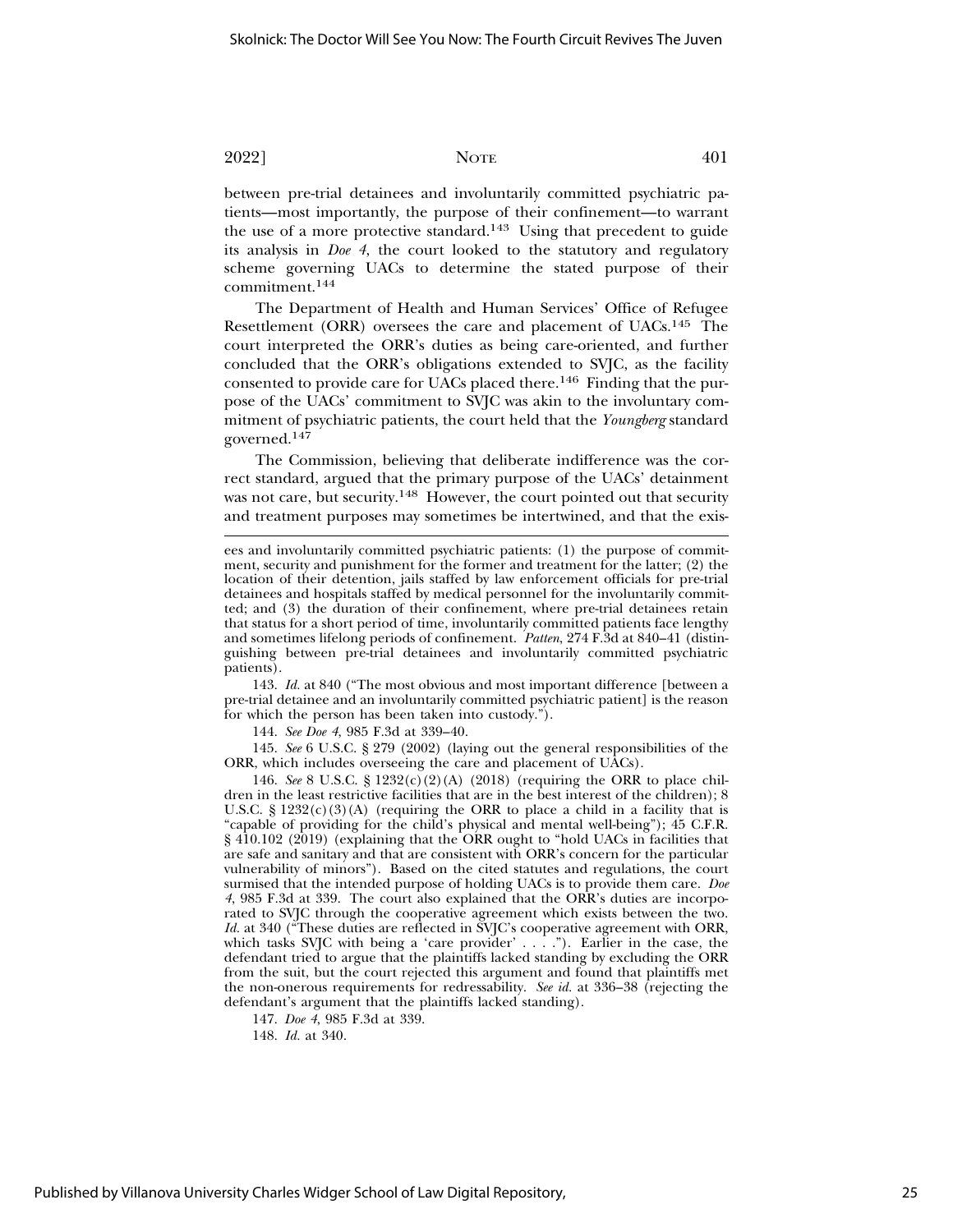tence of some security motives do not negate the importance of providing care to UACs.149 The court rejected the Commission's contention that because SVJC is not a hospital *Youngberg* should not apply, concluding that the nature of a facility where one is confined is secondary to the reason for the confinement.150 In SVJC's final argument, it asked the Fourth Circuit to follow other circuits that have treated immigrant detainees as equivalent to pre-trial detainees, employing the deliberate indifference standard.151 But the court distinguished the present case by pointing out that the plaintiffs were not just immigrant detainees, but *juvenile* immigrant detainees.152

In addition to using the purpose of the UACs' commitment at SVJC to justify the application of the *Youngberg* standard, the court also emphasized that the very nature of the plaintiffs' adolescence warranted the use of a more protective test.153 The majority cited *Roper*, *Graham*, and *Miller* to

151. *Id.* at 342. Contrary to the defendant's apparent beliefs, the test for pretrial detainees alleging inadequate conditions of confinement, as laid out by the Supreme Court, does not endorse an Eighth Amendment deliberate indifference analysis. *Compare* Bell v. Wolfish, 441 U.S. 520, 535–39 (1979) (adopting a Fourteenth Amendment analysis for pre-trial detainees alleging unconstitutional conditions of confinement, which requires a court to decide whether the confinement condition at issue is reasonably related to a legitimate government objective), *with* Farmer v. Brennan, 511 U.S. 825, 837 (1994) (laying out the deliberate indifference test for prisoners alleging inadequate conditions of confinement). For more discussion surrounding the Supreme Court's rationale in each of those cases, see *supra* notes 45–53 and accompanying text.

152. *See Doe 4*, 985 F.3d at 342. The court paid particular attention to *E.D. v. Sharkey*, a Third Circuit case upon which the Commission relied for support. *See id.* The court found that *Sharkey*, which involved immigrant adult detainees being held in anticipation of removal proceedings, was too different from the present case. *See id. See generally* E.D. v. Sharkey, 928 F.3d 299, 309 (3d Cir. 2019) (applying a deliberate indifference analysis to an adult immigrant detainee that alleged her detention facility failed to safeguard her from the sexual abuse perpetrated by one of its employees).

153. *See Doe 4*, 985 F.3d at 342 (recognizing that the unique psychological needs of children, combined with the state's obligation to care for them, made the use of the *Youngberg* standard particularly warranted in this instance). *See generally* McDermott, *supra* note 15 (advocating for a youth-specific Eighth Amendment analysis given the sensitive psychological needs of children).

<sup>149.</sup> *Id.* (rejecting the Commission's argument as a false binary because care and safety purposes are not mutually exclusive). The court also pointed out that the plaintiff in *Youngberg* was institutionalized not only because of his need for mental health treatment, but also because his mother was unable to "control his violence." *Id.* at 340–41 (quoting Youngberg v. Romeo, 457 U.S. 307, 309 (1982)); *see also* Hafemeister, *supra* note 12, at 79 (suggesting that courts throughout the country accept that the dual purposes of rehabilitation and punishment can coexist).

<sup>150.</sup> *Id.* at 340–41 (rejecting the Commission's argument and stating that the nature of the facility is not dispositive). The court explained that if SVJC's goal is to correct negative behavior, and if that negative behavior stems from a history of trauma, then it follows that SVJC's efforts to correct the child's behavior should be geared towards treating the underlying trauma which precipitates that behavior. *See id.* (finding that improving the behavior of children is connected to treating the mental health issues which cause children to misbehave).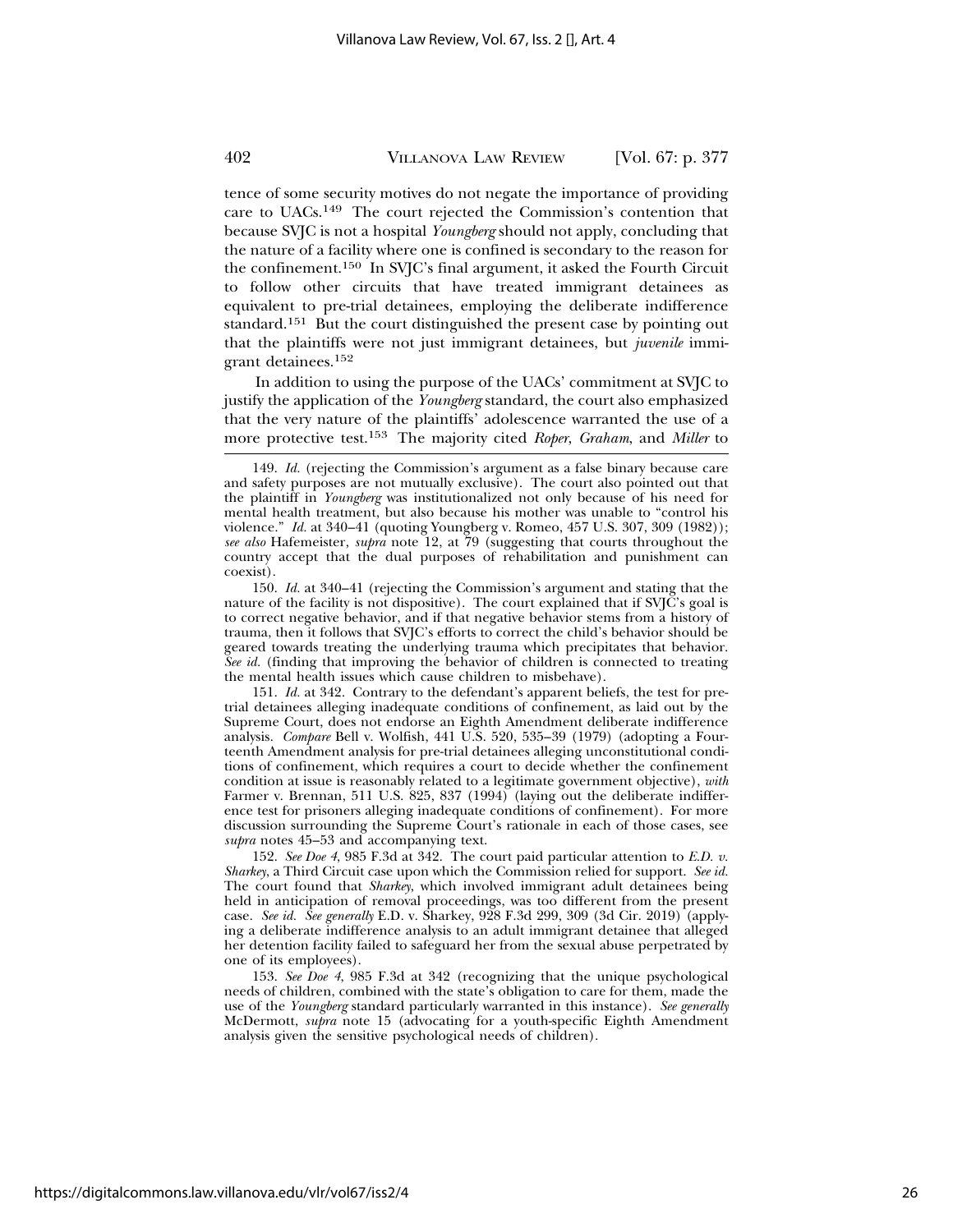support the proposition that "children are constitutionally different."<sup>154</sup> With the acute needs of children in mind, the court declared that the appropriate lens for assessing the mental health claims of juvenile detainees is the *Youngberg* professional judgment standard.155

#### V. THE RESULTS ARE IN: A CRITICAL LOOK AT THE FOURTH CIRCUIT'S EXPERIMENTAL PROCEDURE

Given the motley of prior constitutional tests applied to conditions-ofconfinement claims by juvenile detainees, this Note asserts that the Fourth Circuit's approach is the strongest because (1) it is consistent with the Supreme Court's holding in *Youngberg*, and (2) it appropriately appreciates the gravity of the distinction between children and adults.156 In *Youngberg*, the Court explicitly avoided analyzing involuntarily committed mental health patients' claims under the Eighth Amendment, and instead found that they were entitled to more considerate treatment than

155. *Doe 4*, 985 F.3d at 342 (holding that "a facility caring for an unaccompanied child fails to provide a constitutionally adequate level of mental health care if it substantially departs from accepted professional standards"). The court defined the professional judgment standard as an objective test and said that courts applying it are required to do more than determine that some treatment has been provided; they must assess whether treatment was adequate under a relevant standard of professional judgment. *Id.* at 343–44. Additionally, the court clarified that under this standard, courts should refrain from determining what is the most appropriate medical decision. *Id.* at 343. Instead, they should only look to see whether a decision was so out of bounds professionally, as to make it arbitrary. *See* id.; Levick, *supra* note 13, at 313 (arguing that maintaining a subjective component for youth detainees alleging inadequate access to mental health care undermines the rehabilitative nature of the juvenile system). *But see Doe 4*, 985 E.3d at 353 (Wilkinson, J., dissenting) (asserting the majority's holding enables judges to second-guess medical professionals just because children are implicated).

156. *See* McDermott, *supra* note 15, at 715 (arguing that juvenile systems fall into an ambiguous void between civil and criminal matters, and further, that this ambiguity contributes to widely different lenses through which to evaluate the claims of juvenile detainees asserting a right to mental health care). Some courts rely on a strict Eighth Amendment analysis. *See, e.g.*, Nelson v. Heyne, 491 F.2d 352 (7th Cir. 1974); Morales v. Turman, 562 F.2d 993 (5th Cir. 1977). Other courts purport to apply a Fourteenth Amendment analysis, but in reality, rely on Eighth Amendment principles. *See, e.g.*, A.M. *ex rel.* J.M.K. v. Luzerne Cnty. Juv. Det. Ctr., 372 F.3d 572 (3d Cir. 2004). Even when courts agree on which test to apply, it is applied inconsistently, which generates incongruous results. *See* McDermott, *supra* note 15, at 716 (pointing out that outcomes are jurisdiction-specific, rather than fact-specific, in cases where juvenile detainees allege violations of their constitutional right to mental health treatment). Compare the analysis in *A.M.*, *supra* notes 109–16 and accompanying text with the discussion of *Doe 4*'s analysis, *supra* notes 140–55 and accompanying text.

<sup>154.</sup> *Doe 4*, 985 F.3d at 342 (citing *Roper*, *Graham*, and *Miller* and other Supreme Court cases to demonstrate that children are constitutionally different). The court also pointed to an earlier opinion that stressed the importance of protecting society's youngest members from harm. *See id.* (citing Schleifer by Schleifer v. City of Charlottesville, 159 F.3d 843, 848 (4th Cir. 1998)).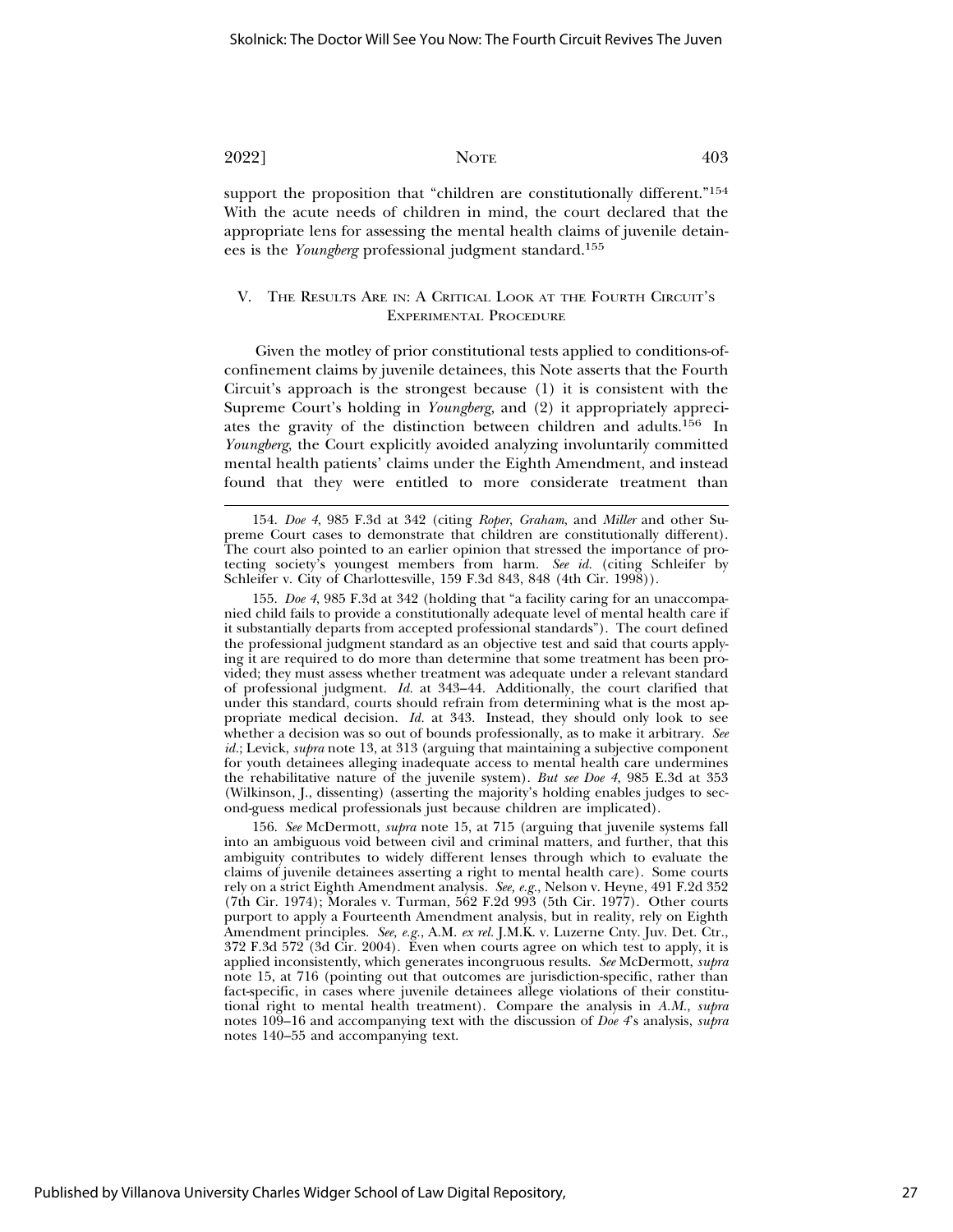criminals whose confinement is designed to punish.157 Considering *Youngberg*'s endorsement of the professional judgment standard hinged on the purpose of the plaintiff's confinement, the Fourth Circuit had substantial reason to look to the statutes and regulations that govern the placement of UACs and to conclude that the purpose of their commitment is to provide care.158 While these statutes and regulations do not apply when detained juveniles are not UACs, virtually every state still views rehabilitation as the primary function of the juvenile justice system.159 Adopting the professional judgment standard as the default test for juvenile offenders' claims of inadequate mental health treatment will help to ensure the proper balance between the legitimate interests of states and the liberty interests of plaintiffs, as the Due Process Clause of the Fourteenth Amendment demands.<sup>160</sup>

158. *See Doe 4*, 985 F.3d at 336–37 (analyzing the statutory and regulatory scheme that governs the placement of UACs). For more information on the specific statutes and regulations analyzed and how the Fourth Circuit concluded that the purpose of the UACs' commitment was for treatment, see *supra* notes 145–47 and accompanying text.

159. *See* Hafemeister, *supra* note 12, at 79, 94 (explaining that courts and state legislatures still recognize that the primary purpose of the juvenile system is rehabilitation); Holland & Mlyniec, *supra* note 13, at 1794 (arguing that despite the modern shift to punitive goals for juvenile detention, state laws continue to preserve their original rehabilitative goals). Even states that openly endorse punishment objectives in their statutes—for example: California, Florida, New Jersey and Washington—remain devoted to the cause of rehabilitating youth offenders. *See* Holland & Mlyniec, *supra* note 13, at 1812–13. Additionally, state courts still exercise jurisdiction as *parens patriae*, meaning that states are obligated to provide delinquent children with the equivalent of parental care. *See* Holland & Mlyniec, *supra* note 13, at 1812.

160. *Cf. Youngberg*, 457 U.S. at 320 (stating that the inquiry into whether rights protected by the Due Process Clause have been violated requires a court "to balance 'the liberty of the individual' and 'the demands of an organized society'" (quoting Poe v. Ullman, 367 U.S. 497, 542 (1961) (Harland, J., dissenting))). In *Youngberg*, the Court found that the professional judgment standard reflected the proper balance between the interests of the State and the liberty rights of the involuntarily committed. *Id.* at 321. *Compare* Petition for Writ of Certiorari, Doe 4 *ex rel.* Lopez v. Shenandoah Valley Juv. Ctr. Comm'n, 2021 WL 2986394, 14, 24–25 (2021) (No. 21-48) (arguing that *Youngberg* should be limited to the involuntarily committed and that the Fourth Circuit adopted a standard more akin to medical malpractice, which the *Youngberg* court clearly rejected), *and Doe 4*, 985 F.3d at 349–50 (Wilkinson, J., dissenting) (arguing that *Youngberg* should be construed narrowly because the Supreme Court cautioned against the expansion of substantive due process in Washington v. Glucksberg, 521 U.S. 702, 720 (1997)), *with* Petition for Writ of Certiorari, Baptiste v. Exec. Off. Of Health & Hum. Servs., 2021 WL 859712, 13–15 (2021) (No. 20-1234) (arguing that the application of a deliberate indifference standard is contrary to *Youngberg* and the decisions of other circuit courts).

<sup>157.</sup> *See* Youngberg v. Romeo, 457 U.S. 307, 321–22 (1982) ("Persons who have been involuntarily committed are entitled to more considerate treatment and conditions of confinement than criminals whose conditions of confinement are designed to punish."). Additionally, the Court repudiated the district court for erroneously applying the Eighth Amendment's deliberate indifference standard in this case. *Id.* at 312 n.11, 325.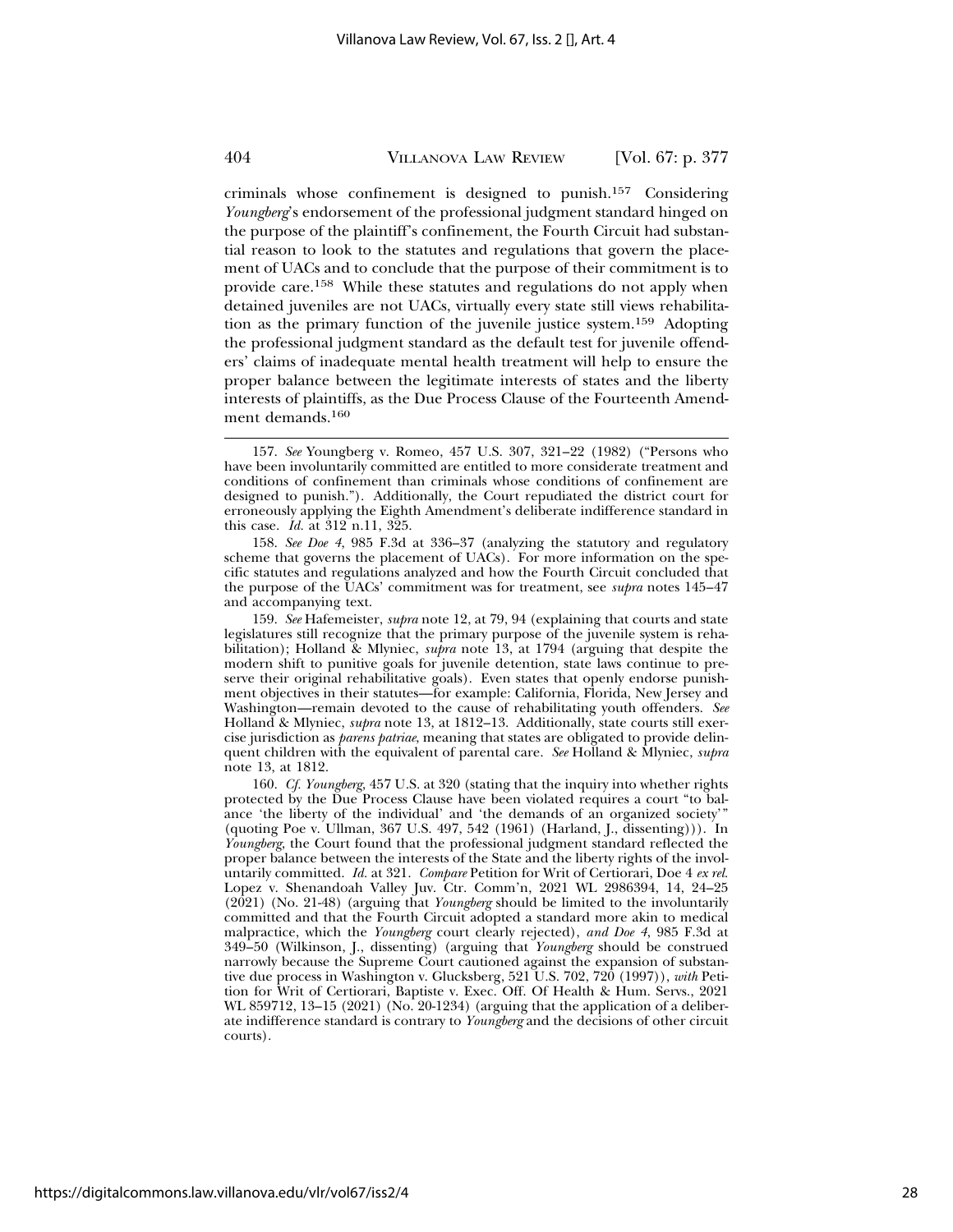Contrary to the Fourth Circuit's approach, the Third Circuit in *A.M.* never considered the purpose of the juveniles' confinement in the detention facility.161 Instead, it applied the deliberate indifference standard without assessing whether it was an appropriate standard for juvenile plaintiffs.162 While the court acknowledged that the Fourteenth Amendment entitles detainees to more protection, it still made use of the Eighth Amendment's deliberate indifference analysis.<sup>163</sup> Recognizing the existence of separate protections for juveniles, but failing to implement those protections simply because the Supreme Court has yet to sufficiently define their scope, erodes the fundamental purpose of the separate juvenile justice system and constitutes an abdication of judicial duties.<sup>164</sup>

Paradoxically, the Fourteenth Amendment only seemingly fails to provide additional protections to children within the realm of mental health care treatment, as circuit courts frequently reject the use of deliberate indifference and employ some version of the *Bell* test with respect to general conditions-of-confinement claims made by youth offenders.165 Implicit in each of these decisions is the idea that requiring juvenile plaintiffs to show both an objective and a subjective component is too onerous and runs afoul of the juvenile justice system's goal of rehabilitation.166

163. *See A.M.*, 372 F.3d at 584 (agreeing that A.M.'s claims should be analyzed under the Fourteenth Amendment, yet still choosing to apply deliberate indifference); *see also* McDermott, *supra* note 15, at 731 ("In many cases, however, even those courts that purport to apply a Fourteenth Amendment due process approach in practice import Eighth Amendment language, tests, and considerations into their analysis."). McDermott details the phenomenon of courts that absentmindedly use the deliberate indifference standard in youth contexts "without fully unpacking the doctrinal justifications supporting that choice." *See id.* at 733.

164. *See A.M.*, 372 F.3d at 584 ("However, the contours of a state's due process obligations to detainees with respect to medical care have not been defined by the Supreme Court."); *see also* McDermott, *supra* note 15, at 736 ("A major drawback of engaging in a pure Eighth Amendment analysis is that doing so essentially concedes that adult-style punishment is a legitimate purpose of the juvenile justice system.").

165. *See* Levick, *supra* note 13, at 311 (pointing out that most jurisdictions have opted to apply the Fourteenth Amendment rather than the Eighth Amendment to juvenile conditions-of-confinement claims). Levick explains that despite the lack of clarity from the Supreme Court, lower courts understand that there is less deference to detention officials when punishment is not the primary goal. *See id.* For a discussion of circuit courts addressing juvenile conditions-of-confinement claims and their use of the *Bell* test, see *supra* notes 70–81 and accompanying text.

166. *See* McDermott, *supra* note 15, at 753 (arguing that where confinement conditions are not meant to punish, courts should not feel bound to use the criminal recklessness test outlined in *Farmer*); *see also* Levick, *supra* note 13, at 313 (suggesting a test that includes a subjective component is inapt for juveniles). *Compare*

<sup>161.</sup> *See* A.M. *ex rel.* J.M.K. v. Luzerne Cnty. Juv. Det. Ctr., 372 F.3d 572, 584 (3d Cir. 2004) (applying deliberate indifference to the claims of juvenile offenders primarily because the Supreme Court had yet to lay out a clear test for assessing a state's obligations to detainees with respect to medical care).

<sup>162.</sup> *See Doe 4*, 985 F.3d at 342 n.14 ("And while *A.M*. applied the deliberate indifference standard, it did so without any analysis addressing the propriety of the standard in a case involving children.").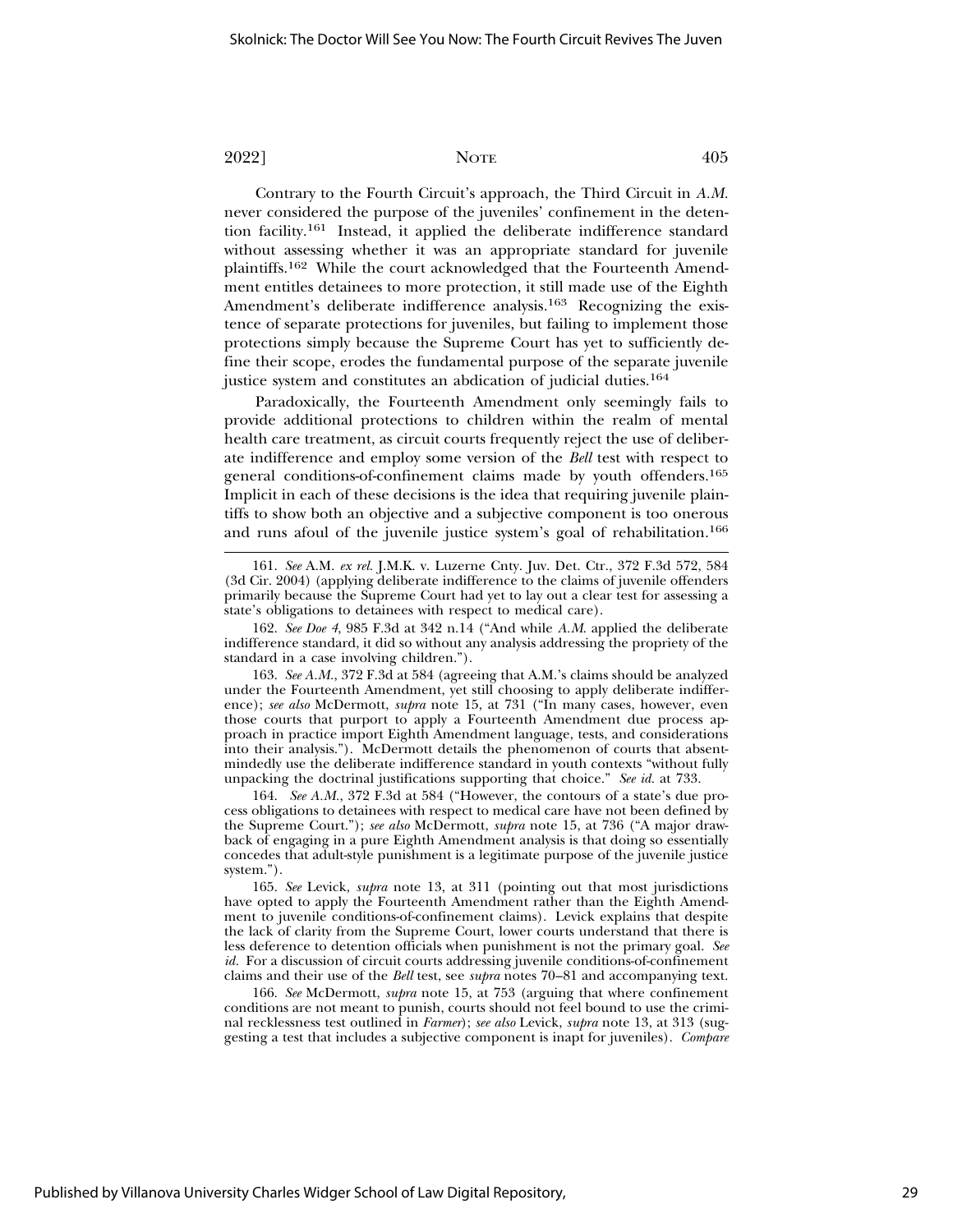Also, as noted before, if the Supreme Court truly believes that mental health and conditions-of-confinement claims should be treated equally, as it said in *Wilson*, then analyzing each of those claims for juveniles with different standards seems counterintuitive.<sup>167</sup>

In addition to realizing the rehabilitative goals of the juvenile justice system and adhering to *Youngberg*, the Fourth Circuit appropriately appreciated the developmental differences between children and adults.168 While the Third Circuit in *A.M.* did not have the benefit of the Supreme Court's wisdom in *Roper*, *Graham*, and *Miller*; conversely, the Fourth Circuit relied on those teachings to find that the *Youngberg* standard was warranted in *Doe* 4.<sup>169</sup> The court's decision to apply a more protective standard for juvenile detainees was more consistent with the Supreme Court's understanding in those cases that youth offenders are entitled to additional protections.170 If science and public opinion support the conclusion that children are less culpable and can be rehabilitated, then detention centers should take steps to ensure that their practices do not exacerbate the vulnerabilities associated with childhood, especially when the children involved come from traumatic backgrounds.171 Using the

Levick, *supra* note 13, at 313 (implying that juveniles should still be able to win under deliberate indifference because corrections staff are likely aware of juveniles' unique vulnerability), *with* Farmer v. Brennan, 511 U.S. 825, 841–42 (rejecting the idea that a judge could find constructive knowledge as a matter of law, but acknowledging that a factfinder is entitled to conclude that an official knew of a substantial risk because of its obviousness).

167. *See* Wilson v. Seiter, 501 U.S. 294, 303 (1991) (finding no difference between claims alleging inadequate access to medical care and inadequate conditions of confinement). In *Wilson*, the Court extended the deliberate indifference test outlined in *Estelle* to general conditions-of-confinement claims as well. *See id.*

168. *See* Doe 4 *ex rel.* Lopez v. Shenandoah Valley Juv. Ctr. Comm'n, 985 F.3d 327, 342 (4th Cir. 2021) (critiquing the failures of both the district court and the Commission to appreciate the fact that the plaintiffs were children).

169. *See id.* (pointing out that Supreme Court precedent appreciates the fact that children are psychologically and developmentally different from adults, to the extent that they are seen as constitutionally distinct). The court asserted that the state's strong interest in protecting youth from harm warranted the use of the professional judgment standard in this case. *See id.* ("Thus, the *Youngberg* standard is particularly warranted here, given the unique psychological needs of children and the state's corresponding duty to care for them.").

170. *See* McDermott, *supra* note 15, at 747–56 (suggesting that the rationale behind *Graham* and *Miller* supports the conclusion that a youth-specific standard should be applied to juvenile detainees' claims alleging inadequate access to mental health care).

171. *See Doe 4*, 985 F.3d at 334 (referencing expert testimony about SVJC's failure to implement trauma-informed care, which, combined with the practices used for disciplining children, may have actually exacerbated their mental health problems); *see also* Roper v. Simmons, 543 U.S. 551, 569–70 (2005) (outlining three general differences between juveniles under eighteen and adults: (1) youth are less mature and are likely to make impetuous decisions; (2) juveniles are more vulnerable to outside influences and pressures; and (3) the character of a juvenile is less fixed); McDermott, *supra* note 15, at 747–50 (arguing that the rationale from *Graham* and *Miller* should extend beyond the adjudication context); Levick, *supra* note 13, at 311 ("The recognition in *Roper* and *Graham* that juveniles are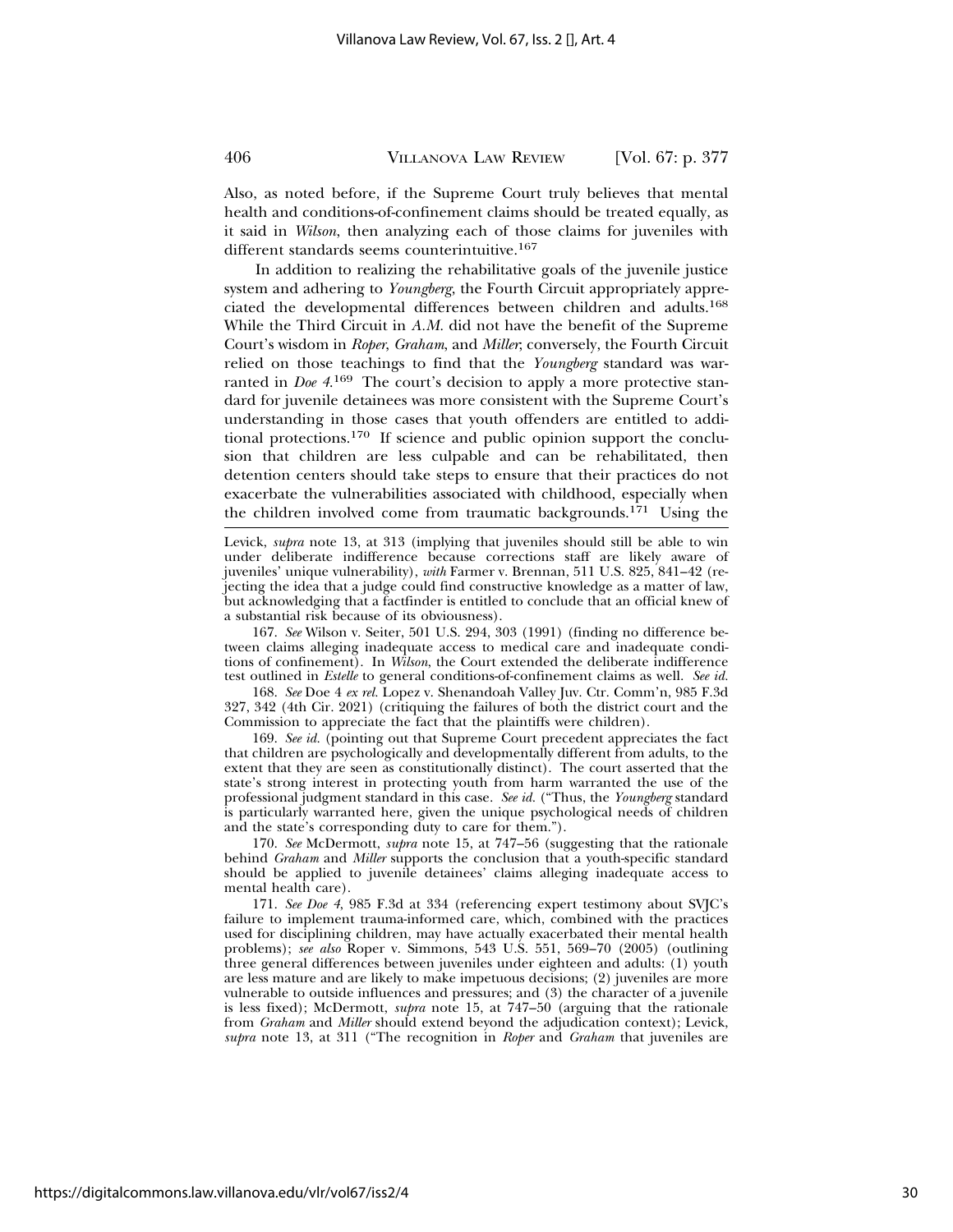*Youngberg* professional judgment standard will likely incentivize facilities like SVJC to be more proactive about administering care, as a defense related to a lack of resources will not enable them to avoid liability.172

Even if the *Youngberg* professional judgment standard is to be construed narrowly, as only applying to involuntarily committed psychiatric patients, the fact that juvenile detainees are not convicted criminals and retain Fourteenth Amendment liberty interests means that courts should be precluded from using stringent Eighth Amendment tests in these contexts.173 If courts were to adopt some version of the *Bell* test for juvenile access to mental health care claims, it would be hard to argue that allowing children with mental illnesses to languish in detention centers serves some legitimate government objective.<sup>174</sup> At the very least, courts ought to employ tests that are uniquely tailored to children and account for their reduced levels of capacity and culpability.175

While most of the Fourth Circuit's analysis in *Doe 4* is commendable, the court fell short of declaring that professional judgment demands a trauma-informed course of treatment.176 Toward the end of the opinion,

172. *See* Levinson, *supra* note 57, at 573–74 (explaining how the *Youngberg* test may not insulate state officials from liability when inadequate mental health care is purely due to a lack of funding from the legislature).

173. *See* Levick, *supra* note 13, at 312 (suggesting that regardless of what test courts decide to use, the standard needs to be appropriately tailored to children and more than a reiteration of adult standards). Deliberate indifference on the whole is inappropriate for juvenile offenders and an objective standard would better protect the needs of adolescent offenders. *See id.* at 313. *Contra Doe 4*, 985 F.3d at 349–52 (Wilkinson, J., dissenting) (arguing that the Fourth Circuit's adoption of the professional judgment standard was inappropriate because the Supreme Court has never expanded *Youngberg* beyond its narrow confines).

174. *See* Bell v. Wolfish, 441 U.S. 520, 539 (1979) (holding that conditions of confinement for pre-trial detainees must be tied to a legitimate government interest, and further, that those which are arbitrary or purposeless will be unconstitutional); *see also* Santana v. Collazo, 714 F.2d 1172, 1179–80 (1st Cir. 1983) (finding that the state cannot assert punishment as a legitimate objective for both involuntarily committed psychiatric patients and juvenile detainees, and because of that, their conditions of confinement are subject to more scrutiny than those of criminals); McDermott, *supra* note 15, at 726 ("Even conceding that punishment can be a legitimate purpose of the juvenile justice system, needless suffering surely cannot have a place in that punishment."). For a discussion regarding the *Bell* test, see *supra* notes 49–53 and accompanying text.

175. *See* Levick, *supra* note 13, at 310–312 (arguing that the unique developmental needs of children—recognized by the Supreme Court in *Roper*, *Graham*, and *Miller*—warrant the adoption of a new juvenile standard).

176. *See Doe 4*, 985 F.3d at 346 (leaving it to the trial court to determine whether "the trauma-informed approach should be incorporated into the professional judgment standard").

categorically less mature in their decision-making capacity, more vulnerable to outside pressures including peer pressure, and have personalities that are more transitory and less fixed, underscores that courts cannot simply apply the adult constitutional standard to juveniles." (footnote omitted)). For more information on how neurological differences between adults and children contributed to the Supreme Court's holding in *Roper*, *Graham*, and *Miller*, see *supra* notes 84–95 and accompanying text.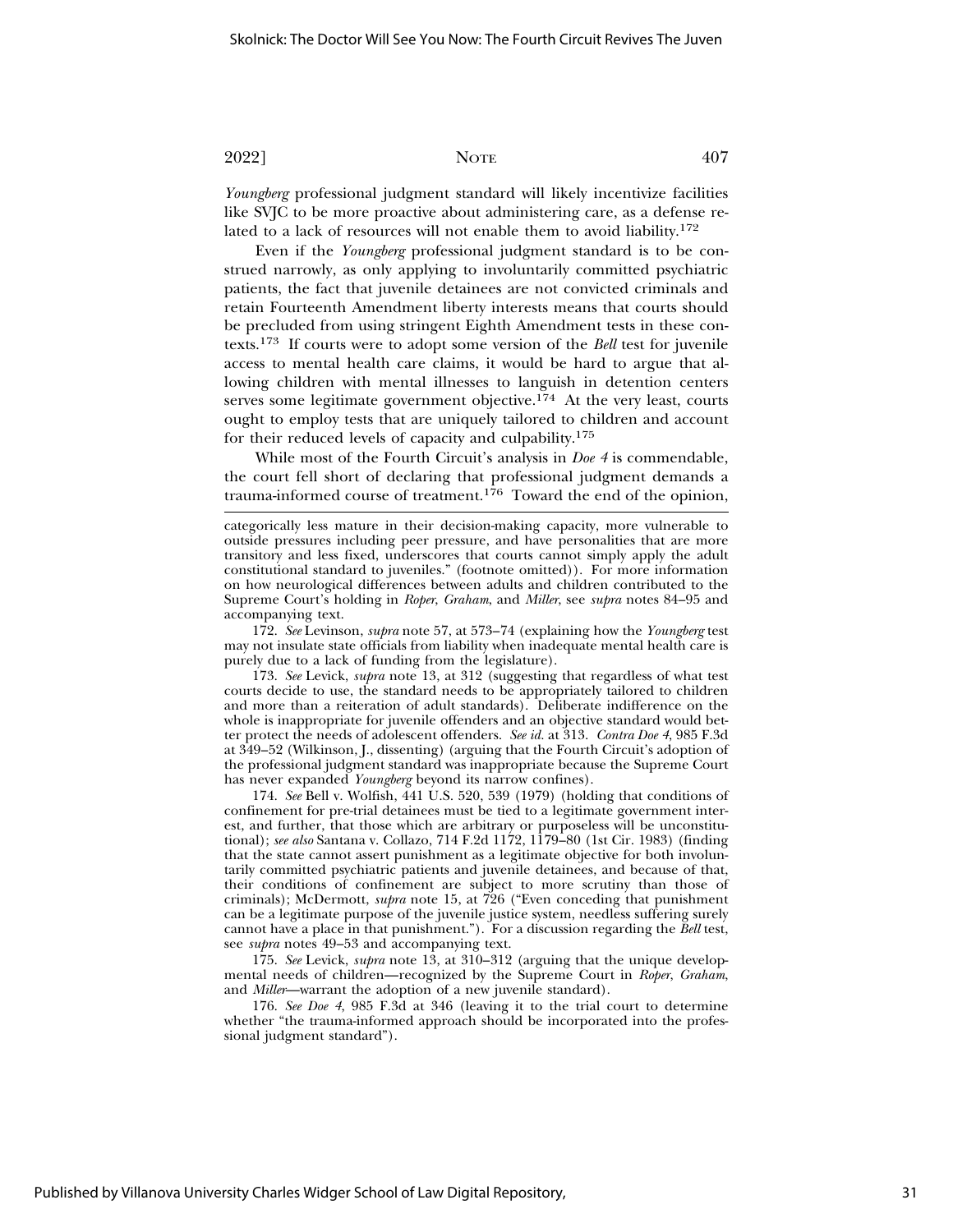the court spent some time explaining what a trauma-informed system of care would entail, stating that it would involve heightened screening procedures and less reliance on restraints and seclusion as disciplinary measures.177 The Commission argued that trauma-informed care is "cutting edge" and aspirational, but the court responded by saying that it is wellestablished and already used in several states.178 Instead of finding that professional judgment requires a trauma-informed approach, however, the Fourth Circuit declined to decide the issue in this particular case and left it to the trial court to determine whether trauma-informed care should be incorporated into the professional judgment standard.<sup>179</sup> At the very least, the court could have established a presumption that professional judgment necessarily entails a trauma-informed approach to care.<sup>180</sup> Despite this shortcoming, the Fourth Circuit's decision to adopt the professional judgment standard for juvenile detainees' claims was a monumental step forward in the battle for improved mental health care.<sup>181</sup>

#### VI. THE POTENTIAL LONG-TERM SIDE EFFECTS OF PROFESSIONAL JUDGMENT: ASSESSING THE IMPACT OF THE FOURTH CIRCUIT'S HOLDING IN *Doe 4*

Recent studies show that approximately two-thirds of detained juveniles suffer from some type of mental illness.182 Between seventy-five

178. *Id.* at 345. The Fourth Circuit pointed out that at least twelve states make use of a trauma-informed system of care, and that the Department of Justice, as well as other national organizations, "endorse trauma-informed care as a governing professional standard for children in detention." *Id.* at 345–46 (listing several states and national organizations that support the adoption of a traumainformed standard of care).

179. *Id.* at 346 (declining to decide at this time whether trauma-informed care should be incorporated into the professional judgment standard). *See generally* Buckingham, *supra* note 2, (arguing that reliance on incarceration should be replaced by a trauma-informed approach with respect to juvenile justice). The author proposes four specific reforms: (1) creating a presumption of trauma, (2) mandating trauma identification of youth in the system, (3) implementing traumainformed procedures, and (4) utilizing trauma-informed dispositions. *See id.*

180. *See* Buckingham, *supra* note 2, at 679 (asserting that juvenile detainees "have a substantive due process right to appropriate, trauma-informed care, regardless of the cost or current availability").

181. For a brief discussion on the ongoing fight to improve mental health care for detained juveniles, see *supra* notes 13–24 and accompanying text.

182. *See, e.g.*, McDermott, *supra* note 15, at 718 (citing a statistic that twelve to fifteen percent of youth in the general population suffer from mental disorders, while sixty-five to eighty percent of incarcerated youth suffer from mental illnesses).

<sup>177.</sup> *Id.* at 344 (finding that a trauma-informed approach would require (1) appropriate trauma-informed polices; (2) appropriate screening methods for assessing and treating traumatized youth; (3) "culturally sensitive, trauma-informed programs that strengthen the resilience of youth"; and (4) "culturally sensitive, trauma-informed staff education and training"). Dr. Lewis also testified that staff would have to rely less on the use of restraints and seclusion. *Id.* at 345 (outlining Dr. Lewis' testimony on a trauma-informed standard of care).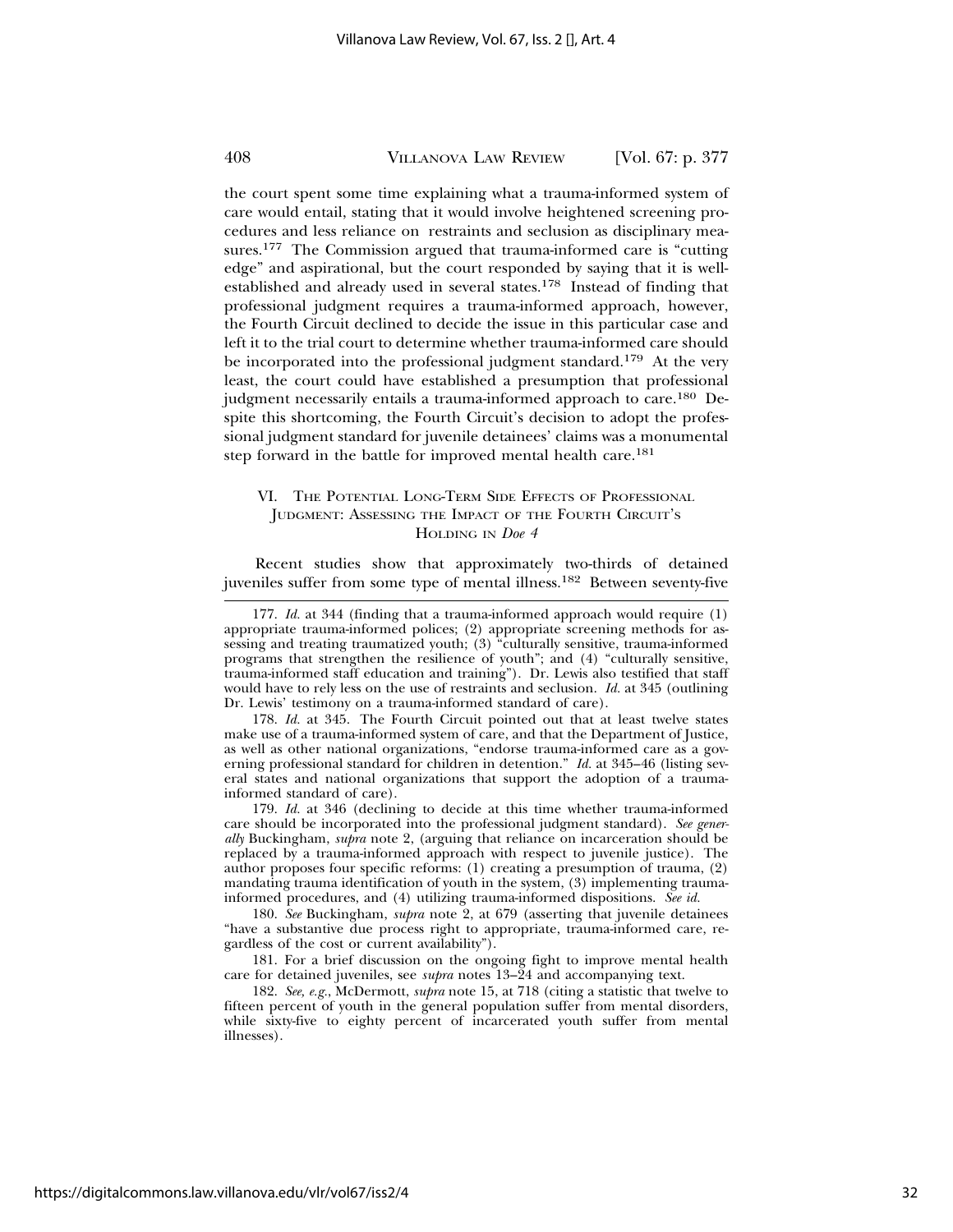and ninety-three percent of children in the juvenile justice system report having experienced at least one traumatic life event.<sup>183</sup> Despite the high prevalence of trauma and mental health issues among juvenile offenders, a 2018 census of juvenile residential facilities revealed that only fifty-nine percent of reporting public facilities performed an in-house mental health evaluation for all of their detainees.184 Of those that reported, ten percent were entirely unequipped to provide onsite mental health treatment.185

By adopting the professional judgment standard, the Fourth Circuit has prompted state legislatures and juvenile detention centers to act on their treatment goals and take affirmative steps toward addressing the medical needs of detained children.186 *Doe 4*'s discussion of trauma-informed care may also bolster support for new culturally-sensitive approaches that will alleviate trauma rather than exacerbate it.187 Advocates for immigrant children have celebrated the Fourth Circuit's opinion as a step toward securing much-needed mental health treatment for a highly traumatized class.188 However, the Fourth Circuit's holding in *Doe 4* is not limited to unaccompanied immigrant children; thus, it is likely to increase the level of care that all juvenile detainees receive.189

Despite the fact that the Supreme Court has declined to hear an appeal, in light of *Doe 4*'s split with the Third Circuit, there is still a need for the Court to provide clarity on the obligations states have with respect to

184. *See* Sarah Hockenberry & Anthony Sladk, *Juvenile Residential Facility Census 2018: Selected Findings*, JUV. JUST. STATS. NAT'L. REP. SERIES BULL. (Off. of Juv. Just. and Delinq. Prevention, Wash., D.C.) Dec. 2020, at 12, https://ojjdp.ojp.gov/ sites/g/files/xyckuh176/files/media/document/juvenile-residential-facility-census-2018.pdf [https://perma.cc/2DTJ-TQG6].

185. *See id.*

186. *See* Youngberg v. Romeo, 457 U.S. 307, 321 (1982) (explaining that the professional judgment standard demands that courts verify that relevant state actors exercised professional judgment); *see also* Levinson, *supra* note 57, at 572–74 (suggesting that the demands of exercising professional judgment will likely prompt more legislative funding for mental health services, as budgetary shortfalls may not insulate state actors from liability).

187. *See generally* Buckingham, *supra* note 2, at 678–79 (arguing that traumainformed care aligns with the juvenile justice system's purported goal of rehabilitating youth offenders).

188. *See* Brad Kutner, *Fourth Circuit Revives Challenge to Mental Health Treatment of Unaccompanied Minors*, COURTHOUSE NEWS SERV. (Jan. 12, 2021), https:// www.courthousenews.com/fourth-circuit-revives-challenge-to-mental-health-treatment-of-unaccompanied-minors/ [https://perma.cc/PR2A-NHLY] (noting the positive response that advocates for immigrant children had with respect to the Fourth Circuit's holding in *Doe 4*).

189. *See* Doe 4 *ex rel.* Lopez v. Shenandoah Valley Juv. Ctr. Comm'n, 985 F.3d 327, 344–46 (4th Cir. 2021) (suggesting that the professional judgment standard may require facilities like SVJC to implement protocols related to trauma-informed care).

<sup>183.</sup> *See* Buckingham, *supra* note 2, at 654 (documenting the percentage of children entering the juvenile justice system after having experienced at least one traumatic life event).